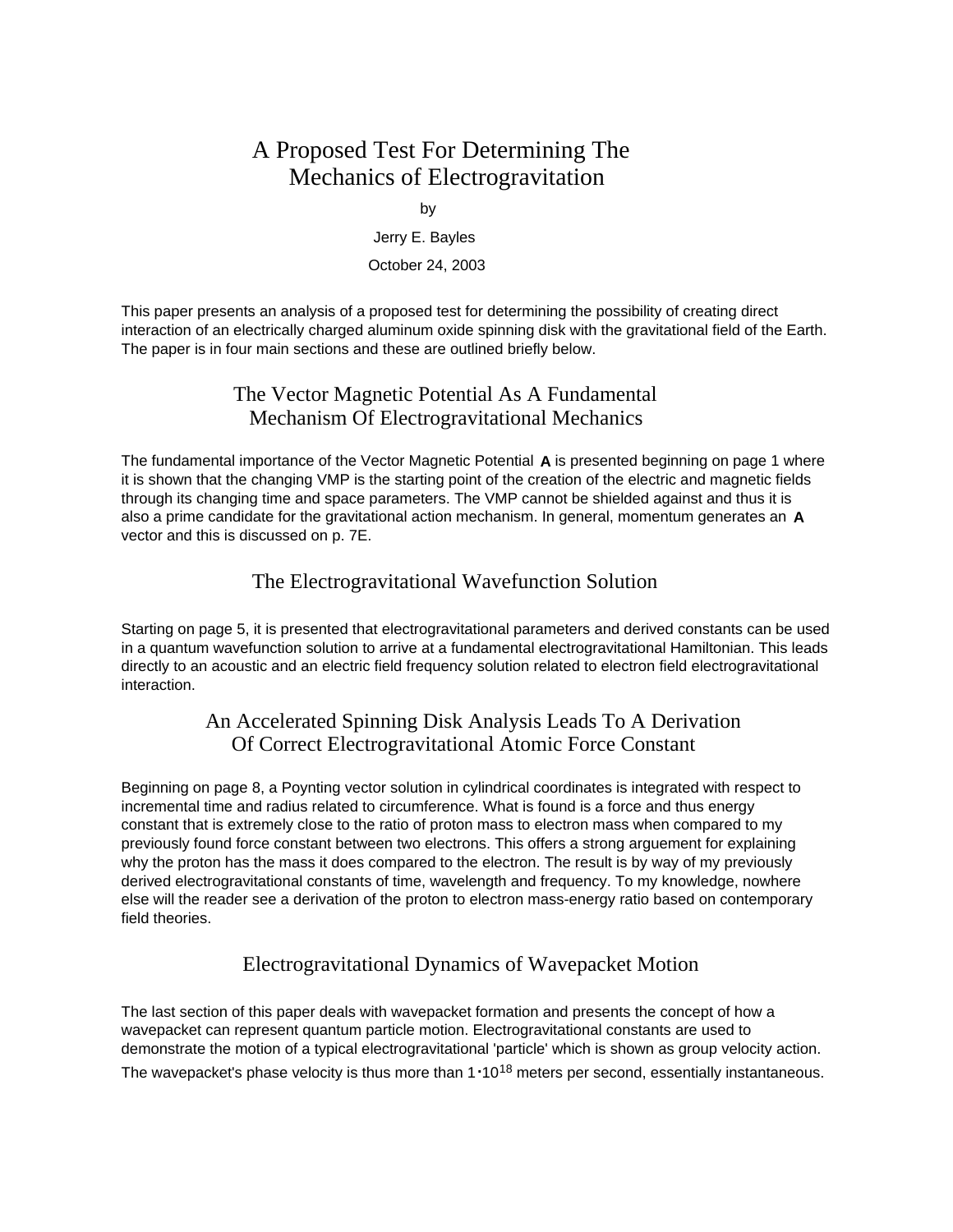## The Vector Magnetic Potential As A Fundamental Mechanism Of Electrogravitational Mechanics

The vector magnetic potential (**A**) can exist apart and isolated in space from the magnetic field which gives rise to its existence. As a direct result of this peculiar characteristic, the vector magnetic potential has been postulated by myself to be the fundamental action mechanism for the gravitational force. Below are several quotes from established experts concerning the unique character of the magnetic vector potential, hereafter designated as the **A** vector.

Shadowitz (1988a) states, "(1) **A** provides tremendous advantages when variations with time are considered; (2) there is an intimate relation between  $\phi$  and A which will be brought out when relativity is considered; (3) a strong case can be made for the argument that the potential fields, rather than the electric field and the magnetic field, are the fundamental physical quantities; and (4) sometimes, as in the transformer or the betatron, a knowledge of **A** gives a more direct and physical insight than does a knowledge of **B**. The knowledge of **B** is really only needed when one must know the force. In quantum mechanics, it turns out, φ and **A** must be used and **E** and **B** cannot be substituted for them." -Unquote

In the above quote, the field potential  $\phi$ , is in the units of volts.

Imry and Webb (April 1989) states, "When the theories of relativity and quantum mechanics were introduced, the potentials, not the electric and magnetic fields, appeared in the equations of quantum mechanics and the equations of relativity simplified into a compact mathematical form if the fields were expressed in terms of potentials. The experiments suggested by Aharonov and Bohm revealed the physical significance of potentials: a charged particle that passes close to but in no manner encounters a magnetic or electric field will nonetheless change its dynamics in a subtle but measurable way. The consequence of the Aharonov-Bohm effect is that the potentials, not the fields, act directly on charges." -Unquote.

The Aharonov-Bohm effect has been repeated successfully many times by different people and even with very small conducting wires at low temperatures as reported in related text of the above quote. A salient point is that the **A** vector is in the direction of the particle motion and is thus 90 degrees to the **B** field. The **A** vector has the units of weber/meter, or (volt**.** sec)/meter.

To elaborate on the Aharonov-Bohm experiment, Shadowitz (1988b) is quoted as, "The Aharonov-Bohm experiments are significant because there is a region where **B** vanishes but **A** is finite. The Aharonov-Bohm experiment (see Chap. 14, Sec. 14-2, Example 4) utilizes the interference fringes produced by two coherent electron beams (i.e., both beams are produced by one source); the two beams pass around the outside of a solenoid whose length is very long compared to its radius. One beam passes on one side and one on the other, both beams coming from a beam splitter which separates them from each other in the original electron beam. The beams pass only through a region where **B** = 0. A fringe system is produced in a plane where the beams are brought together again. It is found that a shift in the fringes occurs, when the current passes through the solenoid; though the force on any one electron is unaffected by the absence or presence of **A**. Further, the magnitude of the shift agrees with the prediction of quantum mechanics. This effect has no classical analog and is intrinsically quantum mechanical. The conclusion is nevertheless inescapable: **A** possesses physical significance." -Unquote.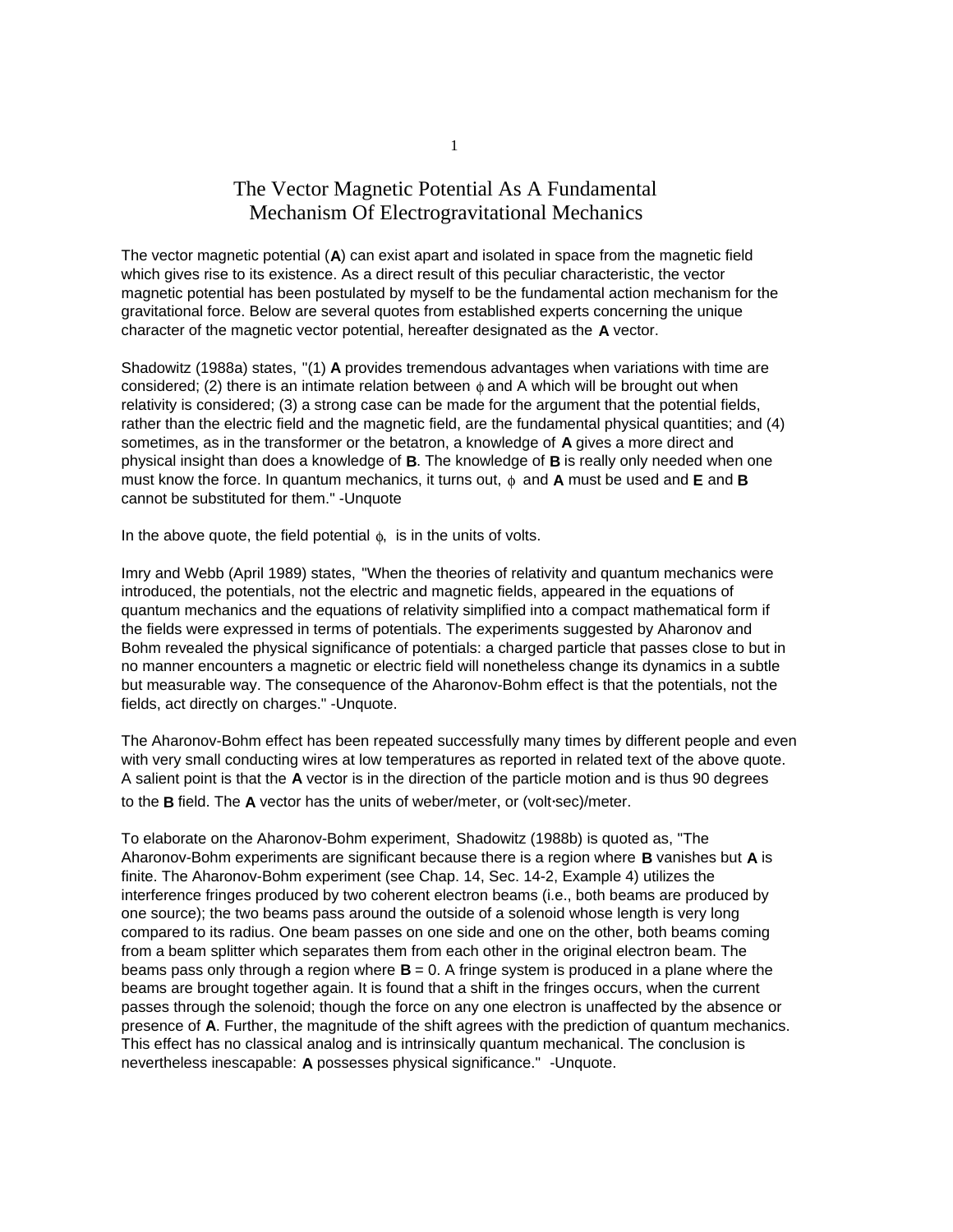It is important to note that even though **A** does not exert force on the electron directly, a phase shift in the electrons wave function does cause a change in its momentum. Ergo, the **A** vector can cause the electron to have a change in momentum which is self-induced through a change in the associated electron wavefunction. This is fundamental to my theory of electrogravitational mechanics.

Mathcad's required parameter statements are presented below. They are in S.I. units.

$$
\mu_{0} := 4 \cdot \pi \cdot 1 \cdot 10^{-07} \cdot H \cdot m^{-1}
$$
 Magnetic permeability of free space.  
\n
$$
m_{e} := 9.109389700 \cdot 10^{-31} \cdot kg
$$
Electron rest mass.  
\n
$$
q_{0} := 1.602177330 \cdot 10^{-19} \cdot C
$$
Electron basic charge.  
\n
$$
l_{q} := 2.817940920 \cdot 10^{-15} \cdot m
$$
Electron classic radius  
\n
$$
h := 6.626075500 \cdot 10^{-34} \cdot J \cdot s
$$
 Planks constant  
\n
$$
\alpha := 7.297353080 \cdot 10^{-03}
$$
 Fine structure constant.

$$
V_{LM} := (\sqrt{\alpha}) \cdot m \cdot s^{-1}
$$
\n
$$
V_{LM} = 8.542454612112 \times 10^{-2} \frac{m}{s}
$$
\nThe following constants are derived as a result of my own theory of electrogravitation.  
\n
$$
\lambda_{LM} := \frac{h}{m_e \cdot V_{LM}}
$$
\n
$$
V_{LM} = m_e \cdot V_{LM}
$$
\n
$$
V_{LM} = 6.647443298422 \times 10^{-3} \text{ m}
$$
\n
$$
V_{LM} := \frac{W_{LM}}{h}
$$
\n
$$
f_{LM} = 1.003224804550 \times 10^{1} \text{ Hz}
$$
\n
$$
t_{LM} := 1 \cdot f_{LM}^{-1}
$$
\n
$$
t_{LM} = 9.967855613862 \times 10^{-2} \text{s}
$$
\n
$$
m_e' := \frac{(\mu_0 \cdot q_0 \cdot q_0)}{4 \cdot \pi \cdot l_q}
$$
\n
$$
m_e' = 9.109389691413 \times 10^{-31} \text{ kg}
$$
\n
$$
A_{LM} := \frac{(\mu_0 \cdot q_0 \cdot \lambda_{LM})}{4 \cdot \pi \cdot l_q \cdot t_{LM}}
$$
\n
$$
A_{LM} = 4.856924793895 \times 10^{-13} \text{ weber-m}^{-1} \text{ by time } t = current \text{ and wave-length divided by time is velocity.}
$$

The quantum electrogravitational potential is derived by integrating the vector magnetic potential **A<sub>LM</sub>** with respect to velocity in eq. 1, below.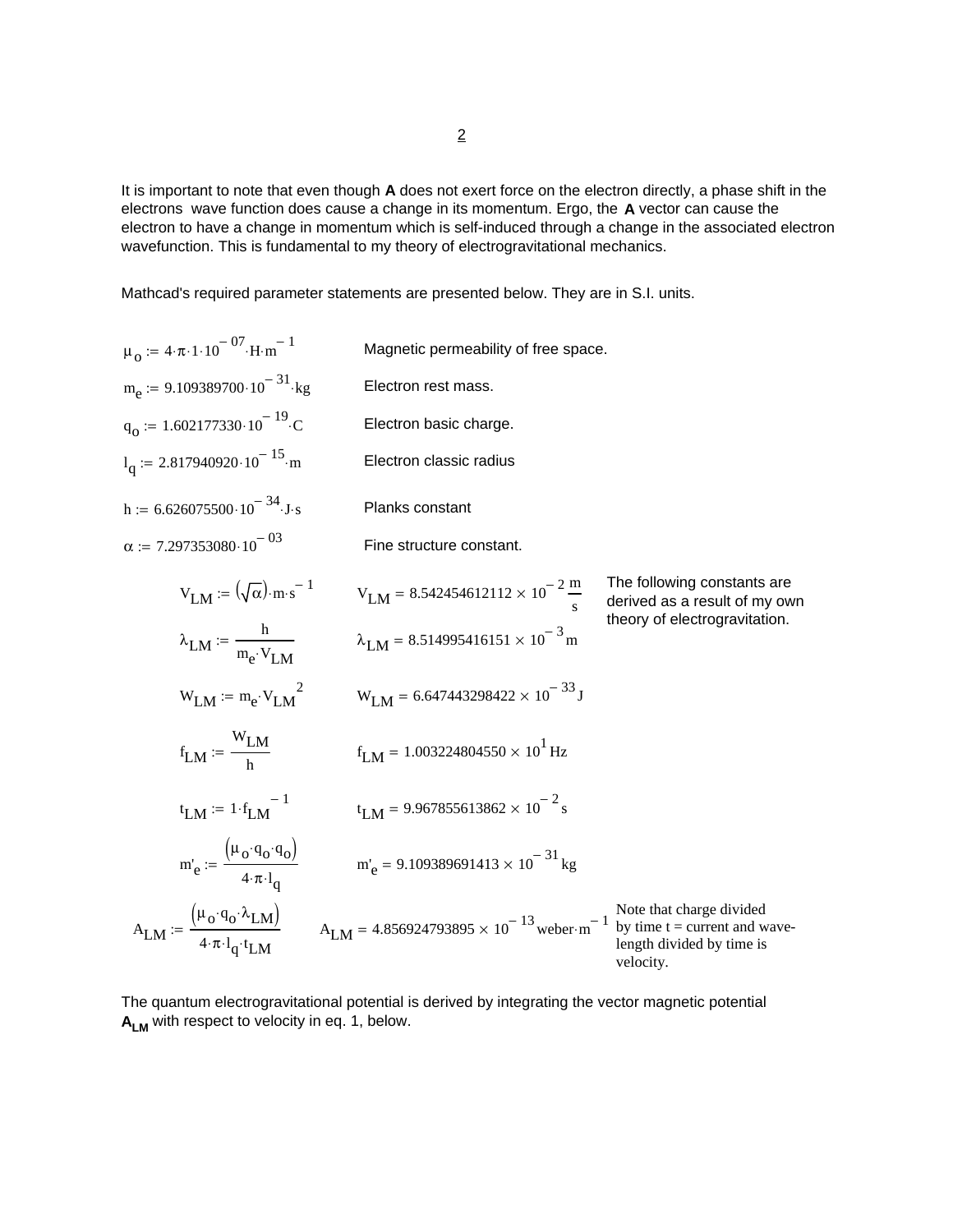Electric Scalar Potential: 3

$$
\phi_{LM} := \int_{0}^{V_{LM}} \frac{\left(\mu_{o} \cdot q_{o} \cdot V_{LM}\right)}{4 \cdot \pi \cdot l_{q}} dV_{LM} \qquad \phi_{LM} = 2.074502980315 \times 10^{-14} \,\text{V}
$$

Where the standard quantum fluxoid is:  $\Phi_0 = 2.067834610 \cdot 10^{-15}$  Wb 2) Note that:  $\phi_{\rm LM}$  t $_{\rm LM}$  = 2.067834617830  $\times$  10 $^{-15}$  Wb/hich is equal to the standard quantum fluxoid,  $\Phi$ o

Momentum is associated with the product of  $A$  and  $q_0$  where  $A$  is a vector and  $q_0$  is a scalar.

$$
p_{LM} := \frac{q_o \cdot (\mu_o \cdot q_o \cdot \lambda_{LM})}{4 \cdot \pi \cdot l_q \cdot t_{LM}}
$$
 
$$
p_{LM} = 7.781654798294 \times 10^{-32} \frac{\text{kg m}}{\text{s}} \frac{\text{Note: } \textbf{A} \text{ imparts}}{\text{momentum to the} \text{ change, qo.}}
$$

A new field of force inline along **A** is obtained by taking the derivative with respect to time of the **A** field acting on the charge  $q_0$  above.

$$
F_{LM} := \frac{d}{dt_{LM}} \frac{q_o \cdot (\mu_o \cdot q_o \cdot \lambda_{LM})}{4 \cdot \pi \cdot l_q \cdot t_{LM}}
$$
  
1st derivative of momentum, with  
1st derivative of momentum, with  
1st derivative of momentum, with  
1st derivative of  
1st derivative of  
1st derivative of  
1st derivative of  
1st derivative of  
1st derivative of  
1st derivative of  
1st derivative of  
1st derivative of  
1st derivative of  
1st derivative of  
1st derivative of  
1st derivative of  
1st derivative of  
1st derivative of  
1st derivative of  
1st derivative of  
1st derivative of  
1st derivative of  
1st derivative of  
1st derivative of  
1st derivative of  
1st derivative of  
1st derivative of  
1st derivative of

It must be emphasized that the **A** vector instantly affects the charge by acting on it to change its momentum. A change of momentum must be accompanied by a change in the particles wavefunction which also affects the quantum wavelength of the charge-particle.

Negative energy, expressed as  $W_{LM}$  below, is obtained by integrating Force  $F_{LM}$ , with respect to wavelength  $\lambda_{LM}$ , below.

$$
W_{LM} := \int_0^{\lambda_{LM}} F_{LM} d\lambda_{LM}
$$
 Negative energy  
gests entropy. 5)

Momentum equals  $q_0$  times **A** where charge  $q_0$  is a scalar and the vector magnetic potential **A** is a vector. Since energy is momentum times velocity, then a cross-product of  $q_0$  times  $\lambda_{LM}$  and the derivative with respect to time of the **A** vector yields energy as a vector. Note that the charge terms have been split between vectors as have the velocity terms. That is, mass is in the whole expression but split between the vectors. Note that the velocity term is shown as distance over time. The resultant energy vector **W'<sub>LM</sub>** is shown in eq. 6, p. 4 below.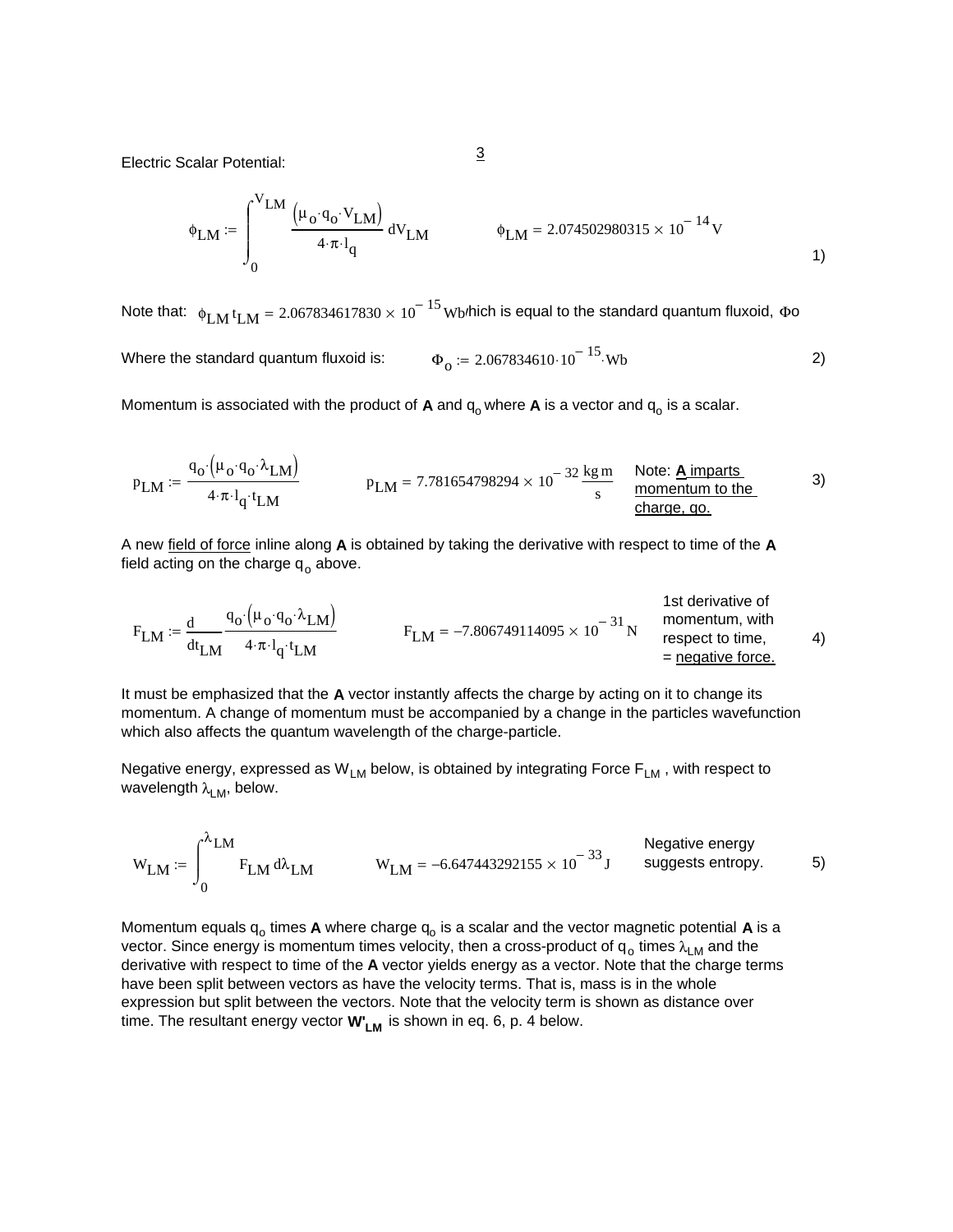#### **INSERT 1** 3A

It is of interest what would develop if we applied the cross-product approach to the electric scalar potential and the vector magnetic potential.

Vector Magnetic Potential, p. 2. Scalar Electric Potential, p. 3.  
\n
$$
A_{LM} = 4.856924793895 \times 10^{-13} \frac{\text{volt} \cdot \text{sec}}{m}
$$
\n
$$
\phi_{LM} = 2.074502980315 \times 10^{-14} \text{ V}
$$

Both have the ability to change the electron wavefunction in a region of space that is completely separate from the magnetic flux **B** and electric field **E** respectively and both represent a real entity that can only be detected by a change in the electron wavefunction. The vector magnetic potential causes a change in momentum and wavelength while the scalar electric potential causes a change in the energy and time of the electron wavefunction.

c := 2.997924580·10<sup>08</sup>·
$$
\frac{m}{\sec}
$$
  $R_{n1} = \frac{h}{2 \cdot \pi \cdot m_e \cdot c \cdot \alpha}$   $R_{n1} = 5.291772526754 \times 10^{-11} m$ 

$$
Ax\phi := \mu_0 \left[\begin{pmatrix} q_0 \cdot V_{LM} \cdot A_{LM} \\ R_{n1} \\ 0 \\ 0 \end{pmatrix} \times \begin{pmatrix} 0 \\ 2 \cdot q_0 \cdot \phi_{LM} \\ R_{n1} \\ 0 \end{pmatrix} \right]
$$
\nThis is a two-system quantum  
electrogravitational action through  
non-local energy space with the  
reaction being observed in local  
normal space.  
\n
$$
Ax\phi = \begin{pmatrix} 0.00000000000000 \times 10^0 \\ 0.00000000000000000 \times 10^0 \\ 1.982973049819 \times 10^{-50} \end{pmatrix}
$$
\nIn this result, the henry/m is a  
constant and the magnetic and  
1.982973049819 × 10<sup>-50</sup>  
\n
$$
F_A = \frac{q_0 \cdot V_{LM} \cdot A_{LM}}{R_{n1}}
$$
\n
$$
F_A = 1.256184625954 \times 10^{-22} N
$$
\nForce in VMP system.<sup>\*</sup>  
\n
$$
Y \text{ vector Magnetic Potential.}
$$
\n
$$
A = 3A-2
$$

$$
F_{\phi} := \frac{2 \cdot q_{o} \cdot \phi_{LM}}{R_{n1}}
$$
\n
$$
F_{\phi} = 1.256184625954 \times 10^{-22} \text{ N}
$$
\nForce in ESP system. \*\*  
\n**Electric Scalar Potential.** 3A-3)

Note that the Newtonian gravitational result at the n1 Bohr orbital is presented below as:

$$
G := 6.672590000 \cdot 10^{-11} \cdot \text{newton} \cdot \text{m}^{2} \cdot \text{kg}^{-2}
$$
  
\n
$$
F_{GN} := \frac{G \cdot \text{m}^{2}_{e}}{R_{n1}^{2}}
$$
\n
$$
F_{GN} = 1.977291361502 \times 10^{-50} \text{ newton}
$$
\n
$$
3A-4
$$
\n
$$
3A-4
$$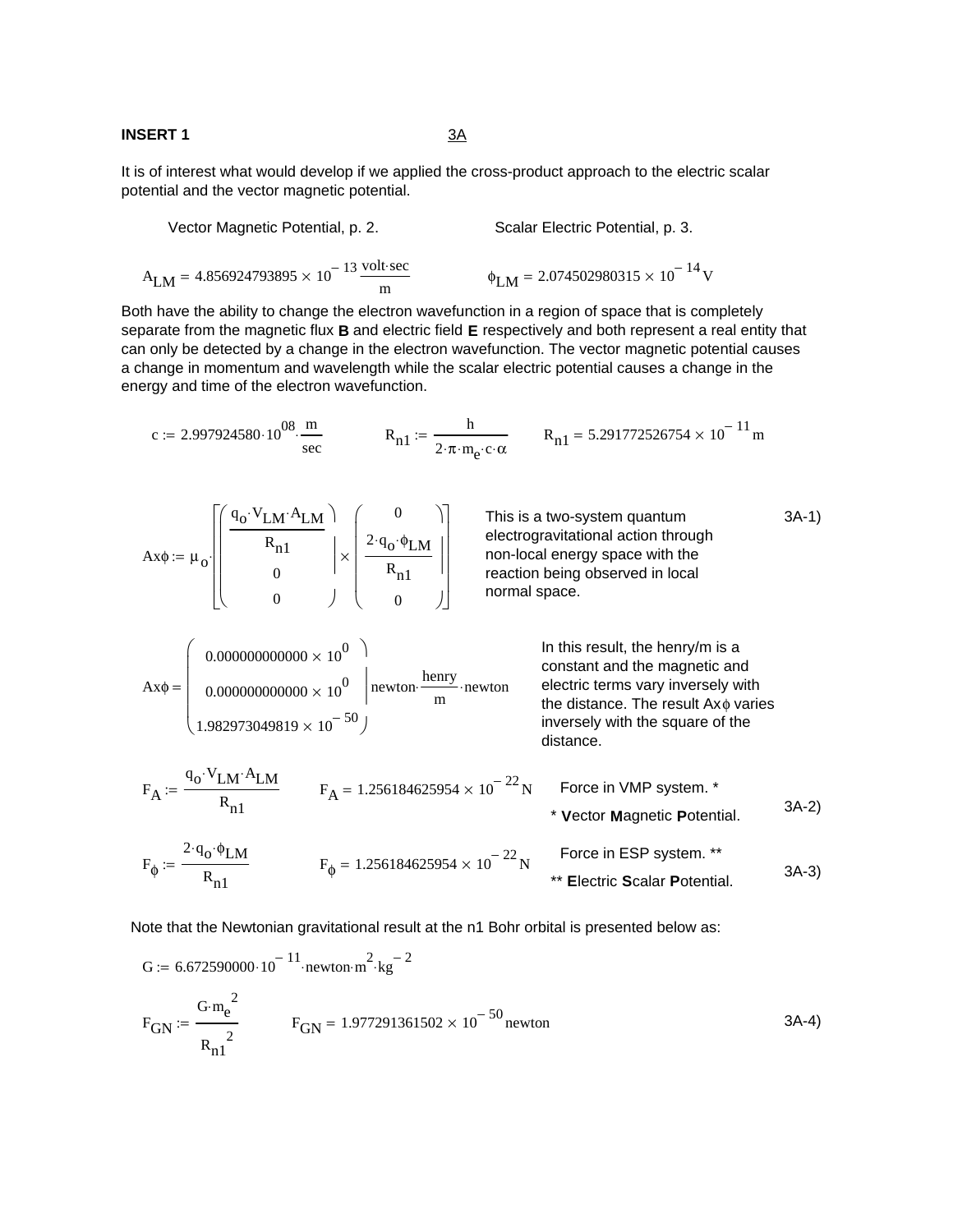# **INSERT 2** 3B

The cross-product applies to system  $F_A$  being at 90 degrees to  $F_\phi$  regardless of distance of separation and the result is inversely proportional the square of the distance of separation. Thus the action vector Axφ is 90 degrees (for maximum force) to both initiator linear force systems which in turn are also 90 degrees to each other. This means that at some point in space, an electron in the vector magnetic potential system moving along the x direction will interact electrogravitationally through non-local energy space with another electron in the scalar potential system which is experiencing a potential difference force in the y direction where the cross product interaction reaction vector will be will be in the z direction through local space.

This implies that a large potential from the center of a disk to its outside rim and the disk horizontally positioned, (parallel with the surface of the Earth), should interact electrogravitationally with all vector magnetic systems in the Earth moving 90 degrees and horizontal to a particular radius vector electric potential in the disk's radial electric potential field. Further, a large current representative of many turns having a large magnemotive force number around the rim of the disk would also interact with electric potentials 90 degrees to a particular section of the rim's current vector where also the vector electric potential would be in the same horizontal plane for maximum force interaction in the vertical direction.

An actual experiment involving 100 turns at 1 amp of current for the A vector and a voltage of 20,000 volts for the φ potential at a distance of 10 centimeters is shown below. An expanded form of the above equation is used to illustrate all of the terms involved.

1 A⋅

$$
\text{Dist} := 1 \cdot 10^{-02} \cdot \text{m} \qquad \text{N} := 100 \qquad \text{Qmult} := \frac{1 \cdot \text{A}}{(q_{\text{o}} \cdot f_{\text{LM}})} \qquad \text{Qmult} = 6.221443424032 \times 10^{17}
$$
\n
$$
\text{Vmult} := \frac{20000 \cdot \text{volt}}{\phi_{\text{LM}}} \qquad \text{Vmult} = 9.640863469363 \times 10^{17} \qquad \text{3B-1}
$$
\n
$$
\text{Ax} \phi := \mu_{\text{o}} \cdot \left[ \frac{q_{\text{o}} \cdot \text{Qmult} \cdot \text{N} \cdot \text{V}_{\text{LM}} \cdot \frac{(\mu_{\text{o}} \cdot \text{Qmult} \cdot \text{N} \cdot q_{\text{o}} \cdot \lambda_{\text{LM}})}{4 \cdot \pi \cdot 1_{q} \cdot t_{\text{LM}}} \right] \times \left[ 2 \cdot (\text{Vmult}) \cdot q_{\text{o}} \cdot \left[ \frac{\text{V}_{\text{LM}} \left( \mu_{\text{o}} \cdot q_{\text{o}} \cdot \text{V}_{\text{LM}} \right)}{4 \cdot \pi \cdot 1_{q}} \text{d} \text{V}_{\text{LM}} \right] \right]
$$
\n
$$
\text{Ax} \phi = \left( \begin{array}{c} 0.000000000000 \times 10^{0} \\ 0.0000000000000 \times 10^{0} \\ 0.000000000000000 \times 10^{0} \\ 2.072131873853 \times 10^{-9} \end{array} \right) \text{newton} \qquad \begin{array}{c} \text{This is a very small force and it is easy to see that more current and voltage} \\ \text{most be used to create a measurable force. Superconductive wire at 23,000} \\ \text{cm the same as well as approximately 1 newton.} \end{array}
$$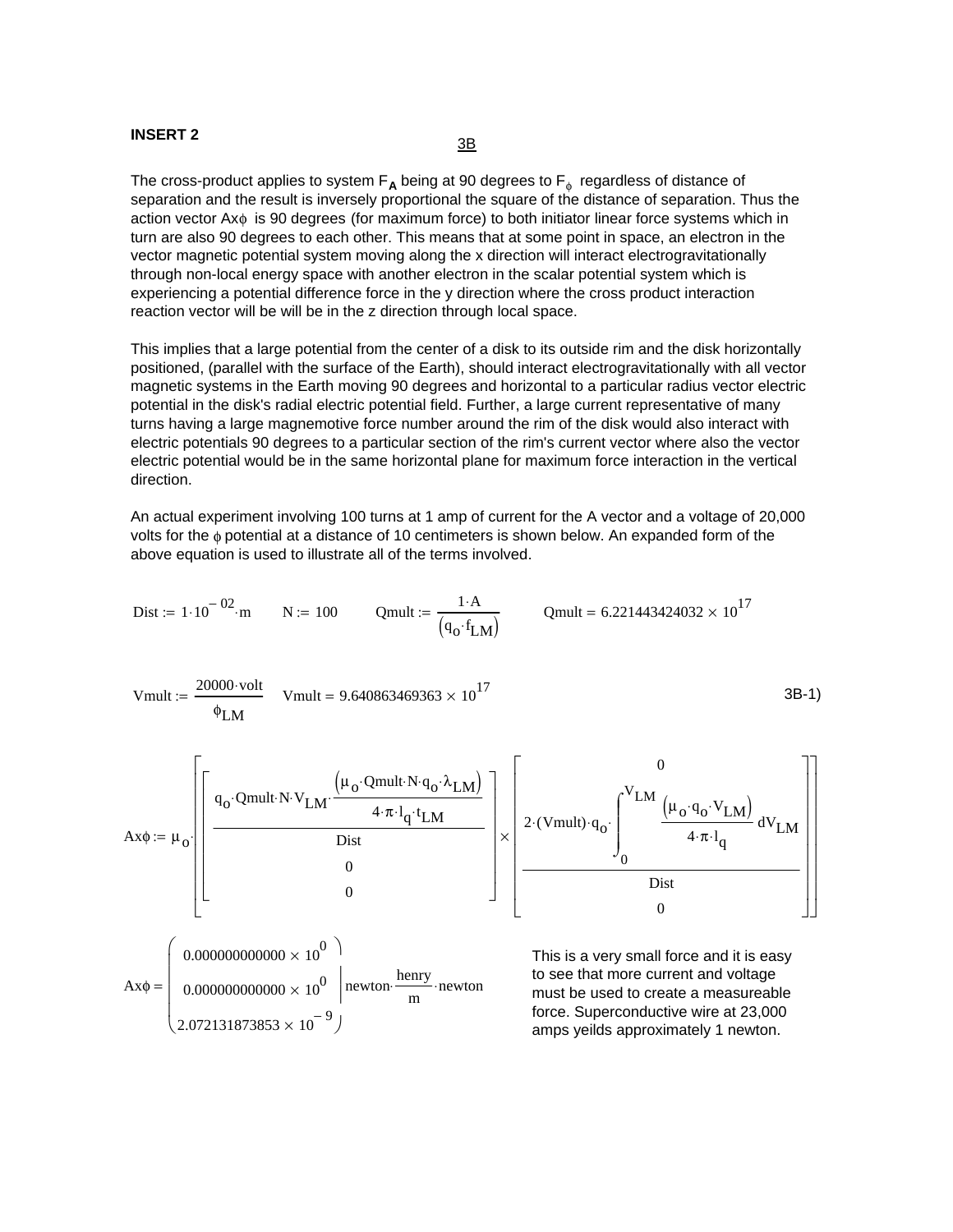$$
W'_{LM} := \begin{pmatrix} \lambda_{LM} \cdot q_o \\ 0 \\ 0 \end{pmatrix} \times \begin{bmatrix} 0 \\ \frac{d}{dt_{LM}} \frac{(\mu_o \cdot q_o \cdot \lambda_{LM})}{4 \cdot \pi \cdot l_q \cdot t_{LM}} \\ 0 \end{pmatrix} \qquad W'_{LM} = \begin{pmatrix} 0.00000000000 \times 10^0 \\ 0.00000000000 \times 10^0 \\ -6.647443292155 \times 10^{-33} \end{pmatrix} \qquad 6)
$$

The faster the **A** field is changing with respect to time, the greater magnitude is the negative energy vector. Also, please note that the first derivative with respect to time of the **A** vector is equal to a negative volt/meter which has the units of the electric **E** vector.

 $\overline{1}$ 

$$
E_V := \frac{d}{dt_{LM}} \frac{(\mu_0 \cdot q_0 \cdot \lambda_{LM})}{4 \cdot \pi \cdot l_q \cdot t_{LM}}
$$
  
\n
$$
B_I := \frac{d}{d\lambda_{LM}} \frac{(\mu_0 \cdot q_0 \cdot \lambda_{LM})}{4 \cdot \pi \cdot l_q \cdot t_{LM}}
$$
  
\n
$$
B_I = 5.703966422205 \times 10^{-11} \text{ tesla} \text{ as the result of the derivative of A with respect to a one-dimensional changing distance  $\lambda_{LM}$ .
$$

The result of a changing **A** field with respect to distance in eq. 8 above results in the magnetic flux density **B**. The cross-product of  $E_V$  and  $B_I$  over  $\mu_o$  is the electrogravitational poynting vector power.

$$
S_{LM} := \left(\frac{1}{2 \cdot \mu_o}\right) \begin{pmatrix} E_V \\ 0 \\ 0 \end{pmatrix} \times \begin{pmatrix} 0 \\ B_I \\ 0 \end{pmatrix} \qquad S_{LM} = \begin{pmatrix} 0.0000000000000 \times 10^0 \\ 0.0000000000000 \times 10^0 \\ -1.105851320409 \times 10^{-16} \end{pmatrix} \frac{watt}{m^2} \qquad (9)
$$

The result in eq. 9 is the familiar poynting power vector expressed as the power per square meter related to the least quantum electrogravitational action due to eq. 7 and 8 above.

Thus it is immediately apparent that the **A** vector changing in time and distance generates the poynting power vector and thus the **A** vector is more fundamental than **E** or **B**. Further, the power is very small compared to ordinary communications levels and is not easily detectable, even at close range.

The vector magnetic potential **A** cannot be shielded against as was demonstrated on a quantum scale by the famous Aharonhov-Bohm experiment involving electron diffraction patterns changing in a modified two-slit experiment in spite of the **A** field originating **B** field being absent. This was by reason of niobium shielding in a special torus shape that confined the **B** field completely and thus isolated it from having any magnetic influence on the passing electrons. The **A** vector did cause the electron wavefunctions to be changed which effectively changed their momentum.

I propose that a torus wound coil (toroid) with an open air core be used to establish an **A** field axially which could be pointed at moving charges or ionized gas to see what type of effect the **A** vector may have on the moving charged particles. Ordinary current transformers may be suitable for this experiment. Perhaps an ordinary television screen could show some type of directional diffraction due to the action of the **A** vector. Shielding of various types could be employed to verify that the action is from the A vector and not caused by ordinary magnetic effects.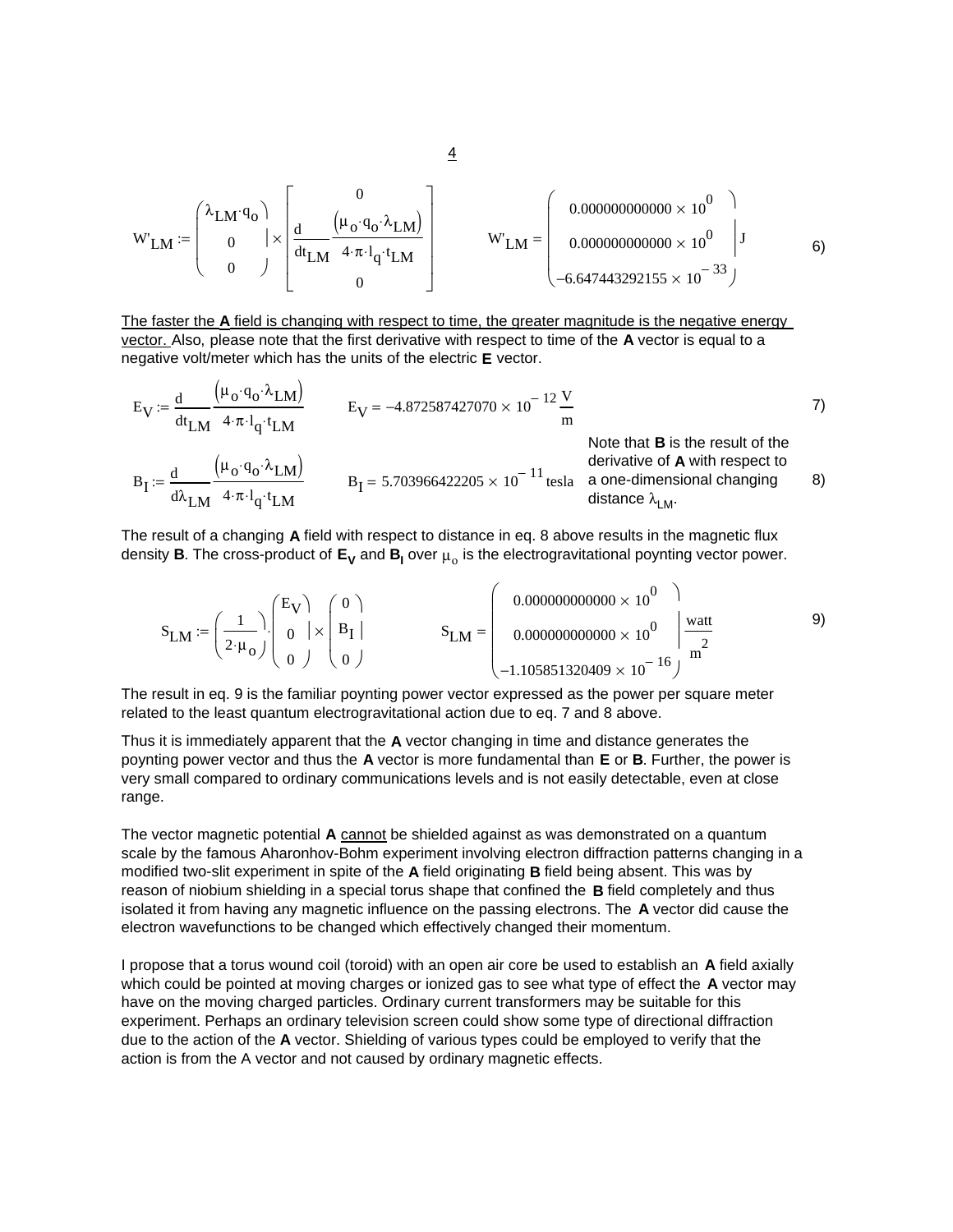The suggested experimental configuration is an aluminum-oxide grinding wheel 2-1/2 inches in diameter by 1/4 inch thick which is forced into angular acceleration while high voltage builds a charge from the rim to the driving center shaft. A current is passed through the center shaft when the high voltage is applied. This is synchronized by a rotating spark gap to a resonating tesla coil setup so that the current in the axis of rotation is also provided by the capacitve discharge associated with the tesla coil circuit. An angle of one radian between the current and voltage may be desirable.

The **A** vector is stated again for clarification of the  $F'_{LM}$  equation below the **A** equation.

$$
A_{LM} := \frac{(\mu_0 \cdot q_0 \cdot \lambda_{LM})}{4 \cdot \pi \cdot l_q \cdot t_{LM}} \qquad A_{LM} = 4.856924793895 \times 10^{-13} \frac{\text{weber}}{\text{m}} \qquad (4A-01)
$$

The derivative of **A** with respect to wavelength yields the **B** vector **B<sub>I</sub>** below. The cross-product of the **B** vector with the product of charge times velocity yields a third vector in the **Z** direction.

$$
F_{L M Z} := \begin{pmatrix} q_{o} \cdot V_{L M} \\ 0 \\ 0 \end{pmatrix} \times \begin{bmatrix} 0 \\ \frac{d}{d \lambda_{L M}} \frac{(\mu_{o} \cdot q_{o} \cdot \lambda_{L M})}{4 \cdot \pi \cdot l_{q} \cdot t_{L M}} \\ 0 \end{bmatrix} \qquad F_{L M Z} = \begin{pmatrix} 0.00000000000 \times 10^{0} \\ 0.000000000000 \times 10^{0} \\ 7.806749114095 \times 10^{-31} \end{pmatrix}
$$
 4A-02)

The changing wavelength that generates **B** is taken to be increments of circumference inwards from the rim of a rotating disk to the axis of rotation where the changing wavelength is in direct proportion to the changing radius. This would be in the x-y plane so that the force developed would be in the z axis. The action is that of a charge moving from the rim to the axis of rotation while the disk is spinning.

What satisfies the required mechanics for force in the z direction is a circular **B** field with a radial **E** field where the **E** field crosses at 90 degrees to the **B** field in the x-y plane. This is the cylindrical coordinate system. This is comparable to the fields in a coaxial cable.

A high voltage from the rim of an aluminum oxide grinding disk to its axis of rotation will satisfy the establishment of the **E** field in a radial direction. The **B** field will be established by passing the current from a spark gap arc-over through the axis of rotation. The interaction of the **B** field and **E** field will be at 90 degrees to each other and the axis of rotation, thus the force will be established in the z direction as required for vertical propulsion. The 'memory' of the aluminum oxide dielectric will hold a voltage across the disk while the gap arc-over current is passed through the axis of rotation of the disk. Both the current and voltage are in a state of change when the arc-over occurs. A charge-holding capacitor will allow for charge to build up for the arc-over current to have a large magnitude. Thus a strong pulse of current will occur at arc-over which will establish a strong dynamic **B** field around the circumference of the disk. Placing the **E** vector into where the charge times velocity is in the above equation and then dividing by the permeability of free space will yield the familiar Poynting power vector as shown by equation 9 previous. Power per meter squared is newtons per meter-second.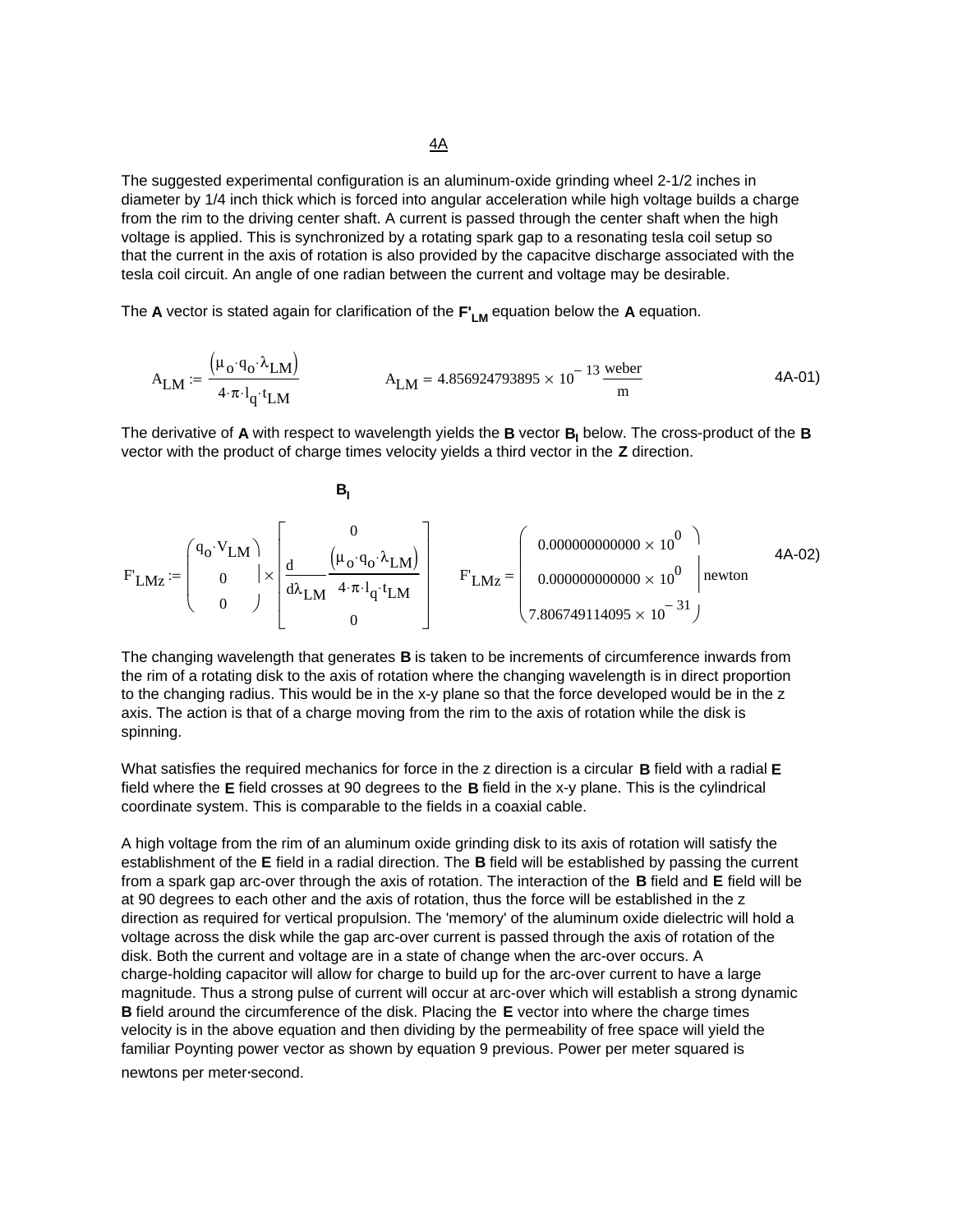Note that eq. 6 is a photon equation. The derivative of the **A** vector with respect to time  $t_{LM}$  lacks a  $q_o$ charge term which means the **A** vector equation has no associated rest mass. Remember that the electron rest mass was defined on p. 2 in terms of the permeability of free space times the elemental electron charge squared all divided by  $4\pi$  times the classic electron radius. There is only one charge term in the **A** vector and the **E** and **B** equations of eq. 7 and 8 above. Then also, both the **E** and the **B** field have no rest mass as shown in eq. 7 and 8 above.

There exist component velocities of the photon which break down into group and phase velocities where the product of group velocity times phase velocity is equal to the square of the velocity of light in free space. It is a fact that in the poynting power vector, the relationship between the **E** and **B** fields is expressed as **E** = c**.B** where c is the velocity of light in free space. In fact, the group and phase velocity concept also applies to the study of quantum particle velocities as well as propagation of electric and magnetic waves through a waveguide. Group velocity is normally considered to apply to real observable particles or information in local space while phase velocity is for the most part ignored. In my theory, phase velocity is the velocity of action between systems of **A** vectors and resides in what I call non-local energy space. Energy space also has the property of having the same distance between all action points of entry and exit from and to our normal space.

Electrogravitational phase velocity is calculated below based on the speed of light squared divided by the electrogravitational group velocity  $V_{LM}$  which we convert to be expressed as  $V_{G}$ .

$$
c := 2.997924580 \cdot 10^{08} \text{ m} \cdot \text{s}^{-1} \qquad V_{LM} = 8.542454612112 \times 10^{-2} \frac{\text{m}}{\text{s}} \qquad V_g := V_{LM}
$$
  
Then: 
$$
V_p := c^2 \cdot V_g^{-1} \qquad V_p = 1.052104131127 \times 10^{18} \frac{\text{m}}{\text{s}} \qquad (4B-1)
$$

This is a considerable velocity and for local events can be considered to be effectively instantaneous. A light-year distance in meters is: (Where  $3.15576 \times 10^{07}$ s is the number of seconds in a year.):

$$
T_{yr} = 3.15576 \cdot 10^{07} \cdot s
$$
  $LY_{dist} = c \cdot T_{yr}$   $LY_{dist} = 9.460730472581 \times 10^{15} \text{ m}$  4B-2)

The time to go one light year at the phase velocity  $V_p$  is:

$$
LY_{time} := LY_{dist} \cdot V_p^{-1}
$$
 
$$
LY_{time} = 8.992199719287 \times 10^{-3} s
$$
 4B-3)

The number of light-years covered in 8 hours at the phase velocity above is: (Where 2.88 x 10<sup>04</sup> sec is the number of seconds in 8 hours.)

$$
T_{8hr} = 2.88 \cdot 10^{04} \cdot s
$$
  $LY_{8hr} = \frac{T_{8hr}}{LY_{time}}$   $LY_{8hr} = 3.202775838956 \times 10^6$  4B-4)

This is the light-years traveled in 8 hours. The diameter of the Milky Way galaxy is only 100,000 lightyears across. At the above phase velocity, we could traverse the diameter of our Milky Way Galaxy in 15 minutes. The star Betelgeuse, 650 light years from Earth, is only 0.1827 seconds away! The nearest galaxy, Andromeda, is 2.2 million light years away, or only 5.46 hours at  $V_p$  velocity. It might be tricky to navigate to nearby stars at this rate of travel. In 4.27 years, we could travel to the beginning of the universe, or 15 billion light-years.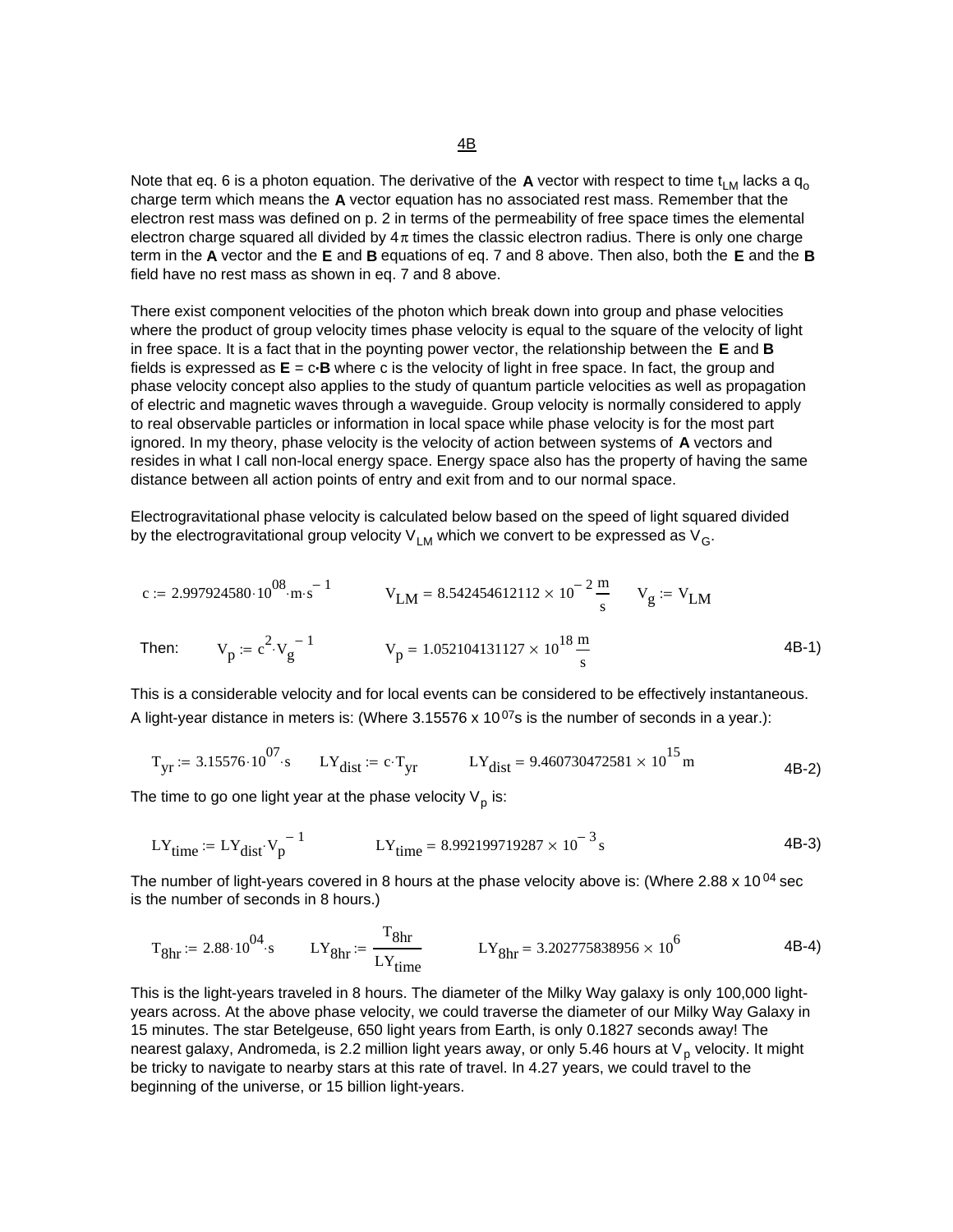$4C$ 

The energy related to the phase velocity  $V_p$  in energy space is calculated next and it is huge.

$$
E_p := m'_e \cdot V_p^2
$$
  
\n
$$
\lambda_p := \frac{h}{m'_e \cdot V_p}
$$
  
\n
$$
E_p = 1.008339390124 \times 10^6 \text{ J}
$$
  
\n
$$
E_p = 1.008339390124 \times 10^6 \text{ J}
$$
  
\n
$$
E_p = 1.008339390124 \times 10^6 \text{ J}
$$
  
\n
$$
E_p = 6.913665651656 \times 10^{-22} \text{ m}
$$
  
\n
$$
E_p = 6.913665651656 \times 10^{-22} \text{ m}
$$
  
\n
$$
E_p = 6.913665651656 \times 10^{-22} \text{ m}
$$
  
\n
$$
E_p = 6.913665651656 \times 10^{-22} \text{ m}
$$
  
\n
$$
E_p = 6.913665651656 \times 10^{-22} \text{ m}
$$
  
\n
$$
E_p = 6.913665651656 \times 10^{-22} \text{ m}
$$
  
\n
$$
E_p = 6.913665651656 \times 10^{-22} \text{ m}
$$
  
\n
$$
E_p = 6.913665651656 \times 10^{-22} \text{ m}
$$
  
\n
$$
E_p = 6.913665651656 \times 10^{-22} \text{ m}
$$
  
\n
$$
E_p = 6.913665651656 \times 10^{-22} \text{ m}
$$
  
\n
$$
E_p = 6.913665651656 \times 10^{-22} \text{ m}
$$
  
\n
$$
E_p = 6.913665651656 \times 10^{-22} \text{ m}
$$
  
\n
$$
E_p = 6.913665651656 \times 10^{-22} \text{ m}
$$
  
\n
$$
E_p = 6.913665651656 \times 10^{-22
$$

The simplified form of eq. 7 and 8 is shown below to allow for the greatest possible accuracy.

$$
E_{Vp} = \frac{d}{dt_p} \frac{(\mu_0 \cdot q_0 \cdot \lambda_p)}{4 \cdot \pi \cdot l_q \cdot t_p}
$$
\n
$$
B_{Ip} = \frac{d}{d\lambda_p} \frac{(\mu_0 \cdot q_0 \cdot \lambda_p)}{4 \cdot \pi \cdot l_q \cdot t_p}
$$
\n
$$
B_{Ip} = \frac{d}{d\lambda_p} \frac{(\mu_0 \cdot q_0 \cdot \lambda_p)}{4 \cdot \pi \cdot l_q \cdot t_p}
$$
\n
$$
B_{Ip} = \frac{1}{4} \cdot \mu_0 \cdot \frac{q_0}{\pi \cdot l_q \cdot t_p}
$$
\n
$$
B_{Ip} = \frac{1}{4} \cdot \mu_0 \cdot \frac{q_0}{\pi \cdot l_q \cdot t_p}
$$
\n
$$
4C-5
$$

$$
E_{Vp} := \frac{-1}{4} \cdot \mu_0 \cdot q_0 \cdot \frac{\lambda_p}{\pi \cdot l_q \cdot t_p^2}
$$
  $E_{Vp} = -9.103067803268 \times 10^{45} \frac{\text{volt}}{\text{m}}$  4C-6)

$$
B_{\text{Ip}} := \frac{1}{4} \cdot \mu_o \cdot \frac{q_o}{\pi \cdot l_q \cdot t_p} \qquad B_{\text{Ip}} = 8.652249842910 \times 10^{27} \text{ tesla} \qquad 4C-7)
$$

This may be considered to be, effectively, an infinite amount of energy/m2**.**s. Sp EVp ⎛ ⎞ 0 ⎛ ⎞ 0 0 ⎜ ⎜ ⎜ ⎝ ⎟ ⎠ BIp 0 ⎜ ⎜ ⎜ ⎝ ⎟ ⎠ × <sup>2</sup> <sup>µ</sup><sup>o</sup> <sup>⋅</sup> := Sp 0.000000000000 10<sup>0</sup> × 0.000000000000 10<sup>0</sup> × <sup>−</sup>3.133841082199 1079 × ⎛ ⎜ ⎜ ⎜ ⎜ ⎝ ⎞ ⎟ ⎟ ⎠ watt m2 <sup>=</sup> 4C-8)

The velocity vector is given as the ratio of the **E** field to the **B** field.

Thus: 
$$
\frac{E_{Vp}}{B_{Ip}} = -1.052104131127 \times 10^{18} \frac{m}{s}
$$
 where,  $V_p = 1.052104131127 \times 10^{18} \frac{m}{s}$  4C-9)

Note that the two velocities above cancel each other out and are thus zero overall. This suggests a standing wave pattern may be applicable even to energy space.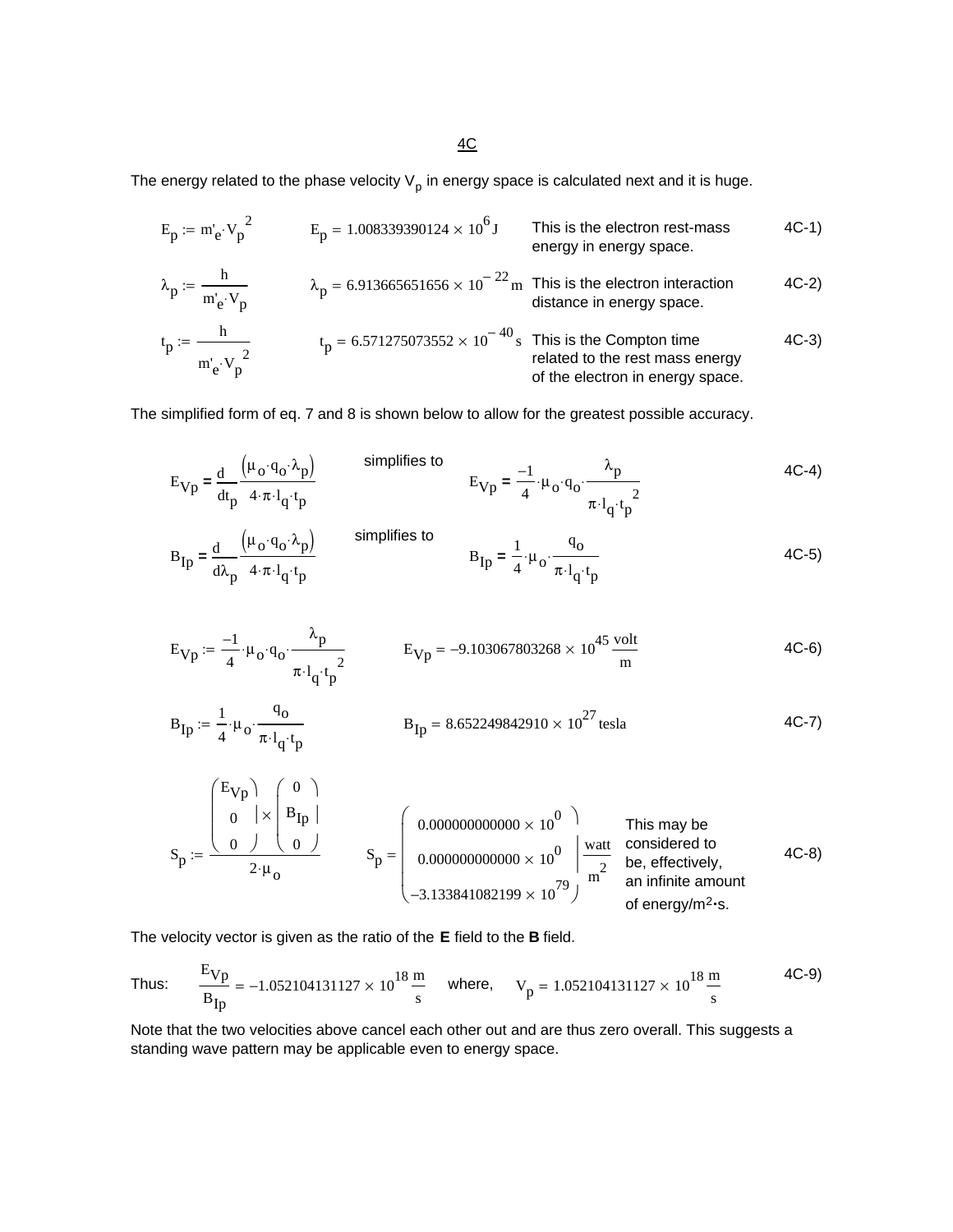Since the velocity of an electromagnetic wave is derived from the ratio of the **E** field to the **B** field, from p. 4, we can use the ratio of the electrogravitational  $E_V$  to  $B_I$  to derive the electrogravitational least quantum velocity. This is the group wave velocity.

$$
\frac{E_V}{B_I} = -8.542454612112 \times 10^{-2} \frac{m}{s}
$$
 where,  $V_{LM} = 8.542454612112 \times 10^{-2} \frac{m}{s}$  4D-1)

Again, the velocities cancel each other and could form a standing wave as a result.

The **E** and **B** fields for the Compton case of the electron fields related to the velocity of light is examined next.

$$
E_e := m_e \cdot c^2
$$
  
\n
$$
E_e = 8.187111160289 \times 10^{-14} \text{ J}
$$
 This is the electron rest-mass energy in normal space.  
\n
$$
\lambda_e := \frac{h}{m_e' \cdot c}
$$
  
\n
$$
t_e := \frac{h}{m_e' \cdot c^2}
$$
  
\n
$$
t_e = 8.093301007245 \times 10^{-21} \text{ s}
$$
 This is the Compton time related to the rest mass energy of the electron in normal space.  
\n
$$
t_e = \frac{h}{m_e' \cdot c^2}
$$
  
\n
$$
t_e = 8.093301007245 \times 10^{-21} \text{ s}
$$
 This is the Compton time related to the rest mass energy of the electron in normal space.

$$
E_{Ve} = \frac{d}{dt_e} \frac{(\mu_o \cdot q_o \cdot \lambda_e)}{4 \cdot \pi \cdot l_q \cdot t_e}
$$
 simplyifies to  
\n
$$
E_{Ve} := \frac{-1}{4} \cdot \mu_o \cdot q_o \cdot \frac{\lambda_e}{\pi \cdot l_q \cdot t_e^2}
$$
 (4D-5)

simplifies to BIe <sup>λ</sup><sup>e</sup> µo qo ⋅ λe ( ) ⋅ 4⋅π l q⋅ t e ⋅ d d **=** BIe 1 <sup>4</sup> <sup>µ</sup><sup>o</sup> <sup>⋅</sup> qo π l q t <sup>e</sup> <sup>⋅</sup> <sup>⋅</sup> := <sup>⋅</sup> 4D-6) EVe <sup>−</sup>2.106074397645 <sup>10</sup><sup>17</sup> × V <sup>m</sup> <sup>=</sup> BIe 7.025108008705 108 <sup>=</sup> <sup>×</sup> <sup>T</sup> Se EVe 0 0 ⎛ ⎜ ⎜ ⎜ ⎝ ⎞ ⎟ ⎠ 0 BIe 0 ⎛ ⎜ ⎜ ⎜ ⎝ ⎞ ⎟ ⎠ × <sup>2</sup> <sup>µ</sup><sup>o</sup> <sup>⋅</sup> := Se 0.000000000000 100 × 0.000000000000 100 × <sup>−</sup>5.886902659436 <sup>10</sup><sup>31</sup> × ⎛ ⎜ ⎜ ⎜ ⎜ ⎝ ⎞ ⎟ ⎟ ⎠ watt m2 <sup>=</sup> 4D-7)

The electron torus energy was derived in my book, "Electrogravitation As A Unified Field Theory" as:

$$
S_{\text{max}} := 1.57575043465 \cdot 10^{29} \cdot \frac{\text{watt}}{m^2}
$$
 (See p. 8 of Egchap01.pdf, eq.14.) (4D-8)

 $S_{\text{max}}$  energy was derived from the field energy, not the mass energy as for  $S_{e}$  above.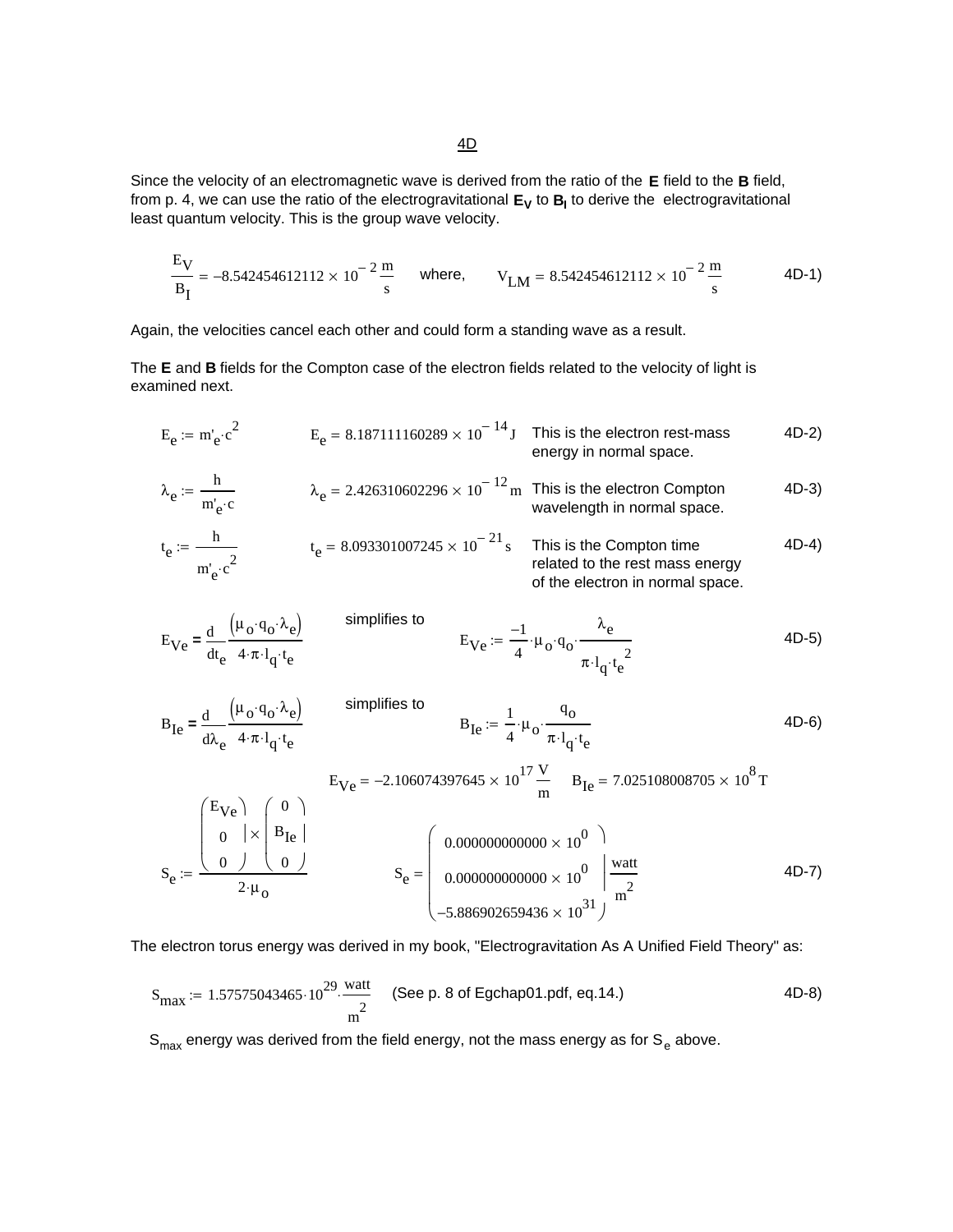Again, the ratio of the  $E_{Ve}$  field to the  $B_{le}$  field yields the velocity related to the  $S_e$  field as:

Again, a standing wave is suggested. 4E-1) EVe BIe <sup>−</sup>2.997924580000 <sup>10</sup><sup>8</sup> <sup>×</sup> <sup>m</sup> <sup>s</sup> <sup>=</sup> where, c 2.997924580000 10<sup>8</sup> <sup>×</sup> <sup>m</sup> <sup>s</sup> <sup>=</sup> TORUS Ee m'e <sup>c</sup> 2 := ⋅ ESe Se λe 2⋅π ⎛ ⎜ ⎝ ⎞ <sup>⎠</sup> <sup>⋅</sup> λe 2⋅π ⎛ ⎜ ⎝ ⎞ <sup>⎠</sup> ⋅ π⋅ <sup>t</sup> e := ⋅ ESe 0.000000000000 10<sup>0</sup> × 0.000000000000 10<sup>0</sup> × <sup>−</sup>2.232006606394 <sup>10</sup><sup>−</sup> <sup>13</sup> × ⎛ ⎜ ⎜ ⎜ ⎜ ⎝ ⎞ ⎟ ⎟ ⎠ <sup>=</sup> <sup>J</sup> Ee 8.187111160289 10<sup>−</sup> <sup>14</sup> <sup>=</sup> <sup>×</sup> <sup>J</sup> Se 0.000000000000 100 × 0.000000000000 100 × <sup>−</sup>5.886902659436 <sup>10</sup><sup>31</sup> × ⎛ ⎜ ⎜ ⎜ ⎜ ⎝ ⎞ ⎟ ⎟ ⎠ watt m2 <sup>=</sup> Re <sup>−</sup>2.232006606394 <sup>10</sup><sup>−</sup> <sup>13</sup> ( ) <sup>×</sup> <sup>⋅</sup><sup>J</sup> Ee := Re <sup>−</sup>2.726244413561 <sup>10</sup><sup>0</sup> <sup>=</sup> <sup>×</sup>

The phase velocity ratio of  $E_{Vp}$  over  $B_{lp}$  should yield the phase velocity related to the S<sub>p</sub> field as:

TORUS Ep 1.008339390124 106 <sup>=</sup> <sup>×</sup> <sup>J</sup> ESp Sp λp 2⋅π ⎛ ⎜ ⎝ ⎞ <sup>⎠</sup> <sup>⋅</sup> λe 2⋅π ⎛ ⎜ ⎝ ⎞ <sup>⎠</sup> ⋅ π⋅ <sup>t</sup> p := ⋅ ESp 0.000000000000 100 × 0.000000000000 100 × <sup>−</sup>2.748979629297 106 × ⎛ ⎜ ⎜ ⎜ ⎜ ⎝ ⎞ ⎟ ⎟ ⎠ = J Sp 0.000000000000 10<sup>0</sup> × 0.000000000000 10<sup>0</sup> × <sup>−</sup>3.133841082199 1079 × ⎛ ⎜ ⎜ ⎜ ⎜ ⎝ ⎞ ⎟ ⎟ ⎠ watt m2 <sup>=</sup> Rp <sup>−</sup>2.748979629297 106 ( ) <sup>×</sup> <sup>⋅</sup><sup>J</sup> Ep := Rp <sup>−</sup>2.726244413560 100 <sup>=</sup> <sup>×</sup> Again, a standing wave is suggested. Vp 1.052104131127 10<sup>18</sup> <sup>×</sup> <sup>m</sup> <sup>s</sup> <sup>=</sup> EVp BIp <sup>−</sup>1.052104131127 1018 <sup>×</sup> <sup>m</sup> <sup>s</sup> <sup>=</sup> where, Ep m'e Vp 2 := ⋅ 4E-2)

The electrogravitational velocity ratio of E<sub>V</sub> over B<sub>I</sub> should yield the least quantum velocity V<sub>LM</sub>:  
\n
$$
\frac{E_V}{B_I} = -8.542454612112 \times 10^{-2} \frac{m}{s} \text{ where, } V_{LM} = 8.542454612112 \times 10^{-2} \frac{m}{s} \text{ Again, a standing wave is suggested.}
$$
\n
$$
\text{TORUS}
$$
\n
$$
E_{SLM} := S_{LM} \left( \frac{\lambda_{LM}}{2 \cdot \pi} \right) \left( \frac{\lambda_e}{2 \cdot \pi} \right) \pi \cdot t_{LM} \quad E_{SLM} = \left( \begin{array}{c} 0.000000000000 \times 10^{0} \\ 0.0000000000000 \times 10^{0} \\ -1.812255513970 \times 10^{-32} \end{array} \right) \cdot J \quad E_{LM} = m_e \cdot V_{LM}^2
$$
\n
$$
R_{SLM} := \frac{(-1.812255513970 \times 10^{-32}) \cdot J}{E_{LM}} \quad E_{LM}
$$
\n
$$
R_{SLM} = -2.726244413561 \times 10^{0}
$$
\n
$$
E_{LM} = \left( \begin{array}{c} 0.000000000000 \times 10^{0} \\ 0.000000000000 \times 10^{0} \\ 0.000000000000 \times 10^{0} \\ -1.105851320409 \times 10^{-16} \end{array} \right) \frac{\text{watt}}{\text{m}^{2}}
$$
\nthrough 4E-3. The reason for the 'error' is not apparent at this time.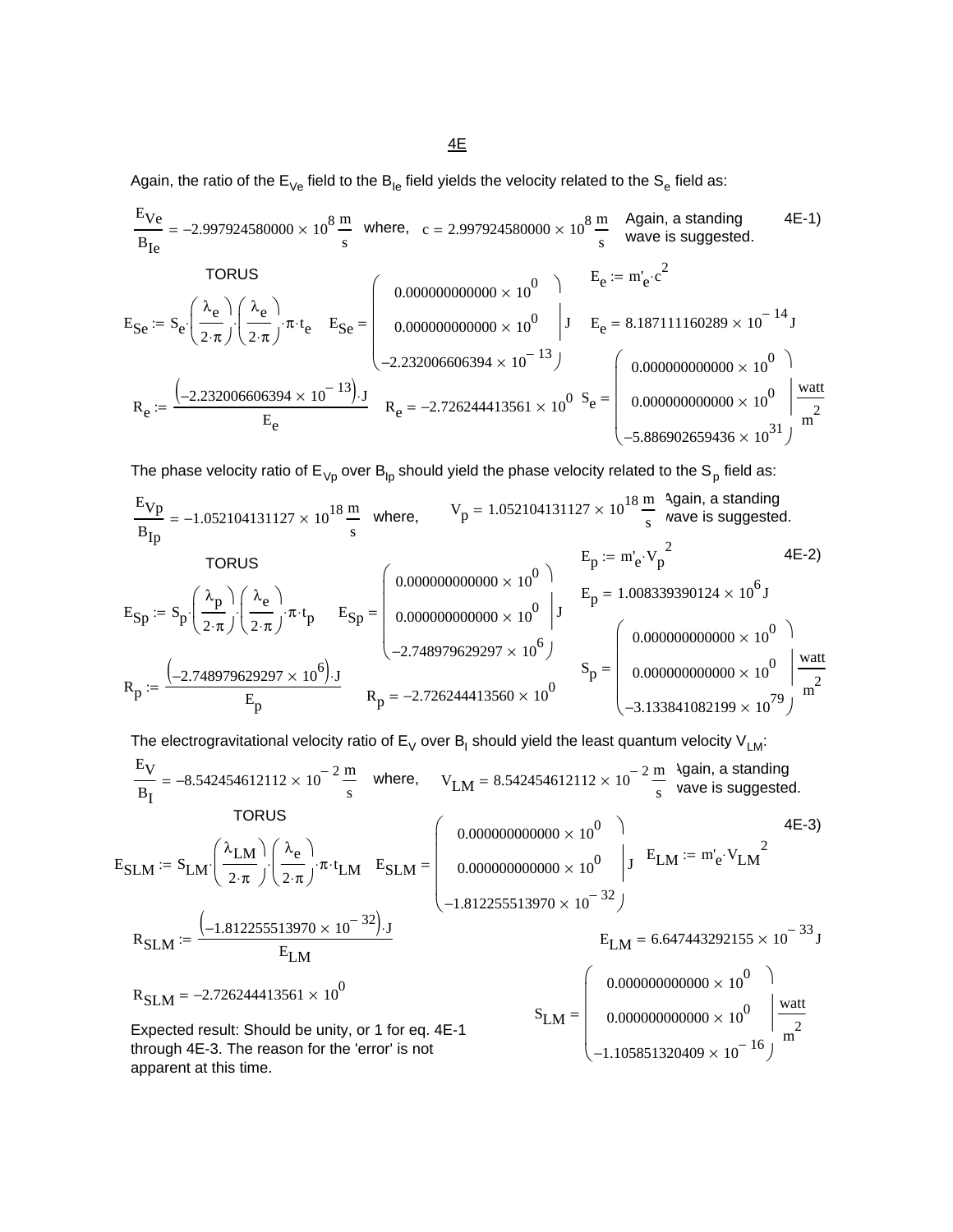4F

Each one of the TORUS labeled equations above scale the energy space energy down to local space energy which should be equal to rest mass energy but the result is not quite equal. Note that the resulting energies  $E_{Sp}$ ,  $E_{Se}$  and  $E_{SLM}$  are greater than the respective rest mass energies. The ratios are nearly equal to the natural number e, or 2.726244414 verses 2.718281828. Perhaps this calculated excess energy arises through the mechanics of generating an electromagnetic wave? Further, if this energy exists, where does it go? Could this be the dark energy?

The equations in 4E-1 through 4E-3 all have the form of a torus in them. The largest circle is the wavelength represented by  $\lambda_{LM}$  and around the circumference of  $\lambda_{LM}$  is the wavelength of the electron represented by  $\lambda_e$  at 90 degrees to  $\lambda_{LM}$ . This is represented by equation 4E-3 above.

The next smaller torus is represented by the circle of  $\lambda_{e}$  circumference and around  $\lambda_{e}$  is another circle also of  $\lambda_e$  circumference 90 degrees to the first  $\lambda_e$ . This is represented by eq. 4E-1 above.

The smallest torus is represented by a  $\lambda_e$  circumference where the smallest circle  $\lambda_p$  encircles  $\lambda_e$  90 degrees to the direction of  $\lambda_{e}$ . This is represented by eq. 4E-2 above. Wheels around wheels, each one encircling another and all are linked together. Returning to p. 4A, if the relationship of E=cB for the electromagnetic field can be extended to the case for momentum and energy involving rest mass. Further, it is of interest that the expression for  $E = cB$  can more properly be expressed as  $E = v \times B$ since the force expression  $qE= qv \times B$  is more correct when dealing with charge in motion relative to orthogonal magnetic fields which creates a third vector from x and y into the z direction. Then mE  $z=$  $mc_x$  X B<sub>y</sub>. Let mE<sub>z</sub> = Force<sub>z</sub>.

µo i⋅ LM 4⋅π l <sup>q</sup><sup>⋅</sup> 5.703966422205 10<sup>−</sup> <sup>11</sup> and: <sup>=</sup> <sup>×</sup> tesla Visualized as radially directed ∆**B** flux 90 degrees to the axis of rotation in the x and y disk rotation plane. t LM m'e λLM t LM <sup>⋅</sup> <sup>d</sup> <sup>d</sup> <sup>−</sup>7.806749114095 <sup>10</sup><sup>−</sup> <sup>31</sup> where: <sup>=</sup> <sup>×</sup> <sup>N</sup> Visualized as insulated particles of metal moving around the axis of spin cutting across the radial ∆**B** flux. Forcez 0.000000000000 10<sup>0</sup> × 0.000000000000 10<sup>0</sup> × 4.467303353738 10<sup>−</sup> <sup>40</sup> × ⎛ ⎜ ⎜ ⎜ ⎜ ⎝ ⎞ ⎟ ⎟ ⎠ newton tesla ⋅ sec Force = z t LM m'e λLM t LM <sup>⋅</sup> <sup>d</sup> d 0 0 ⎛ ⎜ ⎜ ⎜ ⎜ ⎝ ⎞ ⎟ ⎟ ⎠ 0 t LM µo qo ⋅ 4⋅π l q⋅ 1 t LM <sup>⋅</sup> <sup>d</sup> d 0 ⎛ ⎜ ⎜ ⎜ ⎜ ⎝ ⎞ ⎟ ⎟ ⎠ := × 4F-1) <sup>i</sup> LM 1.607344038744 10<sup>−</sup> <sup>18</sup> <sup>i</sup> <sup>=</sup> <sup>×</sup> <sup>A</sup> LM qo <sup>f</sup> := <sup>⋅</sup> LM Let:

also, 
$$
\frac{\mu_0 \cdot q_0}{4 \cdot \pi \cdot l_q} \cdot \frac{1}{t_{LM}} = 5.703966422205 \times 10^{-11} \text{ tesla}
$$
 and  $m'_e \cdot \frac{\lambda_{LM}}{t_{LM}} = 7.781654798294 \times 10^{-32} \frac{\text{kg m}}{\text{s}}$ 

It is not just spin that is important but rather the rate of change of spin as well as an actual mass parameter associated with small metal particles cutting across the changing magnetic flux. A vertical changing volts/m2 would also exist.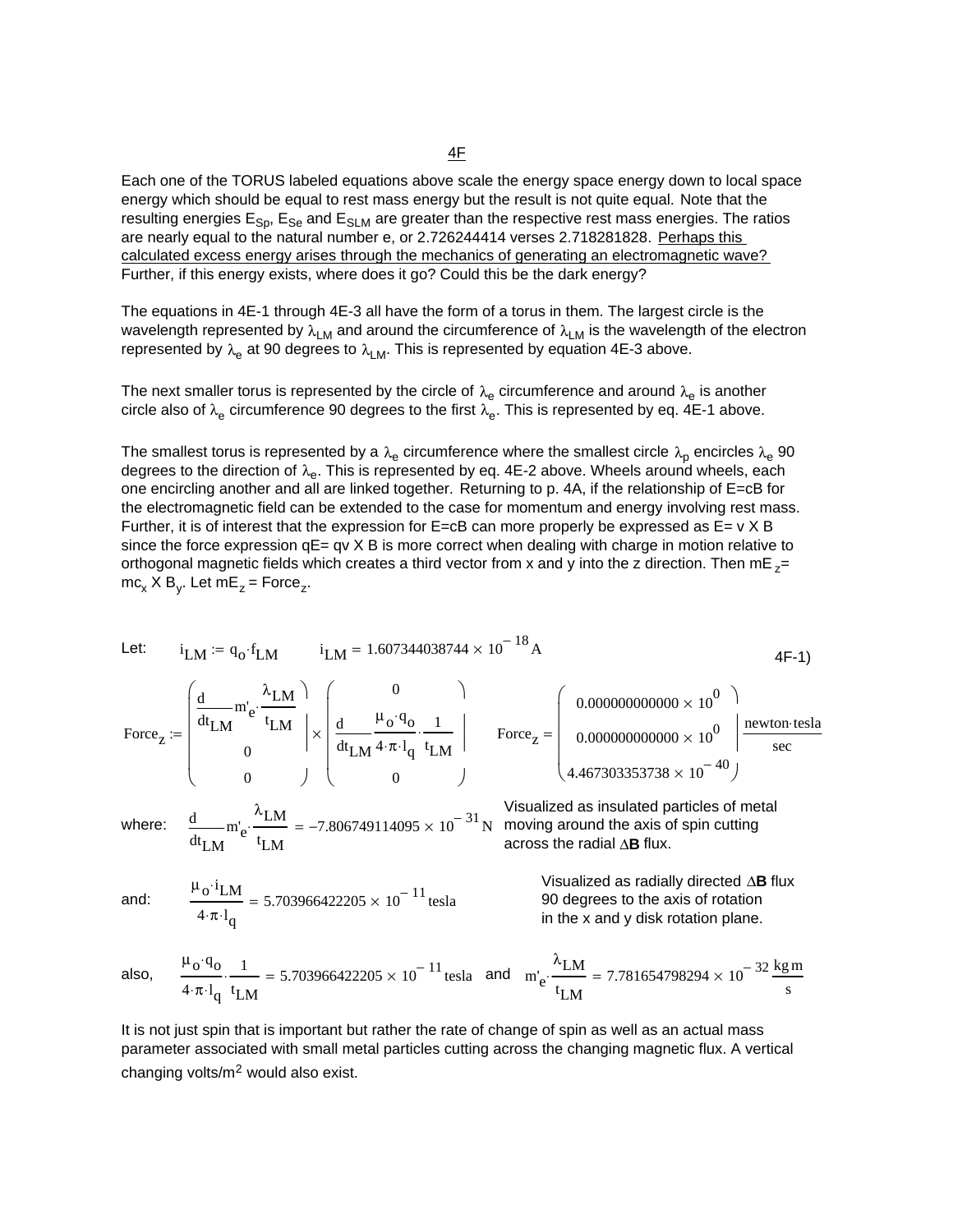#### **Smax Revisited:**

Let the following be established: 
$$
\varepsilon_0 := 8.854187817 \cdot 10^{-12} \cdot \text{farad} \cdot \text{m}^{-1}
$$
  $r_c := \lambda_e \cdot (2 \cdot \pi)^{-1}$  4G-1)

Then the electric field in volts per meter at the Compton radius of the electron is given as:

$$
E_{\text{stat}} := \frac{q_0}{4 \cdot \pi \cdot \varepsilon_0 \cdot r_c^2}
$$
 where,  $E_{\text{stat}} = 9.656481950577 \times 10^{15} \frac{\text{volt}}{\text{m}}$  (4G-2)

The potential energy  $W_{pot}$  at the Compton radius of the electron is given as:

$$
W_{pot} := \frac{q_0^2}{4 \cdot \pi \cdot \epsilon_0 \cdot r_c}
$$
 where,  $W_{pot} = 5.974424030055 \times 10^{-16}$  joule mass energy times the  
fine structure constant. 4G-3)

The potential energy at the Compton radius of the electron divided by the rest mass energy of the electron yields the fine structure constant.

Or, 
$$
\frac{W_{pot}}{E_e} = 7.297353013885 \times 10^{-3}
$$
 where,  $\alpha = 7.297353080000 \times 10^{-3}$  4G-4)

The energy density of an electric field in standard form is given by the below equation as:

$$
W_d := \frac{1}{2} \cdot \varepsilon_0 \cdot E_{stat}^2
$$
\n
$$
W_d = 4.128160752373 \times 10^{20} \frac{\text{joule}}{\text{m}^3}
$$
\nThis is also in Pascal units which is force per meter<sup>2</sup>.

Energy density is expressed as the total energy of the electric field divided by the volume occupied by the electric field. Let the volume of a torus be the volume above. The volume of a torus is found by multiplying the circumference of a circle running through the center of an area 90 degrees to the line of the circle's circumference line.

$$
Vol_{torus} := 2 \cdot \pi^2 \cdot r_c^3
$$
 
$$
Vol_{torus} = 1.136656720033 \times 10^{-36} \text{ m}^3
$$
 4G-6)

Then the energy density related to the torus volume is given as:

$$
\text{Wtorus}_{den} := \frac{W_{pot}}{\text{Vol}_{torus}} \qquad \qquad \text{Wtorus}_{den} = 5.256137516944 \times 10^{20} \frac{\text{joule}}{\text{m}^3} \qquad \qquad \text{4G-7}
$$

The square root of the Golden Ratio is arrived at when we divide the torus energy density by the energy density of the electric field as:

$$
\frac{\text{Wtorus}_{den}}{W_d} = 1.273239544735 \times 10^0 \qquad \text{compared to:} \qquad \frac{4}{\pi} = 1.273239544735 \times 10^0 \qquad \text{4G-8}
$$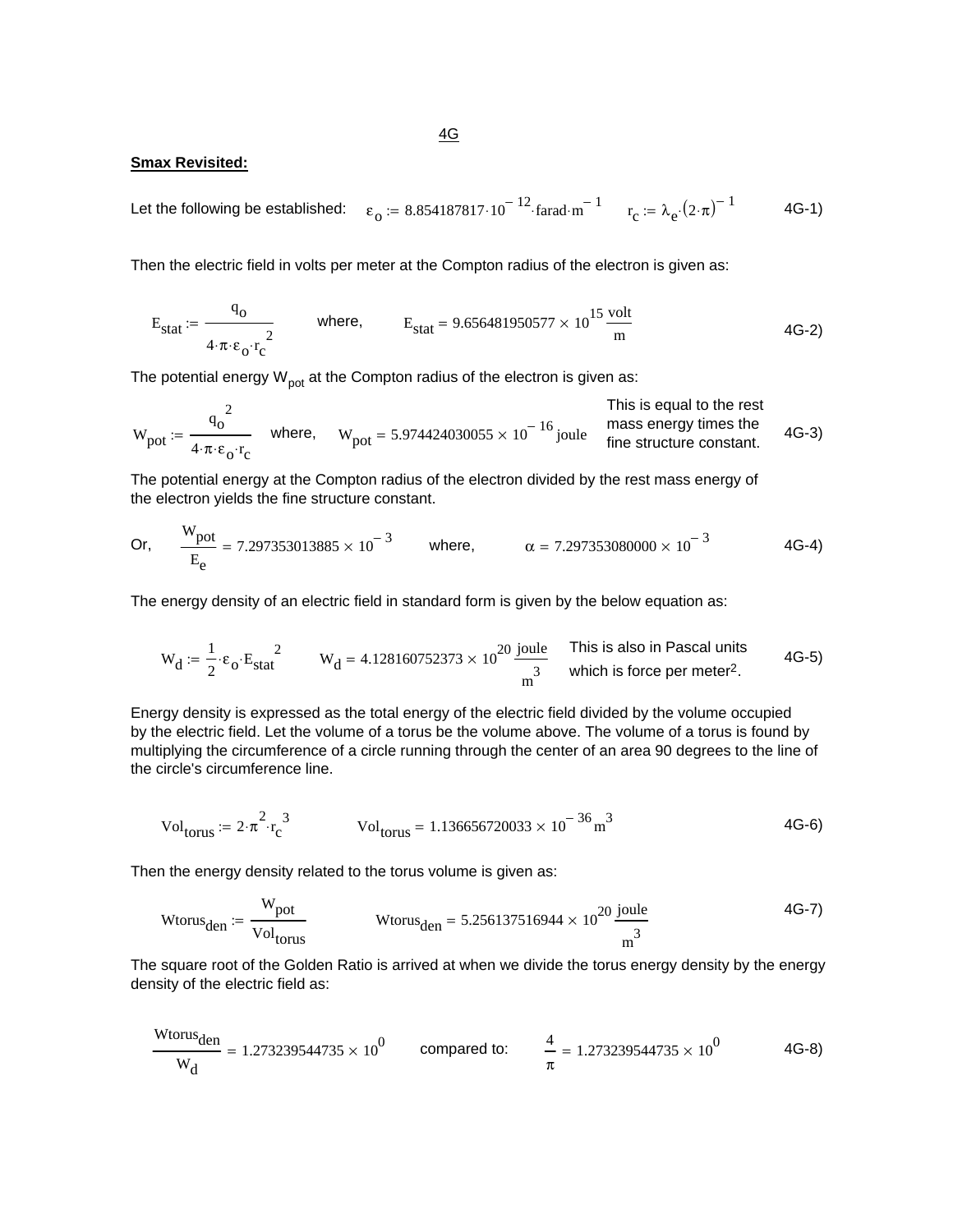It is of extreme interest that the ratio of the torus energy of the Compton radius of the electron to its standard classical equation for the Compton radius of the electron is equal to the ratio of 4 over  $\pi$ . This is not only the square root of the golden ratio but is the ratio of the height of the Great pyramid of Giza to 1/2 its base length.

The energy at the Compton radius of the electron can be transformed to the field energy at it's surface by multiplying by the circular area related to the Compton radius, the speed of light and the Compton time.

$$
We_{\text{surf}} := W \text{torus}_{\text{den}} \cdot \pi \cdot (r_c)^2 \cdot t_e \cdot c \qquad \qquad We_{\text{surf}} = 5.974424030055 \times 10^{-16} \text{J} \tag{4H-1}
$$

Compare to:  $E_e \cdot \alpha = 5.974424084184 \times 10^{-16} J$  and  $W_{pot} = 5.974424030055 \times 10^{-16} J$ 

The Poynting power is computed as the energy density of the electron torus times the velocity of light.

$$
S_{\text{max}} := \text{Wtorus}_{\text{den}} \cdot c \qquad S_{\text{max}} = 1.575750385791 \times 10^{29} \frac{\text{watt}}{\text{m}^2} \tag{4H-2}
$$

This is the value obtained by eq. 14 of chapter 1, p. 8 of my book, "Electrogravitation As A Unified Field Theory" arrived at in more detail.

Next, the Poynting power eq. 4D-7 is restated not as a cross-product form so that the ratio to Smax may be more easily found.

$$
S'_{e} := \frac{E_{Ve} \cdot B_{Ie}}{2 \cdot \mu_{o}} \qquad S'_{e} = -5.886902659436 \times 10^{31} \frac{\text{watt}}{\text{m}^{2}}
$$

$$
R := \frac{S'_{e} \cdot \alpha}{S_{\text{max}}}
$$
 
$$
R = -2.726244438261 \times 10^{0}
$$
 Note the S'e numerator is scaled  
down by the fine structure constant  

$$
\alpha
$$
.

 $\frac{\text{R}}{\text{e}}$  = –1.002929280444  $\times$  10 $^0$  Says that R is very close to the natural number e.

 $R.16·\pi$ 

Where,

$$
\frac{1}{\alpha \cdot (R \cdot 16 \cdot \pi)} = -9.999999818096 \times 10^{-1} \qquad R = -2.726244438261 \times 10^{0}
$$
4H-5)  
Effectively,  $\alpha = \frac{1}{\alpha \cdot (R \cdot 16 \cdot \pi)}$ 

R represents the ratio of field energy to the rest mass energy at the Compton radius of the field in question. Thus an excess of energy very nearly equal to the natural number e exists in the field above that of the rest mass energy. Could the generation of an electromagnetic wave be a source of extra energy in the near field?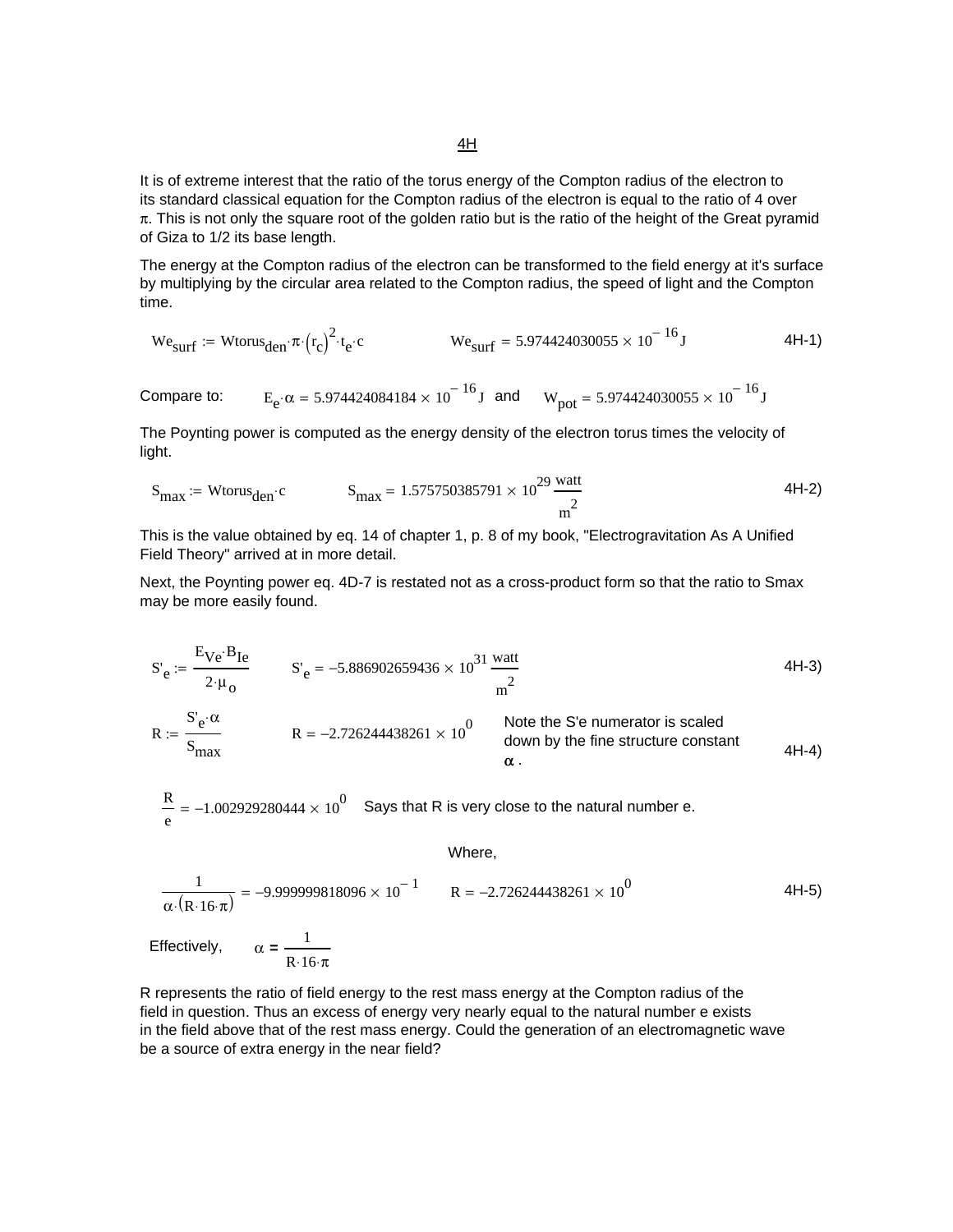Let the three ratio's equal to  $R_e$ ,  $R_p$  or  $R_{SLM}$  be called  $R_{All}$  since they are all equal.

Then: 
$$
R_{\text{All}} = \frac{1}{\alpha \cdot (16 \cdot \pi)}
$$
 or,  $R_{\text{All}} = 2.726244388669 \times 10^0$  4I-1)

The geometric relationship between  $S_{max}$  of eq. 4H-2, (Poynting power also related to the value obtained by eq. 14, p. 8 in chapter 1 of my book, "Electrogravitation As A Unified Field Theory"), and the  $S_e$  value in eq. 4D-7 above may be expressed as follows:.

<sup>S</sup> 4I-2) max RAll <sup>α</sup><sup>−</sup> <sup>1</sup> <sup>⋅</sup> <sup>⎛</sup> <sup>⎝</sup> <sup>⎞</sup> <sup>⎠</sup> <sup>⋅</sup> 5.886902552350 10<sup>31</sup> × watt m2 <sup>S</sup> and <sup>=</sup> <sup>e</sup> 0.000000000000 100 × 0.000000000000 100 × <sup>−</sup>5.886902659436 <sup>10</sup><sup>31</sup> × ⎛ ⎜ ⎜ ⎜ ⎜ ⎝ ⎞ ⎟ ⎟ ⎠ watt m2 <sup>=</sup>

Note that  $R_{All}$  is the ratio of the torus field energy to the rest mass energy derived as shown on p. 4E by eq. 4E-1, 4E-2 and 4E-3 as the expressions  $R_e$ ,  $R_p$  or  $R_{SLM}$  .  $S_e$  may be expressed without the cross product form related directly to Smax in terms of  $\pi$  and  $\alpha$  as shown below.

$$
S'_{e} := S_{\text{max}} \cdot \frac{1}{\alpha^{2} \cdot (16\pi)} \qquad \text{or,} \qquad S'_{e} = 5.886902552350 \times 10^{31} \frac{\text{watt}}{\text{m}^{2}}
$$

In the derivation of  $S_{\text{max}}$ , it was found that the energy at the surface of the Compton wavelength electron could be derived accurately if Smax was scaled as shown in eq. 4H-1 above. Thus the geometry of the electron was established as most likely that of a torus. This coincides with eq. 4E-1 through 4E-3 above where the scaling factors also contain torus parameters. The original expression for finding the volume related to the potential energy and the energy density of the E field is restated below.

First, let the following be restated in symbolic form so as to allow for Mathcad's symbolic derivation of the volume related to the energy density and energy potential of the Compton electron.

$$
E_{\text{stat}} = \frac{q_0}{4 \cdot \pi \cdot \varepsilon_0 \cdot r_c^2}
$$
 W<sub>pot</sub> =  $\frac{q_0^2}{4 \cdot \pi \cdot \varepsilon_0 \cdot r_c}$  W<sub>d</sub> =  $\frac{1}{2} \cdot \varepsilon_0 \cdot E_{\text{stat}}^2$  4I-4)

Energy density = Potential Energy/volume or volume = potential energy /energy density.

$$
W_d = \frac{1}{2} \cdot \epsilon_o \cdot \left(\frac{q_o}{4 \cdot \pi \cdot \epsilon_o \cdot r_c^2}\right)^2
$$
 The relevant terms to the volts per meter E field  
(E<sub>stat</sub>) are included for clarification. 4I-5)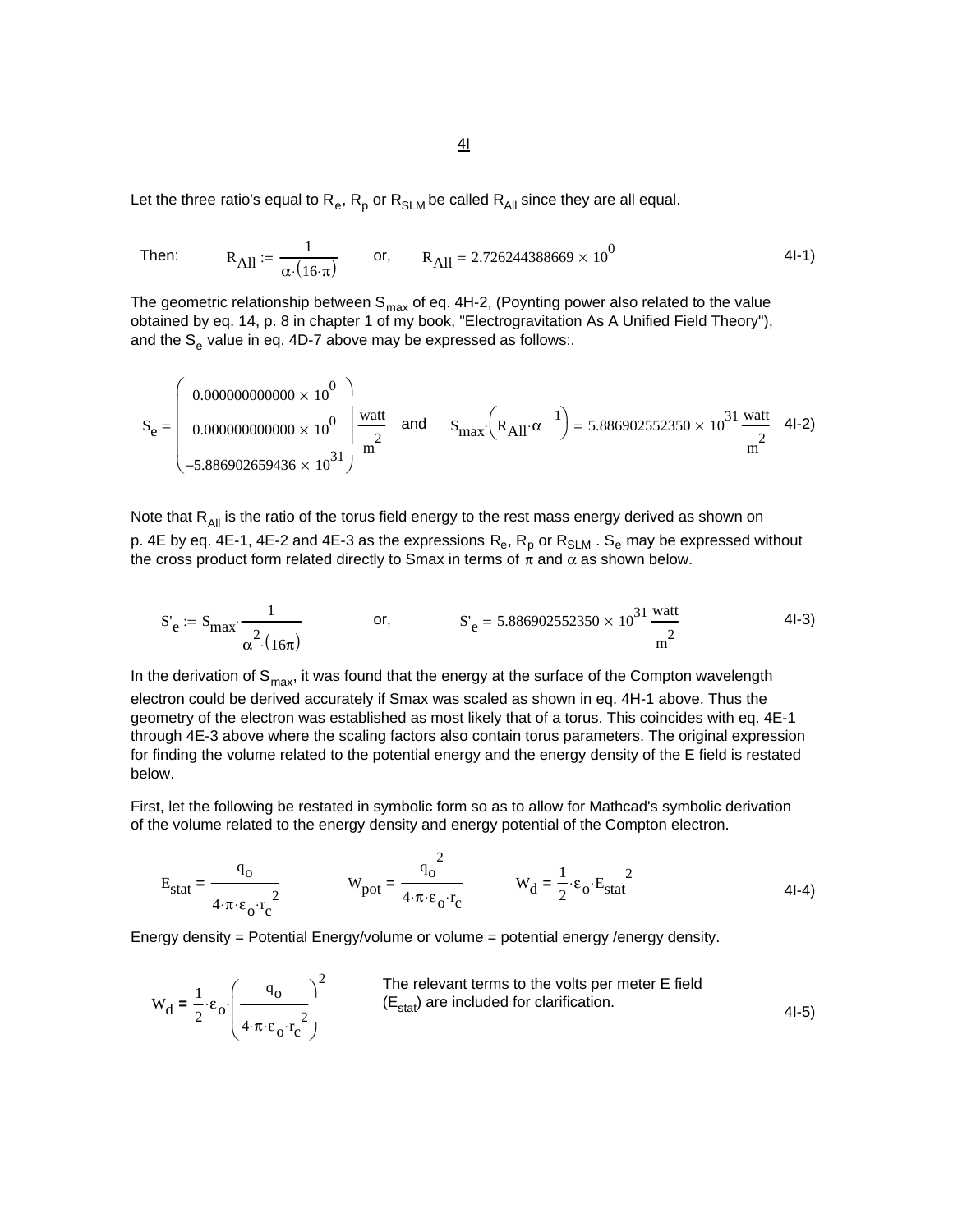Then volume is derived as:

 $\varepsilon_{\rm o}$ · $r_{\rm c}$ 

$$
Vol_{Wd} = \frac{\frac{q_o^2}{4 \cdot \pi \cdot \epsilon_o \cdot r_c}}{\left[\frac{1}{2} \cdot \epsilon_o \cdot \left(\frac{q_o}{4 \cdot \pi \cdot \epsilon_o \cdot r_c^2}\right)\right]}
$$
 simplifies to  $Vol_{Wd} = 8 \cdot \pi \cdot r_c^3$  4J-1)

This is not the torus geometry related to the volume of the electron and if used will not yield the correct Compton energy at the surface of the electron. The value will be in error by the following ratio:

$$
\frac{8 \cdot \pi \cdot r_c^3}{2 \cdot \pi^2 \cdot r_c^3}
$$
 simplifies to 
$$
\frac{4}{\pi} = 1.27323954474 \times 10^0
$$
 Which is very close to the square root of the Golden  
Ratio.

Thus a hidden geometry of the torus is in the quantum electric fields related to the energy density and the energy potential at the surface of the Compton electron. This begs the question: "Is there also a hidden geometry related to 4E-1 through 4E-3 above?

Energy density may be derived as the ratio of the Poynting power to the velocity related to the transmission of that Poynting power. Eq. 4D-7 (Se, the poynting power of the electron) is used below for this purpose. For this analysis, the cross-product form is omitted for simplicity of the calculation format. First, Eq. 4D-5 and 4D-6 are restated below in symbolic form.

$$
E_{Ve} = \frac{-1}{4} \cdot \mu_{o} \cdot q_{o} \cdot \frac{\lambda_{e}}{\pi \cdot l_{q} \cdot t_{e}^{2}}
$$
\n
$$
V_{o} = \frac{q_{o}^{2}}{\pi \cdot l_{q} \cdot t_{e}^{2}}
$$
\n
$$
V_{o} = \frac{q_{o}^{2}}{\pi \cdot l_{q} \cdot t_{e}^{2}} \cdot \frac{q_{o}^{2}}{\pi \cdot l_{q} \cdot t_{e}^{2}}
$$
\n
$$
V_{o} = \frac{q_{o}^{2}}{\pi \cdot l_{q} \cdot t_{e}^{2}} \cdot \frac{q_{o}^{2}}{\pi \cdot l_{q} \cdot t_{e}^{2}}
$$
\n
$$
V_{o} = \frac{-4}{\pi \cdot l_{q} \cdot l_{q}^{2} \cdot t_{e}^{3}} \cdot \frac{q_{o}^{2}}{\pi \cdot l_{q} \cdot t_{e}^{2}}
$$
\n
$$
V_{o} = \frac{-4}{\pi \cdot l_{q} \cdot l_{q}^{2} \cdot t_{e}^{3}} \cdot \frac{q_{o}^{2}}{\pi \cdot l_{q} \cdot t_{e}^{2}}
$$
\n
$$
V_{o} = \frac{-4}{\pi \cdot l_{q} \cdot l_{q}^{2} \cdot t_{e}^{3}} \cdot \frac{q_{o}^{2}}{\pi \cdot l_{q} \cdot t_{e}^{2}}
$$
\n
$$
V_{o} = \frac{-4}{\pi \cdot l_{q} \cdot l_{q}^{2} \cdot t_{e}^{3}} \cdot \frac{q_{o}^{2}}{\pi \cdot l_{q} \cdot t_{e}^{3}} \cdot \frac{q_{o}^{2}}{\pi \cdot l_{q} \cdot t_{e}^{2}}
$$
\n
$$
V_{o} = \frac{-4}{\pi \cdot l_{q} \cdot l_{q}^{2} \cdot t_{e}^{3}} \cdot \frac{q_{o}^{2}}{\pi \cdot l_{q} \cdot t_{e}^{3}} \cdot \frac{q_{o}^{2}}{\pi \cdot l_{q} \cdot t_{e}^{2}}
$$
\n
$$
V_{o} = \frac{-4}{\pi \cdot l_{q} \cdot l_{q} \cdot l_{e}^{2}} \cdot \frac{q_{o}^{2}}{\pi \cdot l_{q} \cdot t_{e}^{3}} \cdot \frac{q_{o}^{2}}{\pi \cdot l_{q} \cdot t_{e}^{2
$$

Note that 
$$
c \cdot t = \lambda_e
$$
 and  $\lambda_e = 2\pi \cdot r_c$ .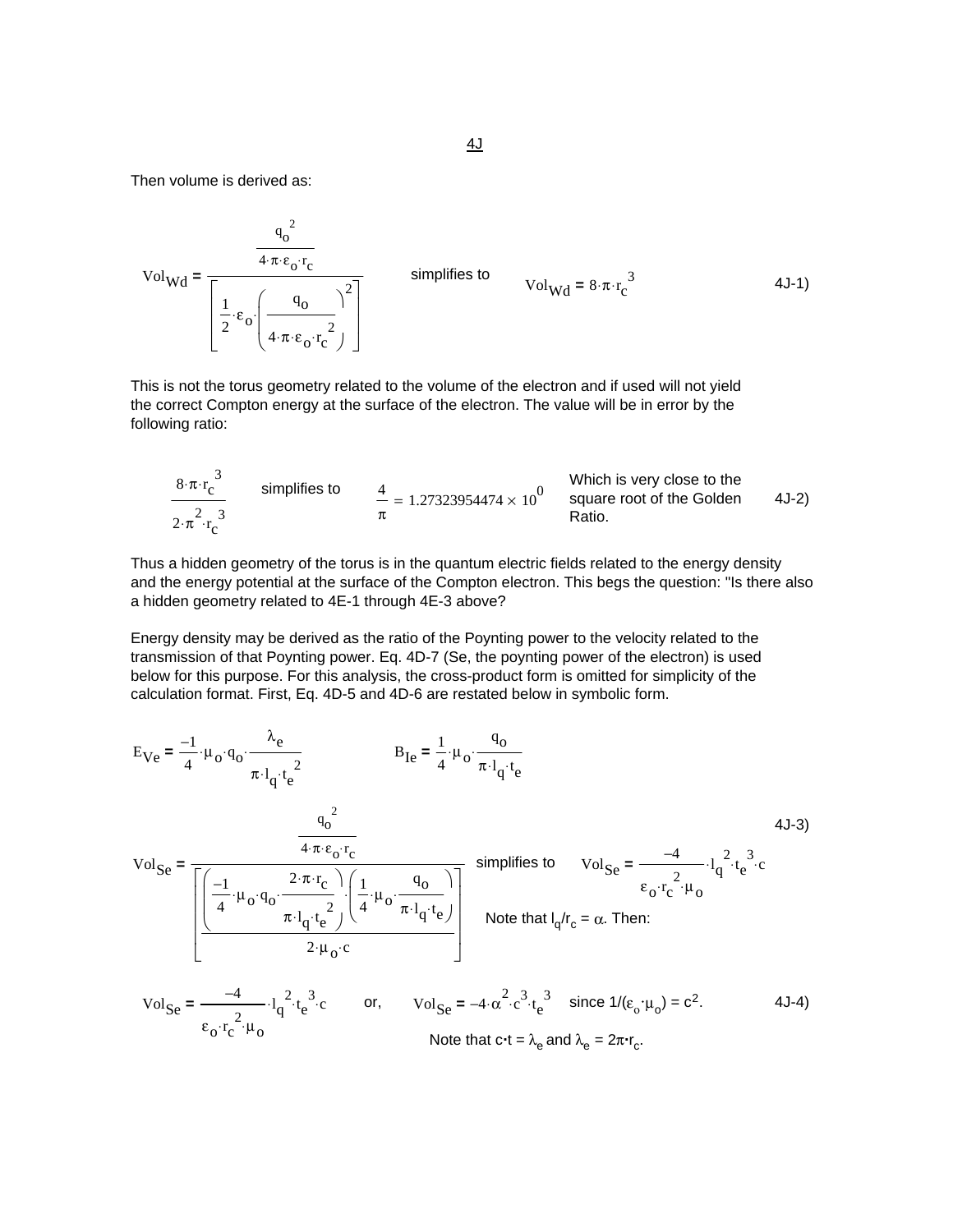$$
\text{Vol}_{\text{Se}} := -4 \cdot \alpha^2 \cdot \left(2 \cdot \pi \cdot r_c\right)^3 \quad \text{or,} \quad \text{Vol}_{\text{Se}} = -3.042495181765 \times 10^{-39} \text{ m}^3
$$

Check:

$$
S''_{e} := \frac{\left(\frac{q_{o}^{2}}{4 \cdot \pi \cdot \varepsilon_{o} \cdot r_{c}}\right)}{Vol_{Se} \cdot c} \cdot S''_{e} = -5.886902552350 \times 10^{31} \frac{\text{watt}}{m^{2}} \cdot S'_{e} = 5.886902552350 \times 10^{31} \frac{\text{watt}}{m^{2}}
$$

Again:

VolSe −4 εo r c 2 µo ⋅ ⋅ l q <sup>2</sup> <sup>⋅</sup> <sup>t</sup> e <sup>3</sup> **<sup>=</sup>** <sup>⋅</sup> <sup>⋅</sup><sup>c</sup> or, VolSe − α <sup>4</sup> <sup>2</sup> <sup>⋅</sup> <sup>c</sup> <sup>3</sup> <sup>⋅</sup> <sup>t</sup> e <sup>3</sup> **<sup>=</sup>** <sup>⋅</sup> since 1/(εο . <sup>µ</sup>o) = c2. 4K-2)

Or, simplifying further:  $\text{Vol}_{\text{Se}} = -4 \cdot \alpha^2 \cdot (2 \cdot \pi \cdot r_c)^3$  simplifies to  $\text{Vol}_{\text{Se}} = -32 \cdot \alpha^2 \cdot \pi^3 \cdot r_c^3$ 

Compared to the torus volume, dividing the  $S_e$  volume by the torus volume yields:

$$
\frac{-32 \cdot \alpha^{2} \cdot \pi^{3} \cdot r_{c}^{3}}{2 \cdot \pi^{2} \cdot r_{c}^{2}}
$$
 simplifies to  
\n
$$
2 \cdot \pi^{2} \cdot r_{c}^{3}
$$
 (Original Poynting power.)  
\n
$$
S''_{e} \cdot (-16 \cdot \alpha^{2} \cdot \pi) = 1.575750385791 \times 10^{29} \frac{\text{watt}}{\text{m}^{2}}
$$
 and 
$$
S_{\text{max}} = 1.575750385791 \times 10^{29} \frac{\text{watt}}{\text{m}^{2}}
$$
 4K-4)

Sixteen times alpha squared times  $\pi$  appears to be the geometry related to S<sub>e</sub> in relation to Smax. Smax is derived strictly from the energy density related to the electric field while Se is derived from the Poynting vector electromagnetic energy per meter squared and per unit time. It was seen that the scaling down of the energy from energy space to normal space for Se yielded an energy slightly greater than the rest mass energy of the electron by a factor close to the natural number e while the scaling down for Smax yielded the energy at the Compton surface of the electron.

The fine structure constant times twice the quantum ohm equals the free space impedance.

RQ 2 qo <sup>−</sup> <sup>1</sup> <sup>Φ</sup><sup>o</sup> <sup>⋅</sup> <sup>⎛</sup> <sup>⎝</sup> <sup>⎞</sup> <sup>⎠</sup> := <sup>⋅</sup> RQ 2.581280575228 10<sup>4</sup> <sup>=</sup> × Ω = Classic Quantum Ohm. RS <sup>µ</sup><sup>o</sup> := <sup>⋅</sup><sup>c</sup> RS 3.767303134618 10<sup>2</sup> <sup>=</sup> × Ω = Free Space Impedance. 2 RQ ⋅ α⋅ 3.767303151197 10<sup>2</sup> <sup>=</sup> × Ω

The fine structure constant may represent a conversion process of standing wave energy that represents rest mass to standing wave energy that represents field mass wherein field mass generates through a changing **A** vector the electric and magnetic fields. Reversing this process would create matter out of field energy.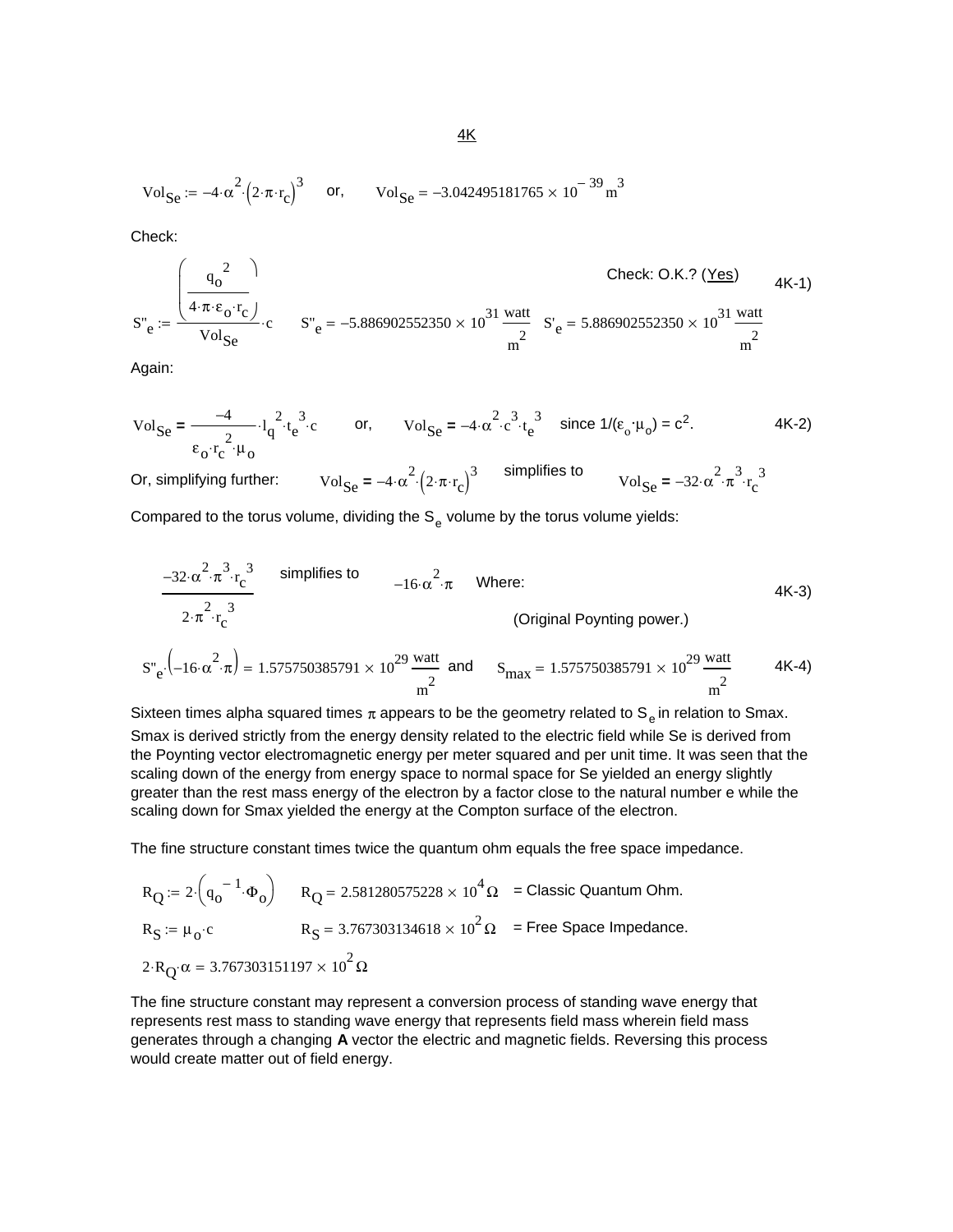Normal space has an intrinsic impedence determined by the ratio of the **E** field divided by its associated **H** field which is **B** divided by the magnetic permeability of free space,  $\mu_0$ . Associated with the velocity of light is group velocity and phase velocity which has applications in quantum physics as applied to the wavefunctions of particles and also applies to waveguide theory. It is of interest that waveguide mathematics yeilds equations very similar to the Lorentz relativistic gamma correction.

From p. 4:

$$
\frac{\begin{bmatrix} E_V \\ \hline B_I \\ \hline \mu_O \end{bmatrix}} = -1.073476506121 \times 10^{-7} \Omega
$$
\nThis is the impedance of quantum  
\nelectrogravitational space and it has  
\na very low value characteristic of a  
\nnear superconducting medium. It is  
\nalso associated with the group velocity  
\n
$$
V_{LM}
$$

From p. 4D:

$$
\left[\frac{E_{Ve}}{\left(\frac{B_{Ie}}{\mu_o}\right)}\right] = -3.767303134618 \times 10^2 \,\Omega
$$
 This is the free-space impedance of normal space. 4L-2)

From p. 4C:

$$
\frac{\begin{bmatrix} E_{Vp} \\ E_{\frac{1}{2}} \end{bmatrix}}{\begin{bmatrix} B_{Ip} \\ \mu_o \end{bmatrix}} = -1.322113043664 \times 10^{12} \Omega
$$
\nThis is the impedance of phase velocity  
\nVp space and is effectively instantaneous  
\naction through energy space. 4L-3)

Let there be established standing waves such that the perimeter of a disk has a transmission line that is capable of supporting multiple waves and thus multiple nodes of high and low potential points around the rim. Let there be crystals be located at the nodes such that the electrical planes of the crystals drive the transmission lines with a proper match.

Next we drive the motional surface of the crystal with a sonic wave from the center of the disk in sub-resonance with the frequency in the transmission line. The transmission line has an outer surface and an inner surface such that the outside surface becomes the outside surface of the disk. The cross-product of the electrical field with the motional field produces a force field 90 degrees to both the electrical and motional fields which are both 90 degrees to each other. The force field is used to provide vertical and horizontal motion as requirements of motion necessitate.

Changing the frequency in even increments so as to increase or decrease the number of standing wave modes may allow for time travel.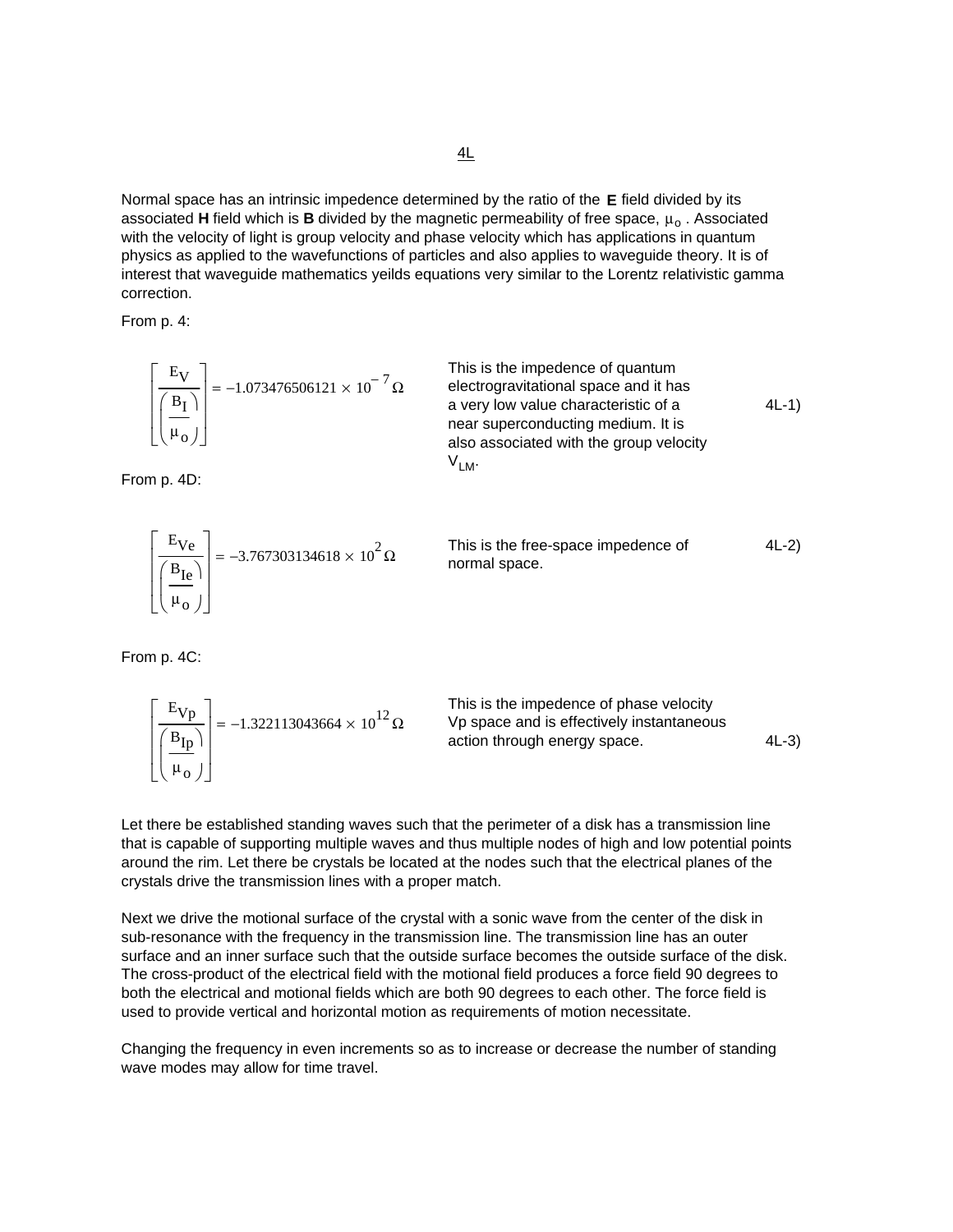A summation of the material presented concerning the **A** vector is as follows: The S.I. units of the **A** vector are (volt**.**sec)/meter. The derivative with respect to time of the **A** vector is volt/meter, or **E**. Note that changing time is inversely proportional to changing frequency, with increasing frequency resulting in increasing **E**. If the **E** field increases, it will eventually become ionizing to the air and may produce a pink or purplish glow surrounding the field frequency changing device. If we allow a charge to be acted on by the **E** field, the units become (coulomb)\*(volts/meter) which is energy per meter which is force in newtons. Thus, the **A** vector changing with time acts directly on charge to accelerate that charge by inducing a change in the wavefunction which is equivalent to force if the particle has mass.

Rotation is associated with the **A** vector since joules/meter is equivalent to kg**.**(velocity)2 /meter which is the inertial force expression for a mass rotating about a point in space. My electrogravitational expression is newtons times the permeability of free space times newtons. Thus, the **A** vector changing with time and radius (eq. 6 above) becomes the fundamental force mechanism for electrogravitational propulsion as well as electrogravitational action. If we think about a tornado, the **A** vector is in the rotation direction, the **E** vector is from the center to the perimeter and the pressure or energy gradient **W** is vertical. Nature is thus a demonstrator of gravitational mechanics.

#### The Electrogravitational Wavefunction Solution

The formula for the rate of change of phase along a neutral particle path is given in the book, "The New Physics" on page 463 and is presented below.(Taylor, 1989a.)

$$
\Delta\theta := \frac{h \cdot V_{LM}}{2 \cdot \pi m_e} \qquad \Delta\theta = 9.889399243920 \times 10^{-6} \frac{m^3}{s^2}
$$

Obviously, this is incorrect as stated and may be a misprint. The result should be expressed in radians and that is used as an exponent to the natural number e to create the wavefunction. The suggested correct formula is shown below in particular for the electrogravitational case.

$$
\Delta\theta_n := \frac{h}{m_e \cdot V_{LM} \cdot \lambda_{LM}}
$$
\n
$$
\Delta\theta_n = 1.0000000000000 \times 10^0
$$
\nThe answer is in radians.

The above expression for the change in phase that is equal to  $\Delta\theta_n$  is for a neutrally charged particle. An additional formula must be added to the above if we are dealing with a particle having charge. Thus is quoted from p. 469, eq. 17.16, (Taylor, 1989b) the below formula for the change of phase involving a charged particle such as the electron.

$$
\Delta\theta_{\mathbf{q}} := \frac{\left(2 \cdot \pi \cdot \mathbf{q}_{\mathbf{0}} \cdot \Phi_{\mathbf{0}}\right)}{\mathbf{h}} \qquad \Delta\theta_{\mathbf{q}} = 3.141592638732 \times 10^{\circ} \text{ which } = \pi.
$$

This angle must be added to the neutral particle angle to arrive at the total angle in radians.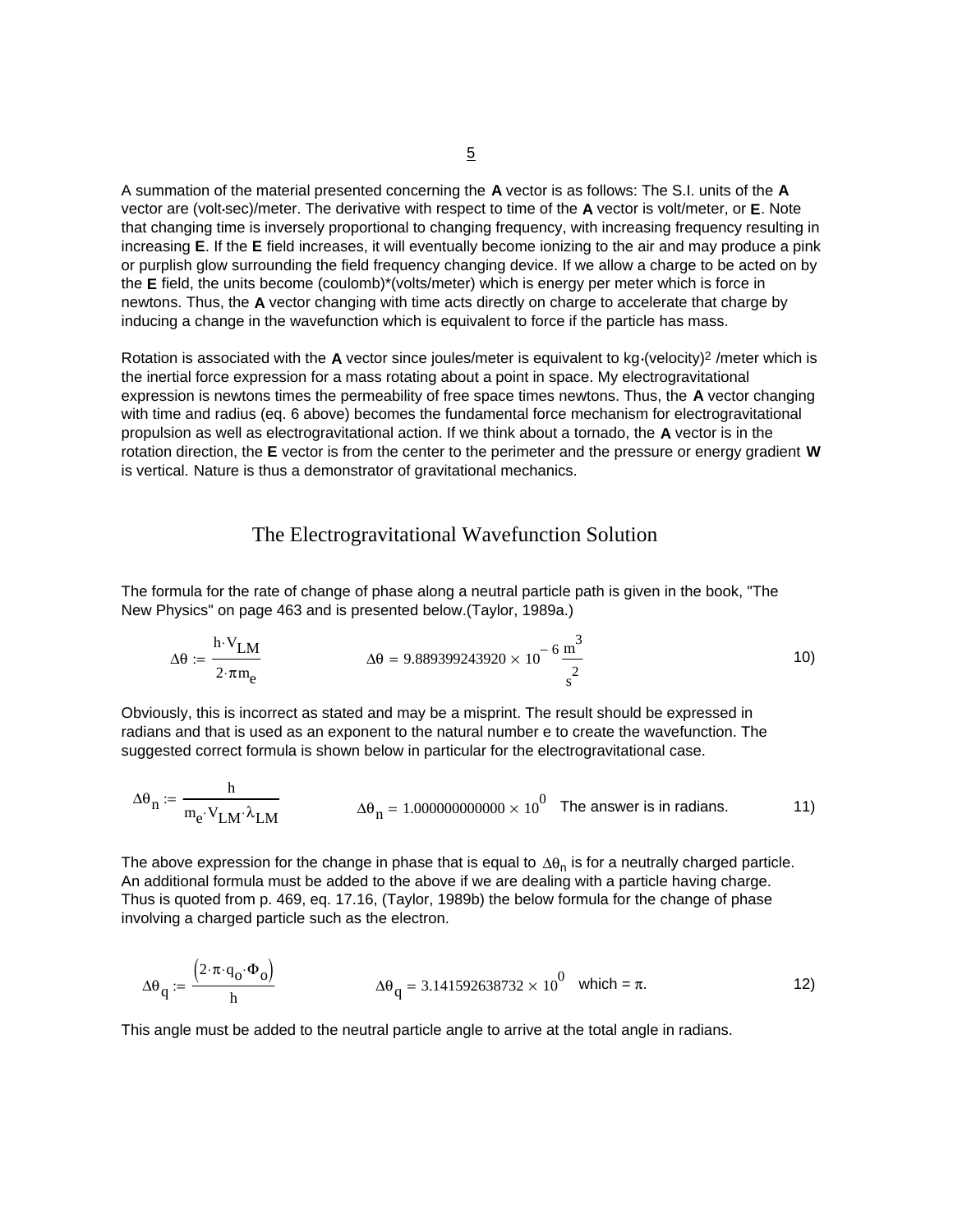$$
\Delta\theta_{nq} \coloneqq \Delta\theta_n + \Delta\theta_q \qquad \Delta\theta_{nq} = 4.141592638732 \times 10^0 \text{ The answer is in radians.}
$$

The answer in degrees for  $\Delta\theta_{\text{nq}}$  is:  $\Delta\theta_{\text{nq}} = 2.372957786618 \times 10^2$  deg

The wavefunction  $\psi$  for the uncharged particle is derived as the natural number e raised to the power of i∆ $θ<sub>n</sub>$  so as to arrive at a complex result, which is the nature of a quantum particle wavefunction.

$$
\Psi_{\text{LMn}} := e^{i \cdot \Delta \theta_{\text{n}}} \qquad \Psi_{\text{LMn}} = 5.403023058681 \times 10^{-1} + 8.414709848079i \times 10^{-1}
$$
\n
$$
\arg(\Psi_{\text{LMn}}) = 1.000000000000 \times 10^{0} \qquad \text{which is one radian.}
$$

The wavefunction  $\psi$  for the combined charged and neutral particle is derived as the natural number e raised to the power of i∆ $\theta_{\text{no}}$  so as to arrive at a complex result, which is also the nature of a quantum particle wavefunction.

$$
\Psi_{LMnq} := e^{i \cdot \Delta \theta_{nq}} \qquad \Psi_{LMnq} = -5.403023183705 \times 10^{-1} - 8.414709767802i \times 10^{-1} \qquad \qquad \text{15}
$$

where,  $arg(\psi_{LMna}) = -1.227042213382 \times 10^2$  deg

It is of interest that adding the neutral wavefunction to the neutral plus charge wavefunction is an annihilation of both which suggests that the electrogravitational action may be the result of a charged particle to neutral plus charge particle action which could result in a zero energy result.

(Atkins, 1991a) states that "The time dependent Schrodinger equation is used to calculate the time evolution of a wavefunction. In many cases it is possible to separate the time dependence of a wavefunction from its spatial variation and to write the total wavefunction, Ψ, as a product of the spatial wavefunction,  $\psi$ , and a complex oscillating function of the form:

$$
e^{\frac{-2 \cdot \pi i \cdot Et}{h}}
$$

where E is the energy of the state." Therefore, the time dependent electrogravitational wavefunction is stated in the above format immediately below this sentence as:

$$
\Psi_{LM} := \Psi_{LMnq} \cdot e^{\frac{-\left(2 \cdot \pi \cdot i \cdot W_{LM} \cdot t_{LM}\right)}{h}} \qquad \Psi_{LM} = -5.403023233543 \times 10^{-1} - 8.414709735801i \times 10^{-1} \, 17}
$$

The time-dependent Schrodinger Equation is given by an example formula, (Atkins, 1991b), in his book's example in Box S.2 and is used as a guide for stating the electrogravitational Schrodinger equation below.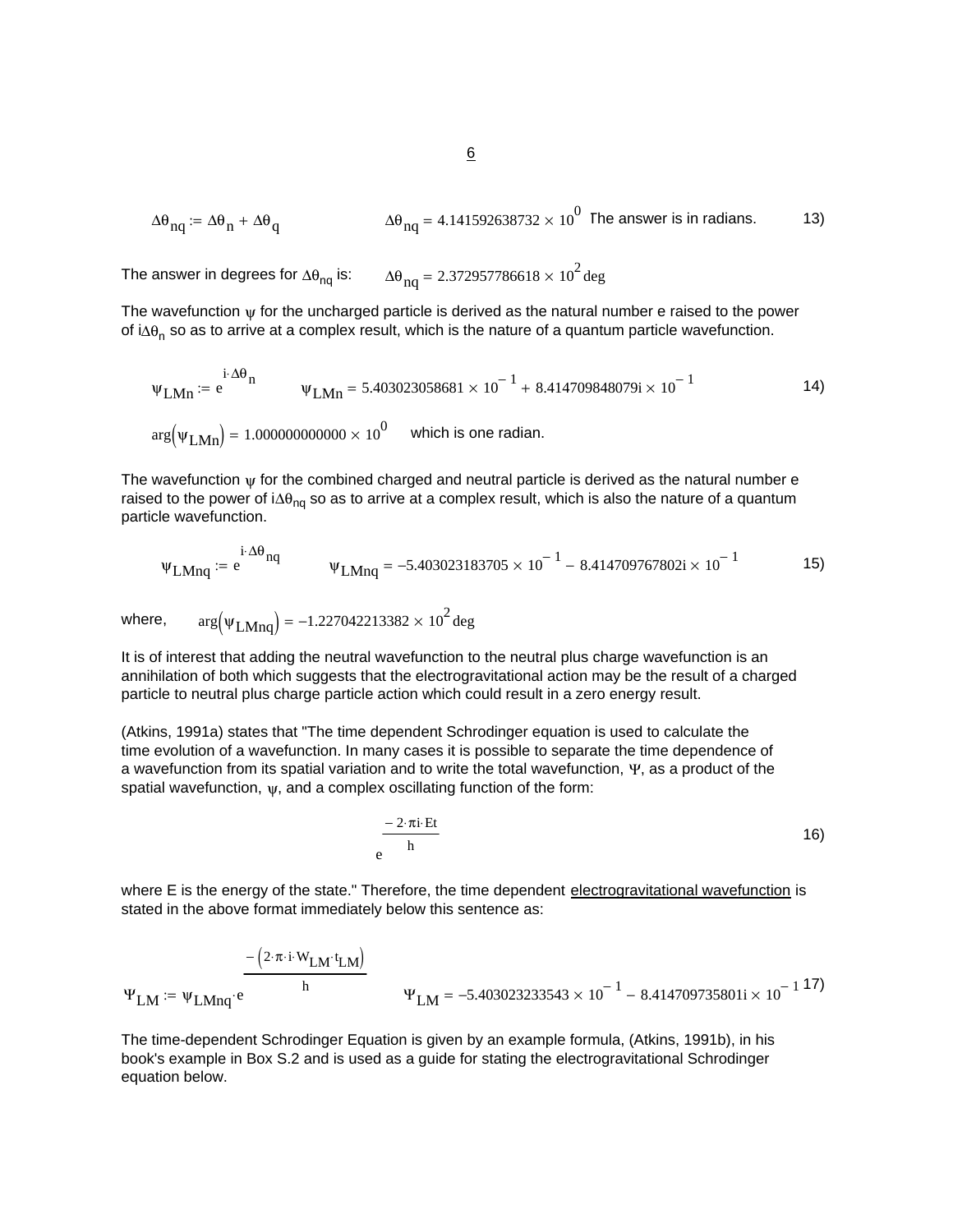$$
H\Psi = \left(i \cdot \frac{h}{2 \cdot \pi}\right) \cdot \left(\frac{d}{dt_{LM}} \Psi_{LM}\right)
$$
 18)

or,

$$
H\Psi := \left(i \cdot \frac{h}{2 \cdot \pi}\right) \cdot \frac{d}{dt_{LM}} \left[\psi_{LMnq} \cdot e^{\frac{-\left(2 \cdot \pi \cdot i \cdot W_{LM} \cdot t_{LM}\right)}{h}}\right]
$$

$$
H\Psi = 3.591629055118 \times 10^{-33} + 5.593630578869i \times 10^{-33} J
$$

$$
f_{\text{real}} := \frac{\text{Re}(H\Psi)}{h} \qquad f_{\text{real}} = 5.420446922342 \times 10^0 \text{ Hz} \qquad \qquad = \text{Acoustic frequency?} \qquad \qquad \text{21}
$$

$$
f_{\text{imag}} := \frac{\text{Im}(H\Psi)}{h} \qquad f_{\text{imag}} = 8.441845522087 \times 10^0 \,\text{Hz} \qquad \qquad = \text{Electric field frequency?} \qquad \qquad \text{22}
$$

 $arg(H\Psi) = 9.999999792195 \times 10^{-1}$  = angle in radians  $arg(H\Psi) = 5.729577832245 \times 10^{1}$  deg

$$
|H\Psi| = 6.647443292155 \times 10^{-33} \text{ J}
$$
 = absolute value in joules which agrees with the postulated value of electrogravitational energy.

Note that:  $W_{I M} = -6.647443292155 \times 10^{-33} J$ 

If we take the square root of the sum of the squares of  $hf_{real}$  and  $hf_{imag}$ , we arrive at the apparent energy which is equal to  $hf_{LM} = W_{LM}$ .

$$
hf_a := \sqrt{(h \cdot f_{real})^2 + (h \cdot f_{imag})^2}
$$
 
$$
hf_a = 6.647443292155 \times 10^{-33} J
$$
 (23)

Then a quantum frequency equal to  $f_a$  at the angle of one radian is equivalent to what constitutes the energy in the quantum electrogravitational energy loss. I have previously postulated that it is energy loss that is responsible for gravitational action. To be more precise, it can be equivalent to the slight frequency difference caused by spreading between energy states of a superposition of wavefunctions. This will be presented in more detail on page 14 in an analysis that demonstrates wavefunction mechanics using electrogravitational parameters. The important concept to be gleaned from the wavepacket analysis is that a wavepacket is similar to, if not the same as, a particle so that the wavepacket describes particle motion as well as it's most probable location. We may be surrounded by these ultra low energy slow moving packets and oblivious to them since we have no means to detect them at such low energies. These are wavepackets with a group velocity of  $V_{LM}$ . The phase velocity is the square of the speed of light divided by the group velocity and that is what I term the superluminal velocity, non-local action.

7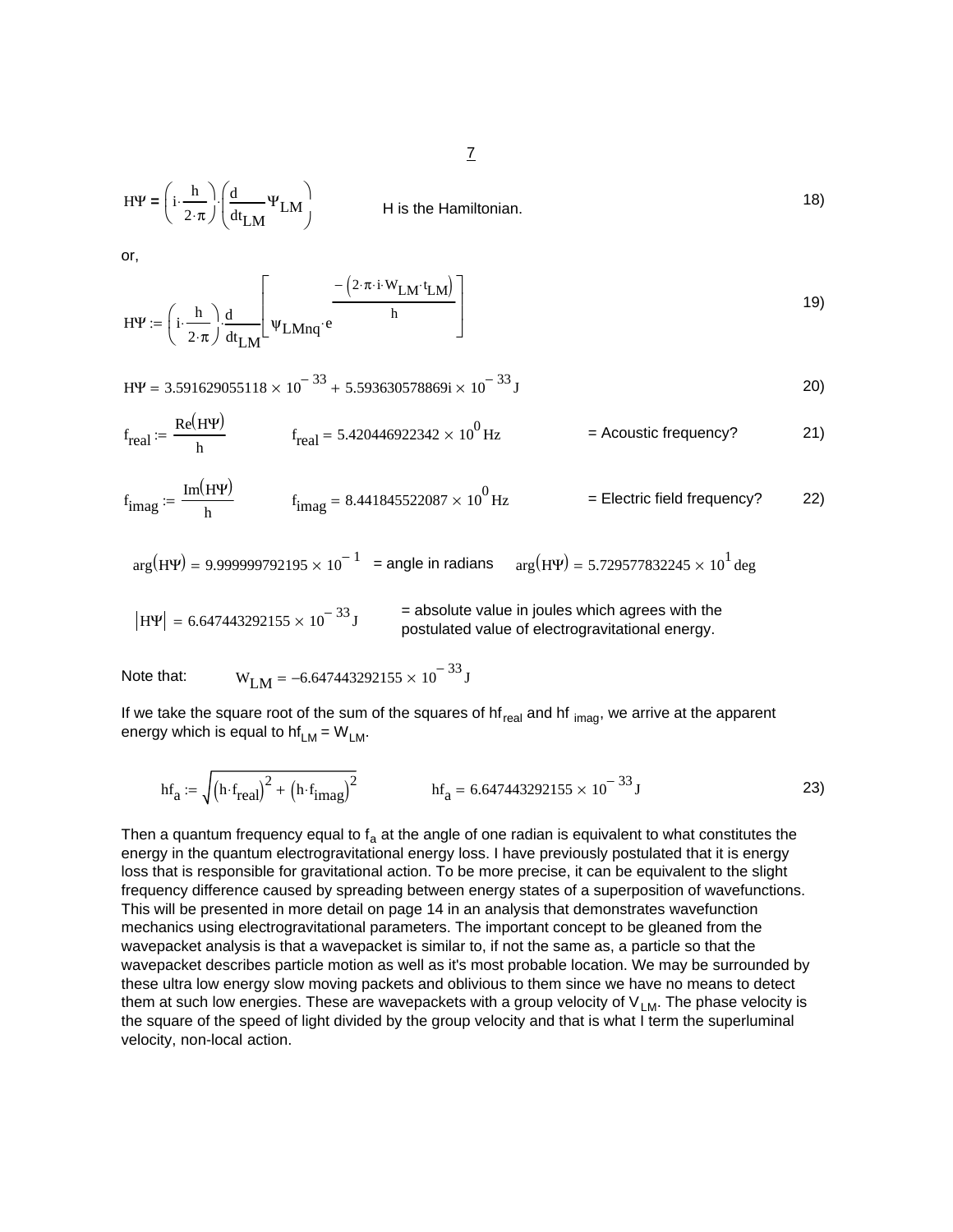It is of interest that if the frequencies in eqs. 21 and 22 above are adjusted such that one of them is exactly equal to  $2\pi$  Hz and we multiply that  $2\pi$  Hz frequency by  $4/\pi$ , (which is extremely close to the square root of the golden ratio), we arrive at a frequency equal to 8 Hz. A measurement by Andrija Puharich (a medical doctor and well known researcher), fixes the Earth's Schumann frequency at 8 Hz. Other frequency peaks measured with a sensitive ELF magnetometers occur at 14 Hz, 20 Hz, 26 Hz, and 33 Hz. If we derive the square root of the sum of the squares of  $2\pi$  Hz and a slightly adjusted 8.00 Hz, we arrive at the frequency below which is slightly above my calculated electrogravitational frequency  $f_{LM}$ .

Or, 
$$
f_{LM} := \sqrt{(2 \cdot \pi \cdot Hz)^2 + (8.040609 \cdot Hz)^2}
$$
  $f_{LM} = 1.020440153538 \times 10^1$  Hz 7A-01)

 $f_{LM} = 1.003224804550 \times 10^{1}$  Hz

Compare this with my postulated value of:

The Great Pyramid's sides slope upwards at an angle of 51 deg., 51 min., 59 sec. = 51.86638889 deg. [Great Pyramid ratio: H/(1/2 base)]: [Exact square root of golden mean]:

$$
\tan\left(\frac{4}{\pi}\right) = 5.185397401278 \times 10^1 \text{ deg} \qquad \tan\left(\sqrt{\frac{1+\sqrt{5}}{2}}\right) = 5.182729237299 \times 10^1 \text{ deg} \qquad 7\text{A-02}
$$

Restating eq. 19-23 in terms of an adjusted  $t'_{LM}$  reflecting the above frequencies:

$$
t'_{LM} := f_{LM}^{-1}
$$
  

$$
H'\Psi := \left(i \cdot \frac{h}{2 \cdot \pi}\right) \frac{d}{dt'_{LM}} \left[\psi_{LMnq} \cdot e^{\frac{-\left(2 \cdot \pi \cdot i \cdot W_{LM} \cdot t'_{LM}\right)}{h}}\right]
$$

$$
H'\Psi = 4.163288185557 \times 10^{-33} + 5.182232511806 \text{ i} \times 10^{-33} \text{ J}
$$

$$
f_{\text{real}} := \frac{\text{Re}(H^{\prime}\Psi)}{h} \qquad f_{\text{real}} = 6.283188571512 \times 10^0 \text{ Hz} \qquad \text{= Acoustic (real) frequency?} \tag{7A-04}
$$

$$
f_{\text{imag}} := \frac{\text{Im}(H^{\prime}\Psi)}{h} \qquad f_{\text{imag}} = 7.820968100659 \times 10^{0} \text{ Hz} \qquad \text{Electric field (imag.) frequency?} \qquad \text{7A-05}
$$

$$
\arg(\text{H}^{\prime}\Psi) = 8.939994192248 \times 10^{-1} = \text{angle in radians} \qquad \arg(\text{H}^{\prime}\Psi) = 5.122239360873 \times 10^{1} \text{ deg}
$$
\n
$$
|\text{H}^{\prime}\Psi| = 6.647443292155 \times 10^{-33} \text{ J} = \text{absolute value in joules which agrees with the postulated value of electrogravitational energy.}
$$
\nFinally:\n
$$
\text{h}^{\prime} = \sqrt{\left(\text{h} \cdot \text{f}^{\prime} \text{real}\right)^{2} + \left(\text{h} \cdot \text{f}^{\prime} \text{imag}\right)^{2}}
$$
\n
$$
\text{h}^{\prime} = 6.647443292155 \times 10^{-33} \text{ J}
$$
\n
$$
\text{H}^{\prime} = 6.647443292155 \times 10^{-33} \text{ J}
$$
\n
$$
\text{H}^{\prime} = 6.647443292155 \times 10^{-33} \text{ J}
$$
\n
$$
\text{H}^{\prime} = 6.647443292155 \times 10^{-33} \text{ J}
$$
\n
$$
\text{H}^{\prime} = 6.647443292155 \times 10^{-33} \text{ J}
$$

This strongly suggests to me that the Great Pyramid used the Schumann frequencies in the process of quantum energy extraction by means of my postulated electrogravitational action frequency  $f_{LM}$ .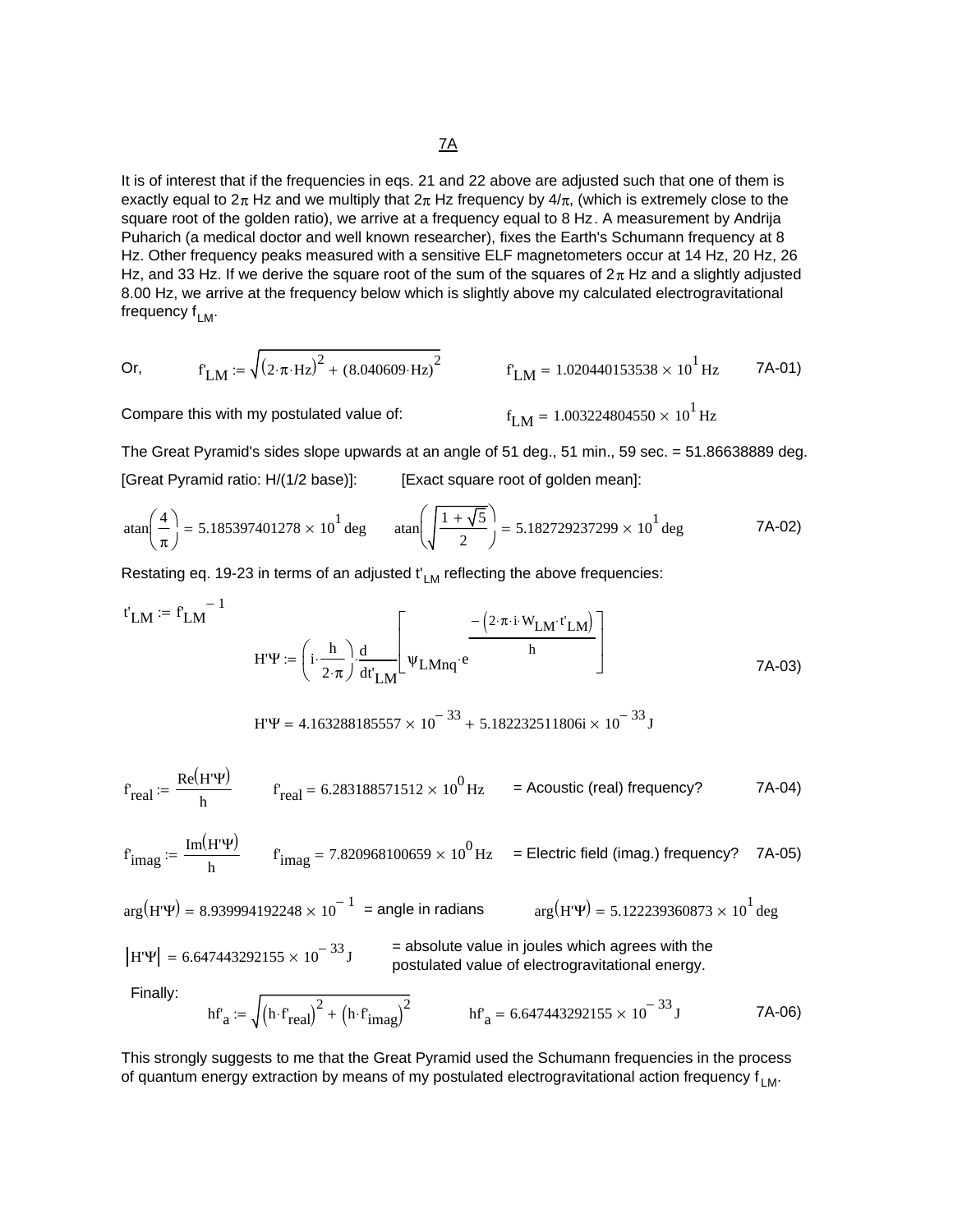Another measurement by Bob Beck, (an engineering scientist) has measured a Schumann related frequency of 7.83 Hz, to the nearest 1/100 Hz. (Note: See eq. 7A-05 above.) It is very interesting that if we repeat page 7A above, we arrive at the originally calculated frequencies f<sub>imag</sub> and f<sub>real</sub> of eq. 21 and eq. 22. This is a small adjustment for a large change.

Or, 
$$
f'_{LM} := \sqrt{(2 \cdot \pi \cdot Hz)^2 + (f'_{imag})^2}
$$
  $f'_{LM} = 1.003224599160 \times 10^1$  Hz 7B-01)

Compare this with my postulated value of:

 $f_{LM} = 1.003224804550 \times 10^{1}$  Hz

It is of great interest that the Great Pyramid's sides slope upwards at an angle of:

[Great Pyramid ratio: H/(1/2 base)]: [Exact square root of golden mean]:

$$
\tan\left(\frac{4}{\pi}\right) = 5.185397401278 \times 10^1 \text{ deg} \qquad \tan\left(\sqrt{\frac{1+\sqrt{5}}{2}}\right) = 5.182729237299 \times 10^1 \text{ deg} \qquad \qquad \text{7B-02}
$$

Restating eq. 19-23 in terms of an adjusted  $t^{\prime}$ <sub>LM</sub> reflecting the above frequencies:

$$
t^{"}LM := f^{"}LM \qquad H^{"} \Psi := \left(i \cdot \frac{h}{2 \cdot \pi}\right) \frac{d}{dt^{"}LM} \left[\Psi_{LMnq} \cdot e^{\frac{-\left(2 \cdot \pi \cdot i \cdot W_{LM} \cdot t^{"}LM\right)}{h}}\right]
$$
 (7B-03)

$$
F'_{\text{real}} := \frac{\text{Re}(H''\Psi)}{h} \qquad \qquad f''_{\text{real}} = 5.420436063097 \times 10^{-33} + 5.593635198987i \times 10^{-33} \text{ J}
$$
\n
$$
F'_{\text{real}} = \frac{\text{Re}(H''\Psi)}{h} \qquad \qquad f''_{\text{real}} = 5.420436063097 \times 10^{0} \text{ Hz} \qquad = \text{Acoustic frequency?} \qquad \qquad \text{7B-04}
$$
\n
$$
F'_{\text{imag}} := \frac{\text{Im}(H''\Psi)}{h} \qquad \qquad f''_{\text{imag}} = 8.441852494718 \times 10^{0} \text{ Hz} \qquad = \text{Electric field frequency?} \qquad \qquad \text{7B-05}
$$

$$
arg(H''\Psi) = 1.000001265578 \times 10^0
$$
 = angle in radians  $arg(H''\Psi) = 5.729585202536 \times 10^1$  deg

$$
|H\Psi| = 6.647443292155 \times 10^{-33} J
$$
 = absolute value in joules which agrees with the postulated value of electrogravitational energy.

Finally: 
$$
hf'_a := \sqrt{(h \cdot f'_{real})^2 + (h \cdot f'_{imag})^2}
$$
  $hf'_a = 6.647443292155 \times 10^{-33} J$  7B-06)

Note that It has been established by precise electronic measurement that the King's Chamber and the Grand Corridor resonate strongly at 438 Hz. It is shown in the next equation that the fundamental electrogravitational frequency  $f'_{LM}$  (Eq. 7A-01 above.), is related to 438 Hz as follows:

$$
\Phi := \frac{1 + \sqrt{5}}{2} \quad \text{or,} \quad \Phi = 1.618033988750 \times 10^0 = \text{golden ratio.}
$$
\n
$$
f_{\text{GC}} := f_{\text{LM}} \Phi^2 \qquad f_{\text{GC}} = 4.375624704356 \times 10^2 \frac{1}{s^{2.618}} \tag{7B-07}
$$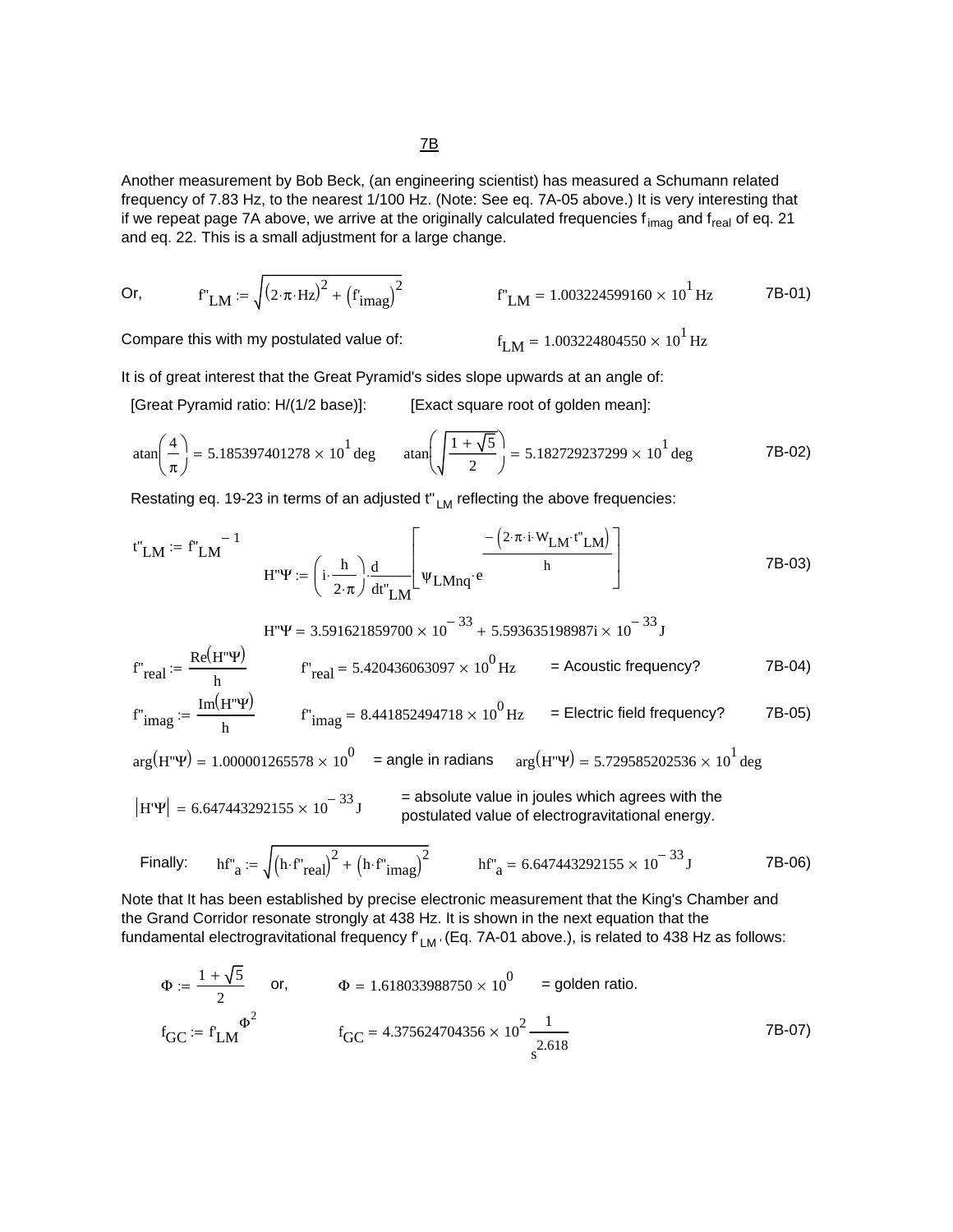It is suggested by the calculations involving 8.040609 Hz and 7.83 Hz, that the frequency of 8.040609 Hz is very relevant to the resonance of the King's Chamber as evidenced by the result in eq. 7B-07. It also is relevant to the slope angle obtained in 7A-05 where the result is very close to the actual slope of the side of the Great Pyramid. The frequency of 7.83 Hz is very relevant to the natural wavefunction derived frequencies of equations 21 and 22. Note that eq. 7A-05 gives the result very close to 7.83 Hz (the natural wavefunction frequency) but is based on the frequency of 8.040609 Hz in eq. 7A-01.

The frequency of 7.83 Hz is generated within the mechanics of page 7A and furthermore, the frequency of 7.83 Hz is therefore natural to the electron's electrogravitational wavefunction. By slightly adjusting the electrogravitational frequency up as in eq. 7A-01, the 7.83 Hz is generated in eq. 7A-05, which would add to the naturally ubiquitous Earth generated frequency of 7.83 Hz. The geometry of the Great Pyramid raises this to the other Schumann frequency related to 8.040609 Hz, where the process loops through again and becomes larger and larger. Power generation is the result by using the Schumann frequencies with the natural electrogravitational electron wavefunction frequencies. The fact that the angle derived by eq. 7A-05 is very close to the angle derived for the atan of the square root of the golden ratio and the slope of the rise of the Great Pyramid strongly argues for fundamental importance of the analysis as presented by pages 7A and 7B above where all of this derived by electron wavefunction analysis.

Another way of looking at the mechanics of the power generation by the Great Pyramid is to consider the beginning quantum electrogravitational frequencies of eq. 21 and 22 where the real (acoustic) frequency of 5.420446922342 Hz and the imaginary electric field frequency of 8.441845522087 Hz are modified by the geometry of the Great Pyramid so that the real (acoustic) frequency is forced to change to  $2\pi$  Hz. This forces the imaginary (electric field) frequency to be 8.040609 Hz while also boosting the fundamental electrogravitational frequency up slightly to 10.204401535 Hz. The fundamental is 10.03224805 Hz. This combination generates the Imaginary electric field frequency equal to the 7.83 Hz Schumann frequency measured by Bob Beck as well as the real (acoustic) frequency of  $2\pi$  Hz. The Schumann frequency is based on the resonance of electric field energy between the Earth and its ionosphere and thus the energy of the Earth's Schumann resonance adds to the energy derived by the Pyramid's frequency conversion process as described above. This combination of frequencies recombines to form the frequencies of eq. 21 and 22 as originally presented as being the fundamental result of the electron electrogravitational wavefunction. This is shown on p. 7B. The process loops while building energy by summing each small build into a much greater total energy, somewhat like the process of integrating.

I personally consider that the Great Pyramid was built by unknown persons many, many millennia before the age of the Pharaoh's and that they could teach us much about quantum physics, even today. Certainly, I have strong doubts that it was built with ropes, levers, copper chisels and wooden mallets.

It has been proposed by myself previously that there are many pyramids located world wide and that they may have been receptors or receiving stations of beamed energy from space. When the master power generator at Giza suffered a major explosion in the King's chamber, the energy was no longer beamed upwards for distribution by a network of satellite transfer devices which then beamed the energy to the receiving stations at the pyramids. Therefore the Great Pyramid at Giza was most likely built thousands of years before the Egyptian empire.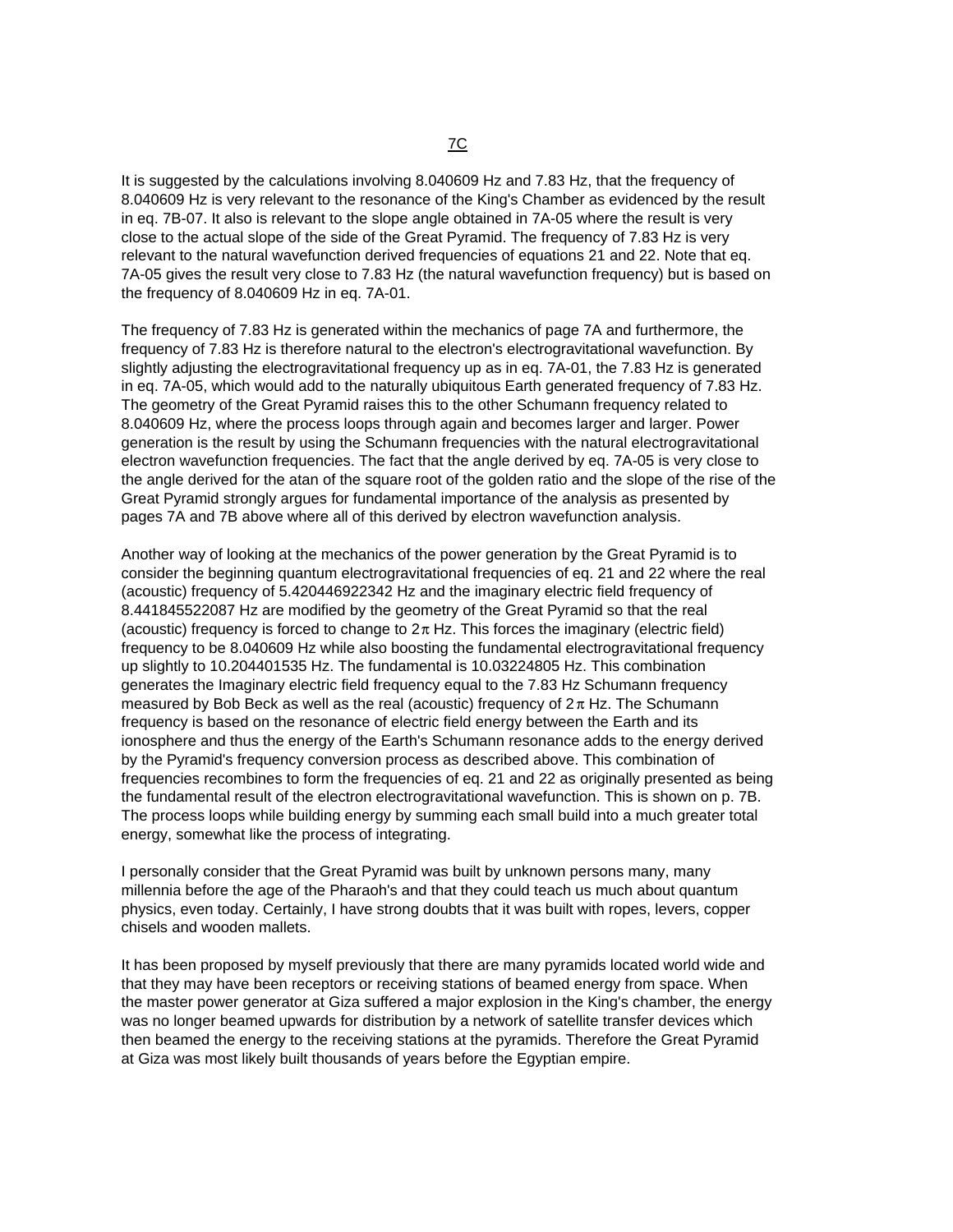$$
f1 := 2 \cdot \pi \cdot Hz \qquad \Delta f2 := -30.00 \cdot Hz, -29.9 \cdot Hz \dots 30 \cdot Hz \qquad \Delta t (\Delta f2) := \left[ \sqrt{f1^2 + (\Delta f2)^2} \right]^{-1}
$$
  
The simplified form of eq. 7A-03 is: 
$$
\Delta f(\Delta f2) := \sqrt{f1^2 + (\Delta f2)^2}
$$

$$
H'\Psi := \Psi_{LMnq} \cdot W_{LM} \cdot \exp\left(-2 \cdot i \cdot \pi \cdot W_{LM} \cdot \frac{t'_{LM}}{h}\right) \tag{7D-01}
$$

Next, a frequency range variable is assigned to the simplified equation for HΨ as follows:

$$
H\Psi \Delta t (\Delta f2) := \Psi_{LMnq} \cdot W_{LM} \cdot \exp\left(-2 \cdot i \cdot \pi \cdot W_{LM} \cdot \frac{\Delta t (\Delta f2)}{h}\right) \tag{7D-02}
$$

 $f \text{imag}(\Delta f2) := \frac{\text{Im}(\text{H} \pm \Delta t \Delta f2)}{\Delta f2}$   $f \text{app}(\Delta f2) := \int \text{freq}(\Delta f2)^2 + f \text{imag}(\Delta f2)^2$ Im(HY∆t(∆f2)) freal( $\Delta f2$ ) :=  $\frac{1}{h}$  fimag( $\Delta f2$ ) :=  $\frac{1}{h}$ Re(HY∆t(∆f2))  $:=\frac{1}{h}$ 



It is immediately apparent that the vertical range of frequency variation is from -10 to +10 Hz which is the electrogravitational frequency in the limit imposed by  $W_{LM}$ . Also, if f1 is made lower, the rate of frequency change increases as ∆f2 nears zero Hz. This amounts to a quantum electrogravitational energy increase related to HΨ∆t in eq. 7D-02 above.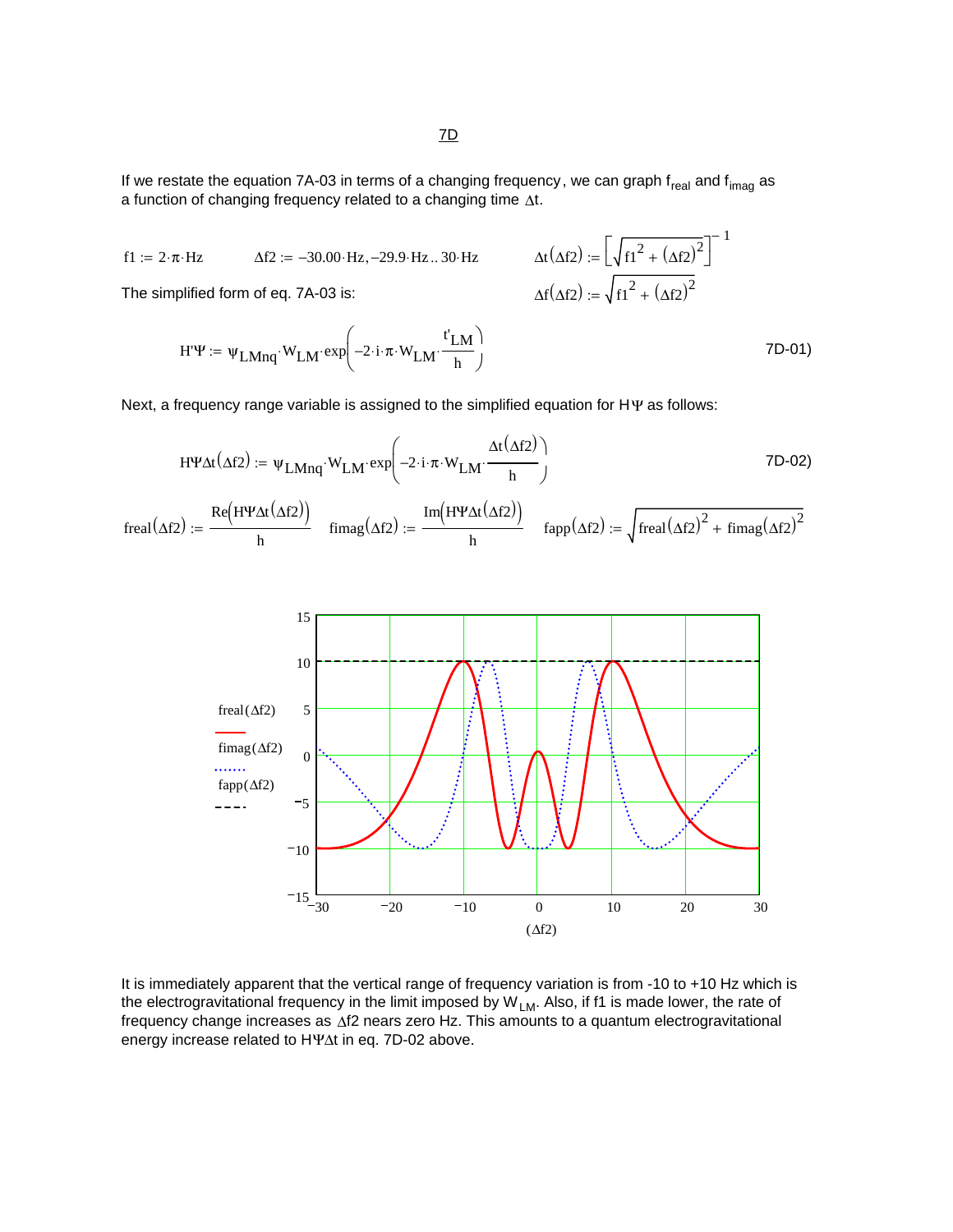At 4.07 Hz, a phase reversal occurs from negative to positive which suggests a point that may be unstable and thus useful for creating an oscillator. A feedback of this type would always be positive for an amplifier whose output was 180 degrees away from the input signal.



It is of interest that electromagnetic radiation from earthquakes has a fundamental frequency at 4.0 Hz. (Carlson, 1996). Thus again, the relationship between quantum mass in motion and electromagnetic waves may have a common connection. In fact, eq. 3 of p. 3 above may be rewritten and expanded to show a general relationship that predicts the generation of the **A** vector based on momentum involving a mass moving at some velocity. This is for non-relativistic analysis but also applies in relativistic cases. First I state a new expression that will yield the basic quantum charge.

$$
q'_{0} := \sqrt{2 \cdot h \cdot c \cdot \alpha \cdot \epsilon_{0}}
$$
 or,  $q'_{0} = 1.602177337258 \times 10^{-19}$  coul 7E-1)

Momentum divided by charge equals the **A** vector. It also turns out that the inverse of the c,  $\alpha$  and  $\epsilon_0$ terms are equal to the standard quantum ohm  $R_0$ . Then:

$$
A_{gen} = (m \cdot v) \cdot \sqrt{\frac{R_Q}{h}}
$$
 Let:  $R_Q := (2 \cdot c \cdot \alpha \cdot \epsilon_o)^{-1}$   $R_Q = 2.581280564049 \times 10^4 \Omega$  7E-2)  
And:  $v_{car} := 50 \cdot \frac{mi}{hr}$   $m_{car} := 6000 \cdot lb$ 

Then the **A** vector associated with the motion of the car towards an observer will be found to be:

This may be scaled down  
\n
$$
A_{gen} = (m_{car} \cdot v_{car}) \cdot \sqrt{\frac{R_Q}{h}}
$$
\n
$$
A_{gen} = 3.796844363655 \times 10^{23} \frac{\text{weber}}{\text{m}}
$$
\nThis may be scaled down  
\nby area affected and the  
\ndistance from the affected  
\ntarget electrons.

When the **A** vector interacts with electrons in its path, momentum is imparted to the electron. The **A** vector cannot be shielded against. Thus a massive train may be able to generate an **A** vector so strong as to completely overwhelm the potentials in the electric circuits of an automobile and cause it to stop in the path of an oncoming train. This has happened to many people, some of whom had new cars in perfect running condition. In fact, it happened to my own mother one day. Lucky for me, since I was not yet even a gleam in my father's eye, she survived by jumping from the car at the last second.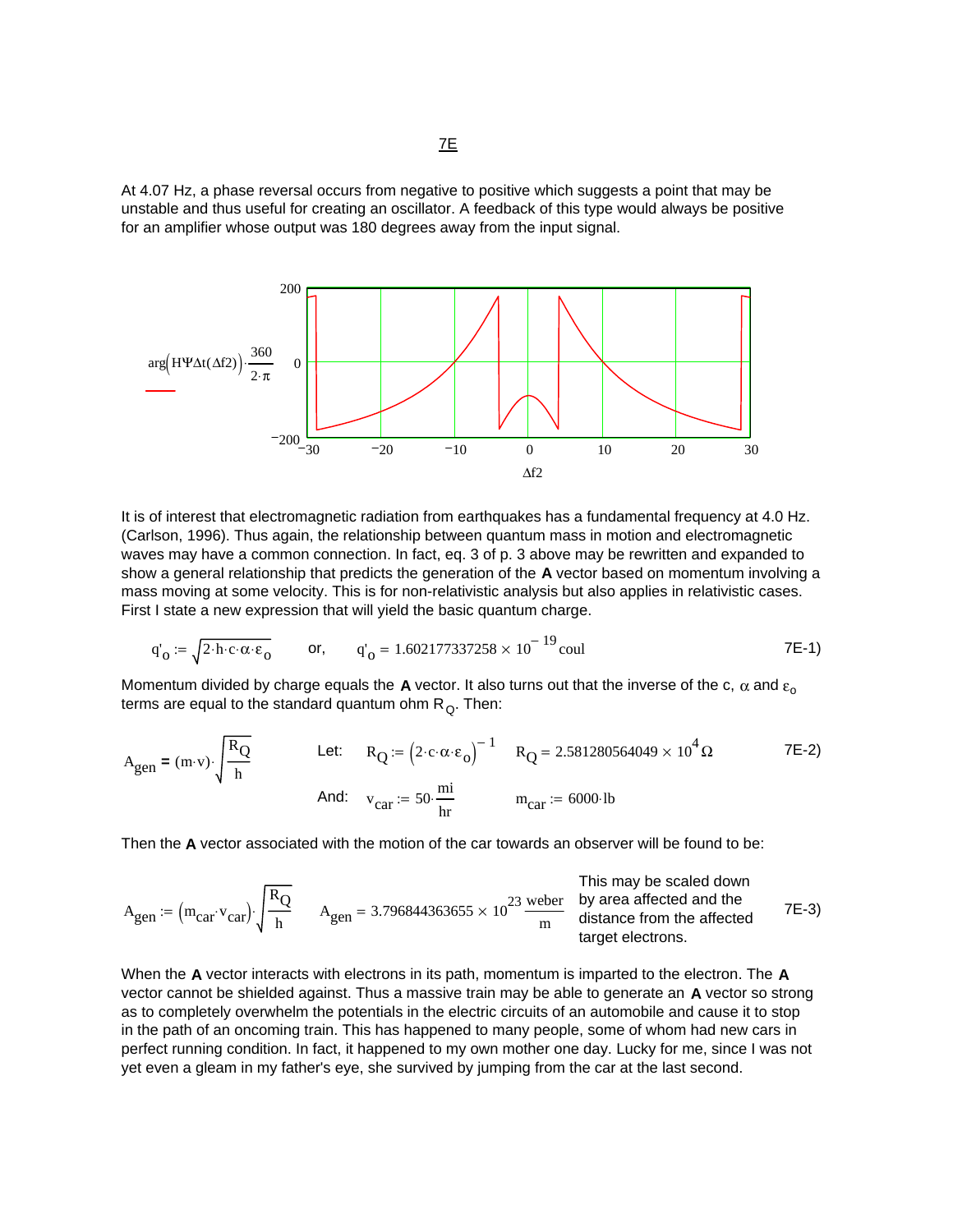## An Accelerated Spinning Disk Analysis Leads To A Derivation Of Correct Electrogravitational Atomic Force Constant

This paper originally started as a worksheet for the purpose of analyzing the mechanics associated with the results reported by R. A. Ford of a spinning disk experiment wherein a spinning disk of insulated dielectric material coated with silicon dioxide or sand was charged with high voltage across the rim and the disk rotated as a motor. What has caused my interest in particular was the reported "jumping" of the disk into the air unexpectedly at times with no explanation for that action to date.

The following quote concerning a spinning electrostatically charged disk built by H. D. Ruhmkorff and his associate Eugene Ducretet is as follows: (Ford, 2002a) "The disk develops a high speed of rotation and at a certain point instantly jumps up a fraction of an inch and off its support. The oddity is that the electrostatic forces are directed only in the horizontal plane, so whence the vertical component force? Knowledge of the jumping disk experiment may date back to the latter eighteenth century. The names of the natural philosophers Ben Franklin, Michael Faraday, Wilfrid de Fonvielle, and later Abbe Laborde have been mentioned in this regard."

The author further on that in his own experiments he used a miniature aluminum oxide grinding wheel (1/4 inch thick X 2 inches in diameter), which was much more massive than the fiberglass disk. He observed the following during his tests: (Ford, 2002b) "About three times John and I saw the top jump up and off its support. We cannot explain this phenomenon."

Equations 7, 8, and 9 demonstrate that the **A** vector changing with time and circumference, or radius, can create an **E** field in volts/meter and a **B** field in volt**.**seconds/meter, respectively. From this the Poynting power vector **S** in joules per square meter per second is derived. This indicates that the A vector is more fundamental than the **E** or **B** vector.

In order for the **A** vector to change in both time and radius, the disk would have to be accelerating or decelerating in its rate of rotation and the variable r would be a changing charge density from the axis of rotation to the edge of the disk which would look like a changing r from the standpoint of the field distribution across the disk. What I am aiming for is a force in the z direction (along the axis of rotation due to the changing rate of rotation and nonlinear charge distribution) as a result of a cross-product process in the x-y direction. What starts as an analysis in Cartesian coordinates changes to cylindrical coordinate system analysis although this may not be immediately apparent.

I next did the integration pertaining to the nonlinear time and radius parameters and the result was force in equations 33 and 34. The magnitude of the force caught my attention. (Note that I am using electrogravitationally related parameters and quantum charges.) In previous works published online I proposed a force constant which I present again in eq. 44 along with the electrogravitational equation it relates to in eq. 45. The New force constant derived in equation 33 is much larger. In fact, it is nearly exactly the ratio of twice the neutron mass to the electron mass. The ratio of the force in eq. 33 to twice the force in eq. 46 is extremely close to the ratio of proton mass to electron mass.

This result is fundamentally important since it points to the mechanics of atomic forces involving the nucleus and it was arrived at utilizing the electrogravitational parameters derived in my book, "Electrogravitation As A Unified Field Theory."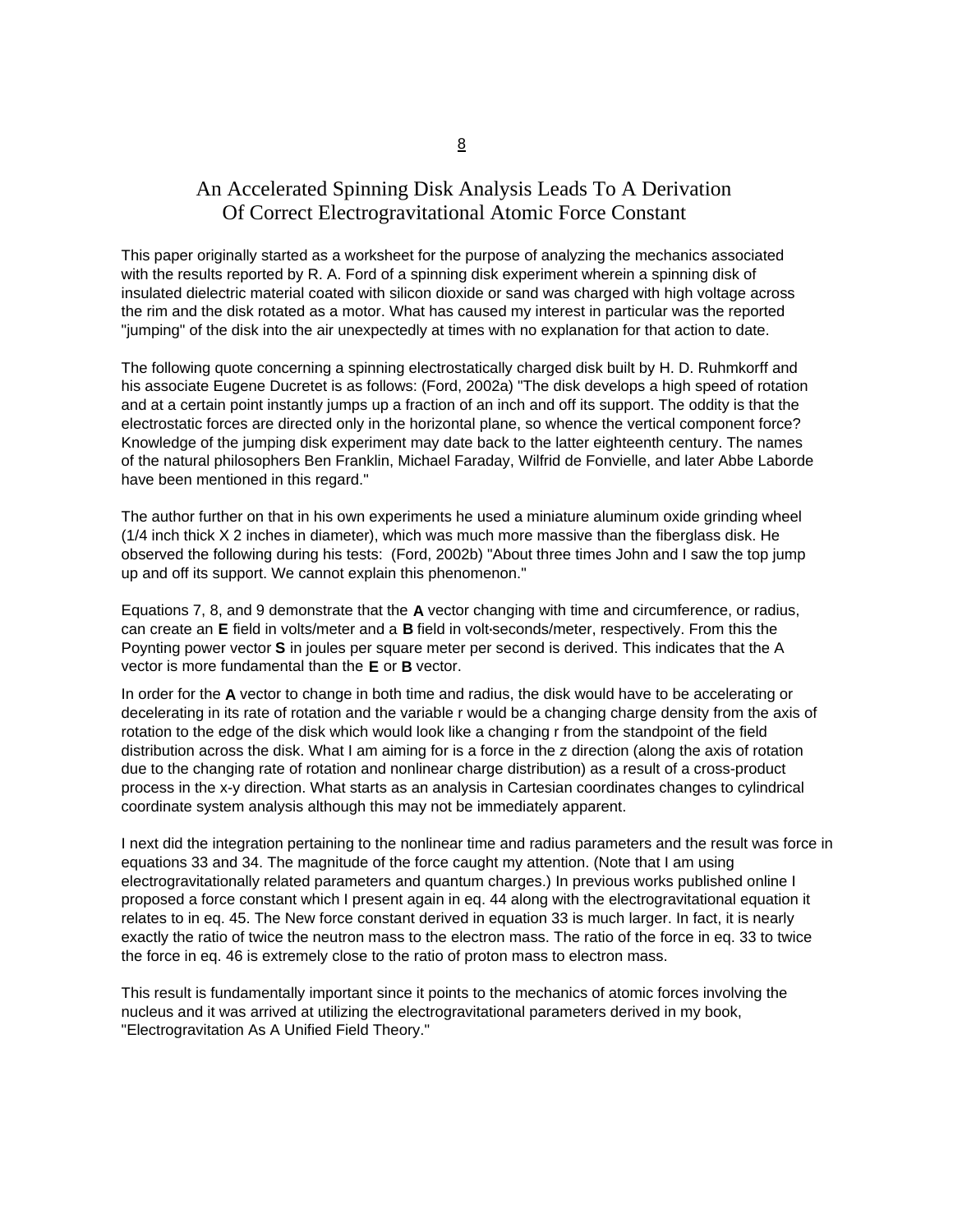The below calculations are for converting from Cartesian to cylindrical for calculating the power and force related to a spinning disk with charges of opposite polarity on opposite sides of the disk, the disk having an accelerated rate of spin and the charges distributed in a nonlinear pattern increasing in quantity from the axis to the edge of the disk.

$$
E_V = \frac{d}{dt_{LM}} \frac{(\mu_0 \cdot q_0 \cdot \lambda_{LM})}{4 \cdot \pi \cdot l_q \cdot t_{LM}}
$$
 simplifies to 
$$
E_V = \frac{-1}{4} \cdot \mu_0 \cdot q_0 \cdot \frac{\lambda_{LM}}{\pi \cdot l_q \cdot t_{LM}^2}
$$
 (24)

$$
B_{I} = \frac{d}{d\lambda_{LM}} \frac{\left(\mu_{O} \cdot q_{O} \cdot \lambda_{LM}\right)}{4 \cdot \pi \cdot l_{q} \cdot t_{LM}}
$$
 simplifies to 
$$
B_{I} = \frac{1}{4} \cdot \mu_{O} \cdot \frac{q_{O}}{\pi \cdot l_{q} \cdot t_{LM}}
$$
 (25)

⎤ <sup>S</sup> 26) <sup>Z</sup> 0.000000000000 10<sup>0</sup> × 0.000000000000 10<sup>0</sup> × <sup>−</sup>1.105851320409 <sup>10</sup><sup>−</sup> <sup>16</sup> × ⎛ ⎜ ⎜ ⎜ ⎜ ⎝ ⎞ ⎟ ⎟ ⎠ watt m2 S = Z µo qo ⋅ λ −( ) ⋅ LM 4⋅π l q⋅ t LM <sup>2</sup> <sup>⋅</sup> 0 0 ⎡ ⎢ ⎢ ⎢ ⎢ ⎢ ⎣ ⎤ ⎥ ⎥ ⎥ ⎥ ⎥ ⎦ 0 µo qo ⋅ 4⋅π l q⋅ t⋅ LM ⎛ ⎜ ⎜ ⎝ ⎞ ⎠ 0 ⎡ ⎢ ⎢ ⎢ ⎢ ⎣ ⎤ ⎥ ⎥ ⎥ ⎥ ⎦ × <sup>2</sup> <sup>µ</sup><sup>o</sup> <sup>⋅</sup> :=

$$
S_Z = \frac{\begin{bmatrix} -(\mu_0 \cdot q_0 \cdot \lambda_{LM}) & 0 \\ 4 \cdot \pi \cdot l_q \cdot t_{LM}^2 & 0 \\ 0 & 0 \end{bmatrix} \times \begin{bmatrix} 0 \\ \mu_0 \cdot q_0 \\ 4 \cdot \pi \cdot l_q \cdot t_{LM} \end{bmatrix} \quad \text{simpities to} \quad S_Z = \begin{bmatrix} 0 \\ 0 \\ \frac{-1}{32} \cdot \mu_0 \cdot q_0^2 \cdot \frac{\lambda_{LM}}{\pi^2 \cdot l_q^2 \cdot t_{LM}^3} \end{bmatrix} \quad 27)
$$

Further; rearranging terms for  $S_Z$  above;

$$
S_Z = \frac{-\left(\mu_o \cdot q_o^2 \cdot \lambda_{LM}\right)}{4 \cdot \pi \cdot l_q \cdot t_{LM}^2} \times \left(\frac{1}{8 \cdot \pi \cdot l_q \cdot t_{LM}}\right) \quad \text{and;} \quad m_e = \frac{\mu_o \cdot q_o^2}{4 \cdot \pi \cdot l_q} \qquad \text{Then:} \tag{28}
$$

$$
S_Z = -m_e \cdot \frac{\lambda_{LM}}{t_{LM}^2} \times \frac{1}{8 \cdot \pi \cdot l_q \cdot t_{LM}} \quad \text{where;} \quad a_{LM} := \frac{\lambda_{LM}}{t_{LM}^2} \qquad a_{LM} = 8.570002358614 \times 10^{-1} \frac{m}{s^2} \qquad 29)
$$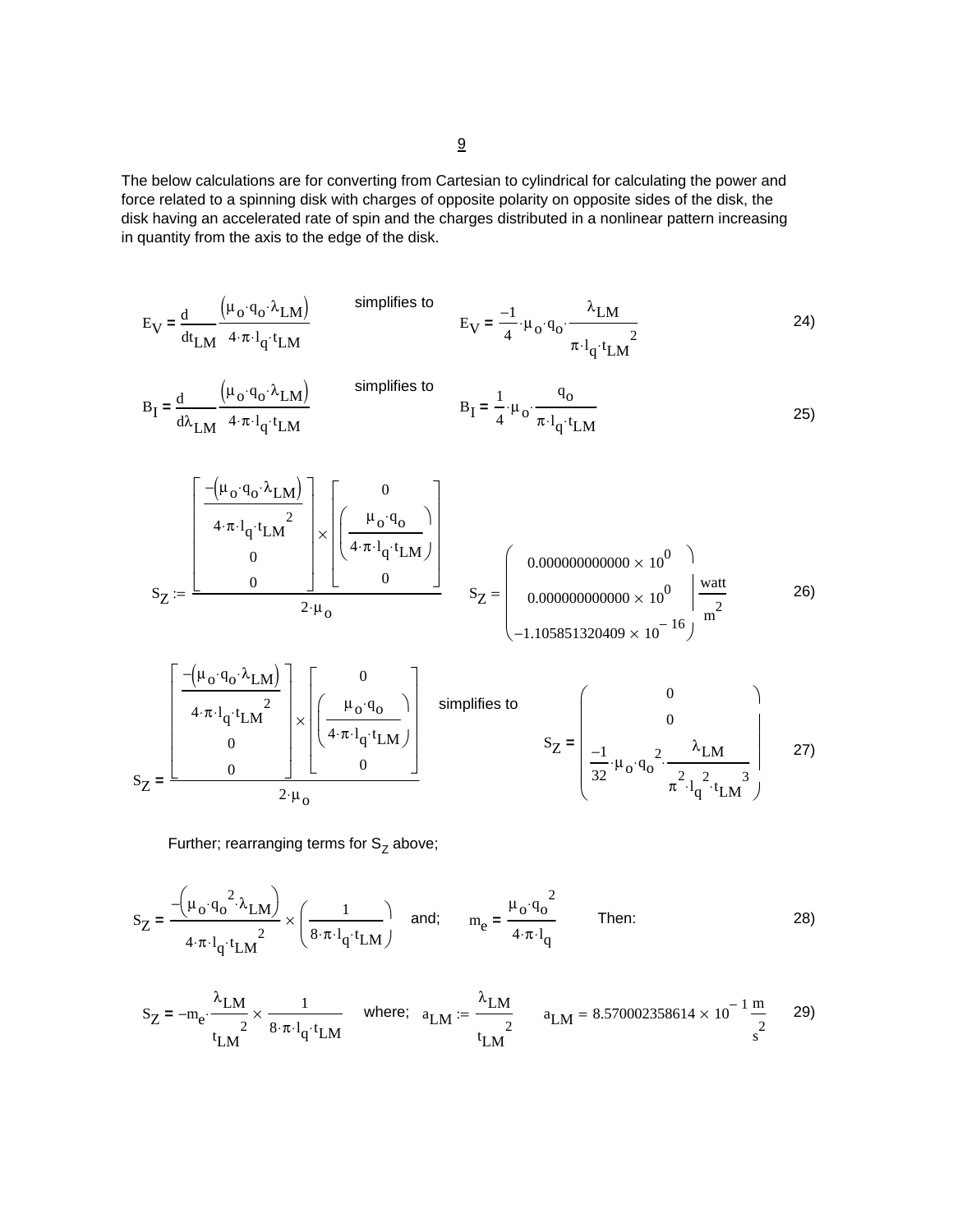Eq. 29 above is restated below as:

SZ me − a⋅ LM l q 1 8⋅π t⋅ LM **=** × 30) SZ me − a⋅ LM l q 0 0 ⎛ ⎜ ⎜ ⎜ ⎜ ⎝ ⎞ ⎟ ⎟ ⎠ 0 1 8⋅π t⋅ LM 0 ⎛ ⎜ ⎜ ⎜ ⎜ ⎝ ⎞ ⎟ ⎟ ⎠ := × SZ 0.000000000000 10<sup>0</sup> × 0.000000000000 10<sup>0</sup> × <sup>−</sup>1.105851321451 <sup>10</sup><sup>−</sup> <sup>16</sup> × ⎛ ⎜ ⎜ ⎜ ⎜ ⎝ ⎞ ⎟ ⎟ ⎠ watt m2 <sup>=</sup> 31)

The situation for an accelerated spinning disk with charges arranged on an insulating dielectric medium is continued below.

$$
S_{disk} := \frac{-m_e \cdot \lambda_{LM}}{8 \cdot \pi \cdot l_q \cdot t_{LM}^3}
$$
 
$$
S_{disk} = -1.105851321451 \times 10^{-16} \frac{\text{watt}}{m^2}
$$
 Poynting power vector  
in the axis (Z) direction. 32)

Fdisk<sub>Z</sub> := 
$$
\int_{0}^{t_{LM}} \int_{0}^{\lambda_{LM}} \frac{-m_e \cdot \lambda_{LM}}{8 \cdot \pi \cdot l_q \cdot t_{LM}} d\lambda_{LM} dt_{LM}
$$
 Fdisk<sub>Z</sub> = -1.087423160961 × 10<sup>-13</sup> N 33)  
This force constant has a very interesting magnitude.

Next, eq. 33 is shown below as eq. 34 with expanded terms as a check:

$$
\text{F'disk}_{Z} := \int_{0}^{\lambda_{LM}} \int_{0}^{t_{LM}} \frac{-1}{32} \cdot \mu_0 \cdot q_0^2 \cdot \frac{\lambda_{LM}}{\pi^2 \cdot l_q^2 \cdot t_{LM}} \, dt_{LM} \qquad \text{F'disk}_{Z} = -1.087423159936 \times 10^{-13} \text{N}
$$

Next, Establish the constant for the vel. of light as:  $c := 2.997924580 \cdot 10^{08}$  m sec<sup>-1</sup> Then:

Energy of electron field 
$$
m_e \cdot c^2 \cdot \alpha = 5.974424089816 \times 10^{-16} \text{ J}
$$
 Compton surface energy of the electron.

**NOTE:** Energy is force times distance. Below in eq. 36 we arrive at an energy much greater than the W<sub>LM</sub> of eq. 5 and 6 previously on pp. 3 and 4 simply by integrating the Poynting power with respect to the quantum electrogravitational parameters  $t_{LM}$  and  $\lambda_{LM}$  as shown in eq. 33 and 34 above.

$$
\text{Wdisk}_{Z} := \text{Fdisk}_{Z} \cdot \lambda_{LM} \quad \text{Wdisk}_{Z} = -9.259403231002 \times 10^{-16} \text{J} \quad \text{Disk energy constant.} \tag{36}
$$

This is an energy build-up with respect to time and distance which has a magnitude approaching the proton-electron forces in atoms. This will be examined in detail in the following analysis.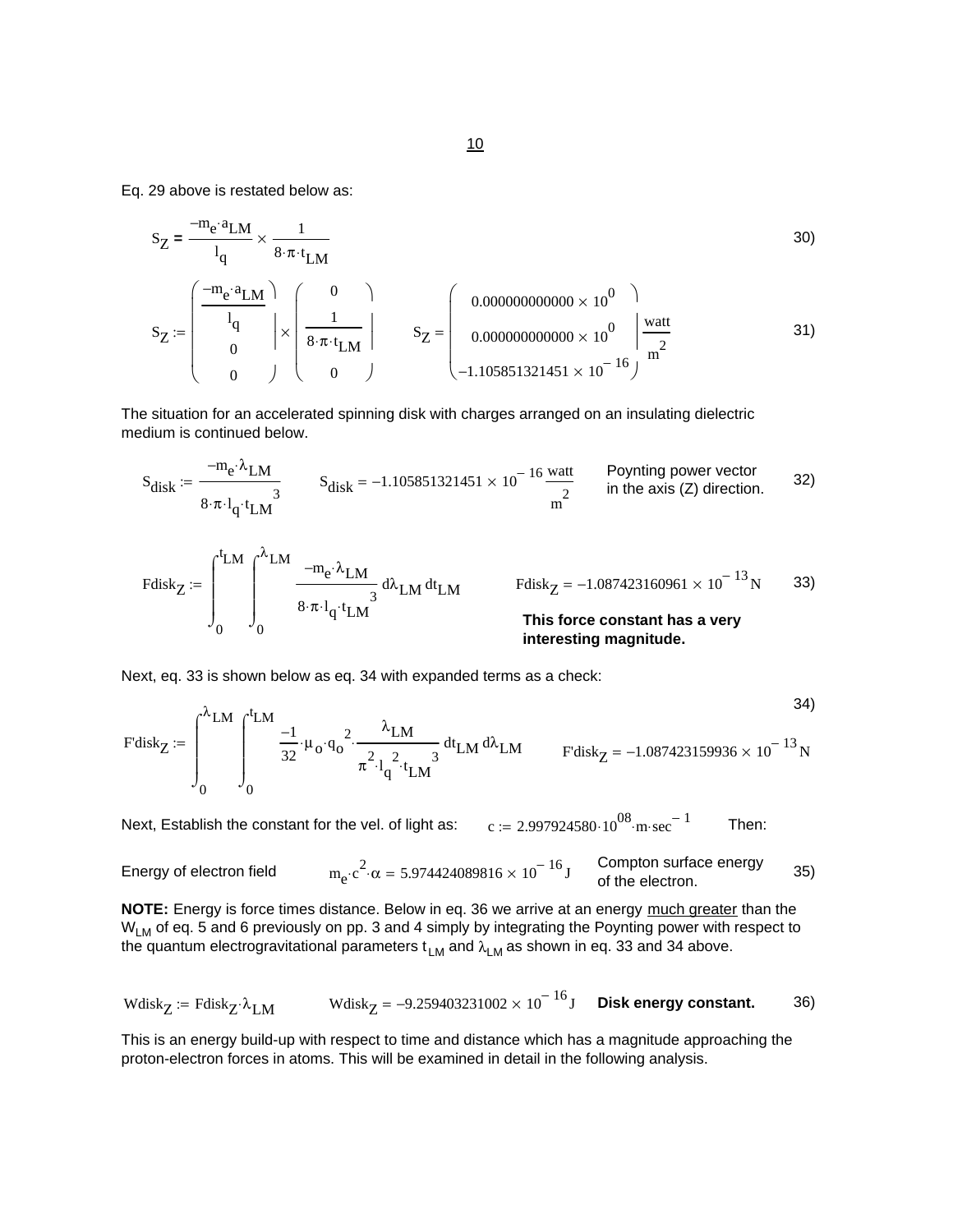$$
\tan\left(\frac{\text{Wdisk}_Z}{m_e \cdot c^2 \cdot \alpha}\right) = -9.977832447748 \times 10^{-1} \quad \text{Very close to 1 radian in the negative time direction.} \quad 37)
$$

Compare this with eq. 22 where:  $arg(H\Psi) = 9.999999792195 \times 10^{-1}$  radian.

The below integral finds the composite energy due to the double integral sum of the wavelength changes and the integral sum of the time changes.

$$
\text{W'disk}_{Z} := \int_{0}^{t_{LM}} \int_{0}^{\lambda_{LM}} \int_{0}^{\lambda_{LM}} \frac{-m_{e} \cdot \lambda_{LM}}{8 \cdot \pi \cdot l_{q} \cdot t_{LM}} d\lambda_{LM} d\lambda_{LM} dt_{LM} \qquad \text{W'disk}_{Z} = -3.086467743667 \times 10^{-16} \text{J}
$$

$$
\frac{\text{W'disk}_{Z}}{\text{m}_{e} \cdot c^{2} \cdot \alpha} = -5.166134337415 \times 10^{-1} \quad \text{atan} \left( \frac{\text{W'disk}_{Z}}{\text{m}_{e} \cdot c^{2} \cdot \alpha} \right) = -2.732148386496 \times 10^{1} \text{ deg}
$$

WdiskZ W'diskZ 3.000000000000 10<sup>0</sup> <sup>=</sup> <sup>×</sup> The ratio of the disk energy in eq. 36 to the composite energy in eq. 38 above yields 3 exactly which develops 3 W'diskZ energys that could make up 1 WdiskZ energy total. Thus 3 part electrogravitational nuclear style forces are established by eq. 38.

It is of interest that the above force  $Fdisk_Z$  and  $Fdisk_Z$  when used as the center force constant in the electrogravitational equation involving two-system variable **A** vectors yields a result extremely close to the force between a neutron and electron at the  $r_{n1}$  level of the Hydrogen atom as compared to the standard formula for gravitational force. Let the following constants be stated first.

$$
r_{n1} := l_q \cdot \alpha^{-2}
$$
  $r_{n1} = 5.291772483427 \times 10^{-11} \text{ m}$   
\n $m_n := 1.674928600 \cdot 10^{-27} \text{ kg}$   $G := 6.672590000 \cdot 10^{-11} \cdot \frac{\text{newton} \cdot \text{m}^2}{\text{ kg}^2}$   
\n $m_p := 1.672623100 \cdot 10^{-27} \text{ kg}$   $i_{LM} := q_0 \cdot t_{LM}^{-1}$   $i_{LM} = 1.607344038744 \times 10^{-18} \text{ A}$ 

I postulate that the gravitational constant G to have hidden parameters which do not appear in the conventional Newtonian formula for gravitational force. My theory requires a revised gravitational constant based on a modified fine structure constant with velocity<sup>2</sup> units added and the permeability of free space.

$$
G' := \mu_0 \cdot V_{LM}^4
$$
\n
$$
G' = 6.691763502870 \times 10^{-11} \frac{m^4}{s^4} \frac{henry}{m}
$$
\nNote that V<sub>LM</sub> squared is equal to the fine structure constant with added units of meters squared per second squared.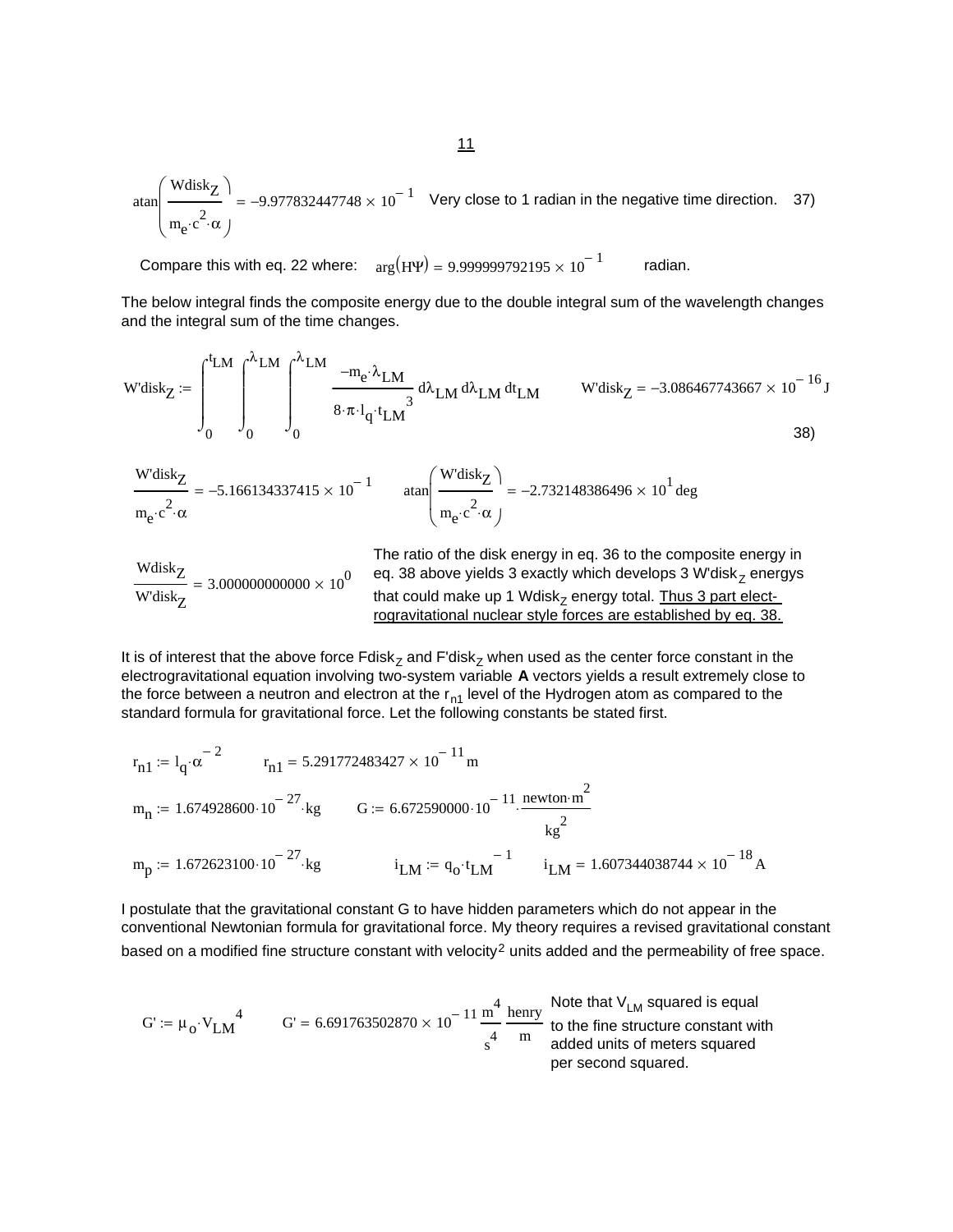Note that in the result, only one of the newton terms is a variable and it depends on 1/rn1 2. Avector Sys. 1 Const Force Avector Sys. 2 39) FEGd µo i⋅ λ LM⋅ LM 4⋅π r n1 <sup>⋅</sup> Fdisk ( ) <sup>Z</sup> <sup>⋅</sup> µo i⋅ λ LM⋅ LM 4⋅π r n1 <sup>⋅</sup> := <sup>⋅</sup> FEGd <sup>−</sup>7.274158772773 <sup>10</sup><sup>−</sup> <sup>47</sup> <sup>×</sup> newton henry <sup>m</sup> <sup>=</sup> <sup>⋅</sup> <sup>⋅</sup>newton 40) FGen G mn ⋅ me ⋅ r n1 2 := UnitsHidden 1 henry <sup>m</sup> := <sup>⋅</sup> <sup>⋅</sup>newton FGen 3.635613378298 10<sup>−</sup> <sup>47</sup> <sup>=</sup> <sup>×</sup> newton **Note: UnitsHidden is a constant.** FEGd 2 FGen ( ) <sup>⋅</sup> <sup>⋅</sup>UnitsHidden <sup>−</sup>1.000403235420 <sup>10</sup><sup>0</sup> <sup>=</sup> <sup>×</sup> Closest value. 41)

Placing a proton into the gravitational equation instead of the neutron gives the following result:

$$
F_{Gep} := \frac{G \cdot m_p \cdot m_e}{r_{n1}^2} \qquad F_{Gep} = 3.630609041609 \times 10^{-47} N \qquad (42)
$$
\n
$$
\frac{F_{EGd}}{2 \cdot F_{Gep} \cdot \text{UnitsHidden}} = -1.001782165114 \times 10^0 \qquad (43)
$$

The neutron-electron force interaction is the closest to the electrogravitational interaction. The angle of 1 radian between the real energy value of the Compton field energy at the surface of the electron and the FdiskZ value is quite similar to the electrogravitational wavefunction angle developed in eq. 22.

A previously established electrogravitational constant of force is:

⎝

$$
F_{QK} := \frac{i_{LM} \lambda_{LM}}{l_q} \cdot \mu_o \cdot \frac{i_{LM} \lambda_{LM}}{l_q} \qquad F_{QK} = 2.964371447758 \times 10^{-17} N \qquad (44)
$$
\n
$$
\text{Avector} \qquad \text{Const} \qquad \text{Avector} \qquad \text{Sys. 2}
$$
\n
$$
\text{Where:} \qquad F_{EG} := \frac{\mu_o \cdot i_{LM} \cdot \lambda_{LM}}{4 \cdot \pi \cdot r_{n1}} \cdot \left( \frac{i_{LM} \cdot \lambda_{LM}}{l_q} \cdot \mu_o \cdot \frac{i_{LM} \cdot \lambda_{LM}}{l_q} \right) \cdot \frac{\mu_o \cdot i_{LM} \cdot \lambda_{LM}}{4 \cdot \pi \cdot r_{n1}} \qquad \text{Electron-electron} \qquad \text{45}
$$

Thus: 
$$
F_{EG} = 1.982973082291 \times 10^{-50}
$$
 newton-UnitsHidden **See eqs. 39 and 40 above for explanation of "UnitsHidden" term.**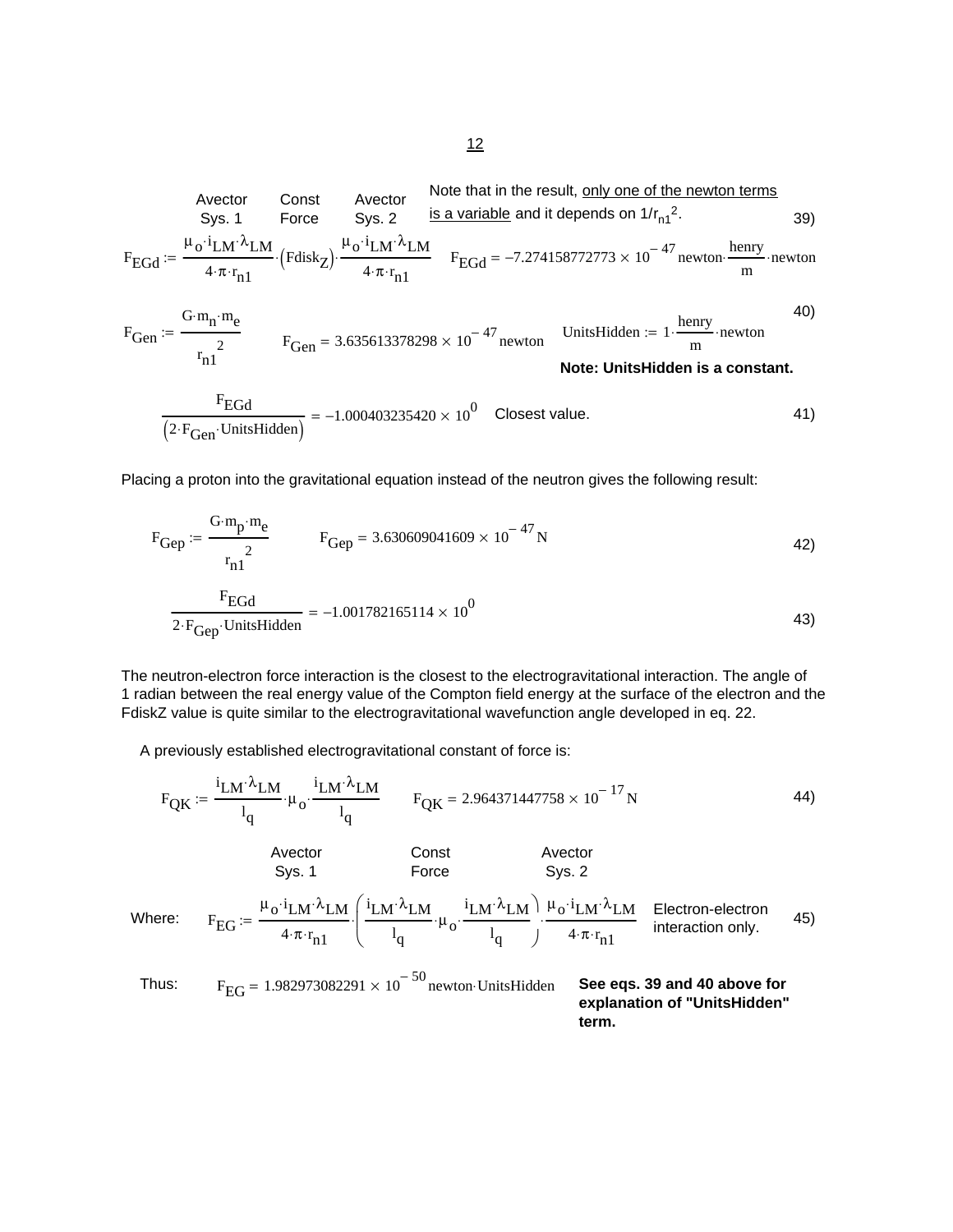The ratio of 2<mark>·F<sub>QK</sub> and Fdisk<sub>Z</sub> is:</mark>

$$
\frac{\text{Fdisk}_{Z}}{2 \cdot \text{F}_{QK}} = -1.834154693711 \times 10^{3} \text{ and the proton to electron rest mass ratio is:}
$$
\n
$$
\frac{m_{p}}{m_{e}} = 1.836152755656 \times 10^{3} \text{ and the ratio of the Fdisk}_{Z} \text{ force } \text{F}_{EGd} \text{ and } 2 \cdot \text{F}_{EG} \text{ is:}
$$
\n
$$
\frac{\text{F}_{EGd}}{2 \cdot \text{F}_{EG}} = -1.834154693711 \times 10^{3} \text{ Finally,}
$$
\n
$$
\left(\frac{\text{F}_{EGd}}{2 \cdot \text{F}_{EG}} \cdot \frac{m_{e}}{m_{p}}\right)^{-1} = -1.001089363919 \times 10^{0} \text{ 48}
$$

 $($ <sup>2</sup> $\cdot$ **F**<sub>EG</sub> m<sub>p</sub> $)$ 

There is enough force in Fdisk<sub>7</sub> to support 2 electrons in the first energy level of the Hydrogen atom.

From the above, the following is postulated: The use of the Fdisk $<sub>Z</sub>$  rotating disk force constant in</sub> place of the  $F_{OK}$  force constant in the electrogravitational equation yields the force equal to a neutron-electron interaction at the rn1 level of the Hydrogen atom, which is the beginning quantum model for my electrogravitational theory as previously presented. This is a fundamentally important discovery since it arrives at the required force by integration of delta time and delta radius of spin to obtain the correct force at the atomic level between the nucleus and the electron shell. The basic changing parameters that are integrated as shown above are my previously derived fundamental values of time and wavelength for my theory of electrogravitation.

Further, the Fdisk<sub>z</sub> angle between the Compton energy at the surface of the electron and the Fdisk<sub>z</sub> quantum electrogravitational energy yields a negative angle very close to 1 radian while also the electrogravitational wavefunction angle in eq. 22 yields a positive angle very close to 1 radian. The two angles are conjugate which makes the fields want to attract since that minimizes the energy to the lowest state for the electron and the nucleus. Thus the first energy level is established.

Or: 
$$
\tan\left(\frac{\text{Wdisk}_Z}{m_e \cdot c^2 \cdot \alpha}\right) + \arg(\text{H}\Psi) = 2.216734444659 \times 10^{-3} \text{ radian left over.}
$$
 49)

The calculation of the correct force constant associated with the attraction of a nucleus proton to the electron in the first level of the Bohr Atom outside of using mass terms is unprecedented to my knowledge. Equations 32,33 and 34 above suggest that the magnitude of the force arises from a sum of incremental changes associated with the rate of change of radius and time associated with my previously postulated electrogravitational constants in my foundation book, "Electrogravitation As A Unified Field Theory." That is: The nucleus proton mass-energy arises from a changing electrogravitational wavelength (due to changing radius or vis-versa) and time associated with the changing electrogravitational frequency.

Thus, change of circumferential perimeter wavelength and rate of rotation of the electrostatic radius vector creates a dynamic acceleration rotor much like the dynamics of a tornado, if not exactly like the dynamics of not only tornadoes, but also waterspouts, dust devils, hurricanes, and the like.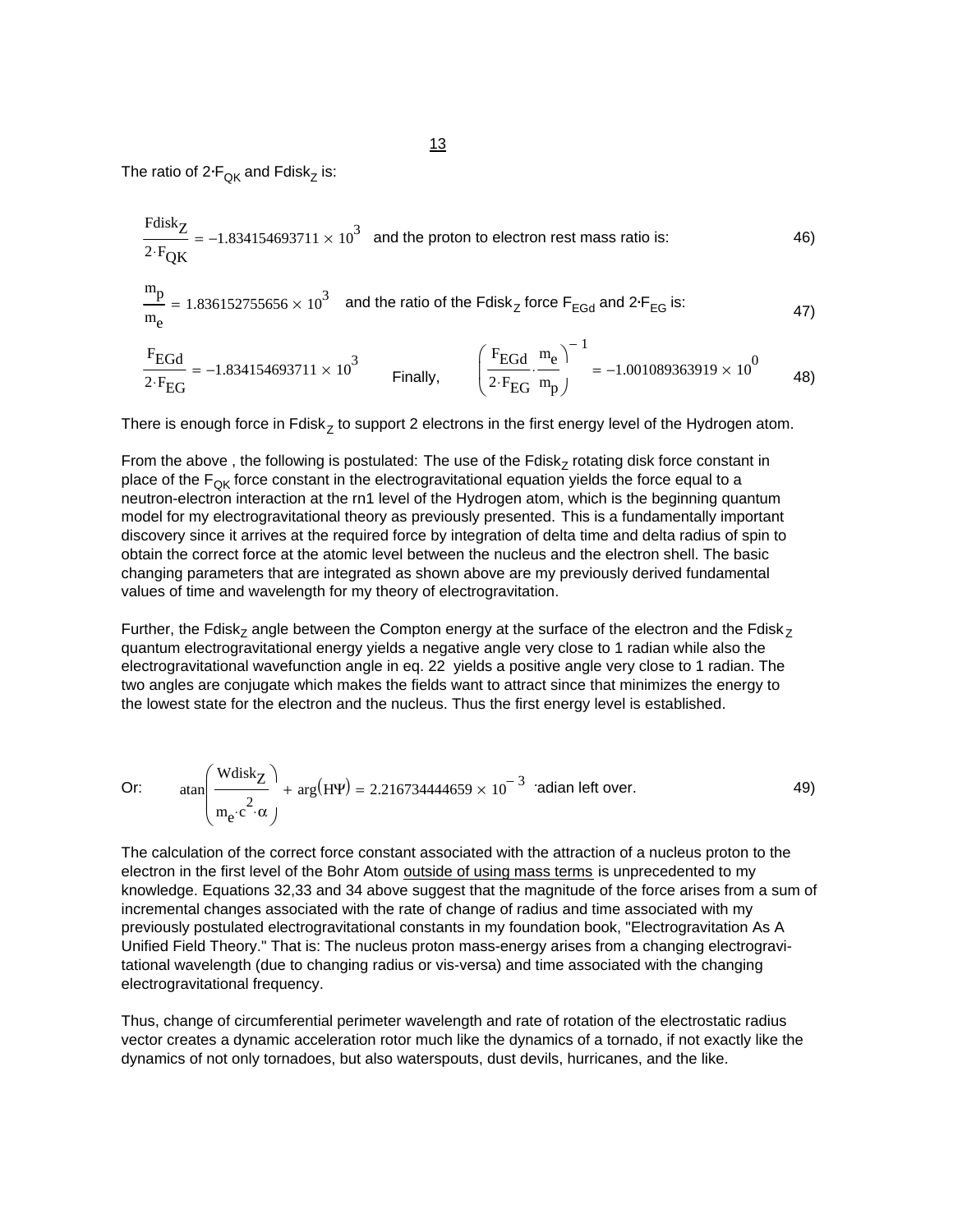#### Addendum To Page 13: 13A

Multiplying the electrogravitational energy Wdisk<sub>z</sub> of eq. 36 by the cotangent of one radian and then dividing that product into the Compton field energy of the proton yields a ratio number result very close to the ratio of proton rest mass to electron rest mass. Thus, the electrogravitational constants are connected to the proton by starting with the electrogravitational **A** vector, (eqs. 7, 8, 24 and 25) and deriving an electrogravitational poynting power vector (eqs. 26-32), from that deriving a quantum electrogravitational Wdisk<sub>z</sub> energy (eq. 36) and finally using the cotantgent of the angle of one radian, the Wdisk<sub>z</sub> energy is associated directly with the ratio of the proton to electron mass-energy which is shown below.

First, state to parameters: 
$$
\epsilon_0 := 8.854187817 \cdot 10^{-12} \cdot \text{farad} \cdot m^{-1}
$$
  $r_p := 2.103089365 \cdot 10^{-16} \cdot m$ 

$$
\theta_K := 360 \cdot \frac{1}{2 \cdot \pi} \cdot \text{deg}
$$
\n $\theta_K = 1.000000000000 \times 10^0 \text{ radian.}$ \n $\theta_K = 5.729577951308 \times 10^1 \text{ deg}$ 

 $tan(\theta_K) = 1.557407724655 \times 10^0$   $cot(\theta_K) = 6.420926159343 \times 10^{-1}$ 

$$
m_p \cdot c^2 \cdot \alpha = 1.096995525597 \times 10^{-12} \text{ J} = \text{Compton proton field energy where:}
$$
 13A-01)

$$
\frac{q_0^2}{4 \cdot \pi \cdot \varepsilon_0 \cdot r_p} = 1.096995493427 \times 10^{-12} \text{ J}
$$
 is also the Compton proton field energy.

The Compton field energy at the surface of the proton is taken as a ratio to the Wdisk<sub>7</sub> energy of eq. 36 that is reduced by multiplying Wdisk<sub>z</sub> by the cotangent of one radian. The result is very close to the ratio of the proton rest mass to the electron rest mass.

$$
Ratio_{protEG} := \left| \frac{m_p \cdot c^2 \cdot \alpha}{Wdisk_Z \cdot cot(\theta_K)} \right| \qquad \qquad Ratio_{protEG} = 1.845118160269 \times 10^3 \qquad \qquad 13A-03)
$$

The ratio of proton mass to electron mass is:

Ratio<sub>protelec</sub> := 
$$
\frac{m_p}{m_e}
$$
 Ratio<sub>protelec</sub> = 1.836152755656 × 10<sup>3</sup> 13A-04)

 $\frac{\text{Ratio}}{\text{protEG}} = 1.004882711738 \times 10^0$  The error by ratio is shown to be small. 13A-05) Ratioprotelec

The angle of one radian appears throughout this analysis, (eq. 22 EG wavefunction positive radian angle and also the negative radian result in eq. 37) and therefore is likely fundamentally important to electrogravitational mechanics as it is for all of quantum mechanics.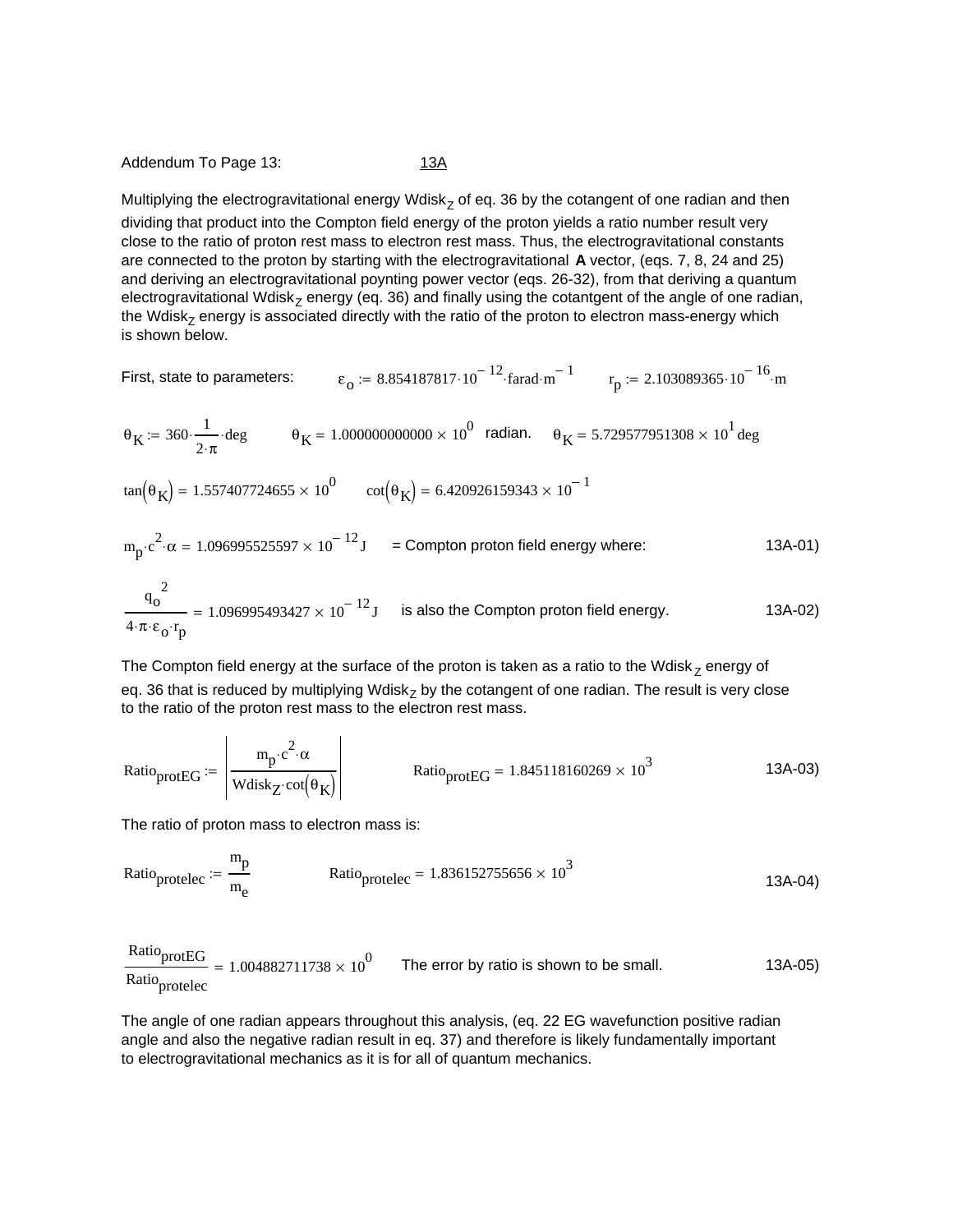#### 13B

It is of interest that the electron-electron force constant  $F_{\text{QK}}$  of eq. 44 and the proton-electron force constant of eqs. 33 and 34 may be analyzed to find the most simple algebraic expression not involving integrals that will yield the ratio equal to the rest mass of the proton to the rest mass of the electron (as done in eq. 46) without involving rest mass or energy in the process of simplification or in the result.

First, eqs. 34 for  $Fdisk_Z$  is restated with the integral form.

$$
\int_{0}^{\lambda_{LM}} \int_{0}^{t_{LM}} \frac{1}{32} \cdot \mu_{o} \cdot q_{o}^{2} \cdot \frac{\lambda_{LM}}{\pi^{2} \cdot l_{q}^{2} \cdot t_{LM}} dt_{LM} d\lambda_{LM} = -1.087423159936 \times 10^{-13} N
$$
 (3B-01)

Where  $S_Z$  of eq. 27 is:

$$
S_Z := \frac{-1}{32} \cdot \mu_0 \cdot q_0^2 \cdot \frac{\lambda_{LM}}{\pi^2 \cdot l_q^2 \cdot t_{LM}^3}
$$
 
$$
S_Z = -1.105851320409 \times 10^{-16} \frac{1}{m^2} W
$$
 (13B-02)

The power/m2 in eq.27 is converted to force by general integral mechanics as:

$$
F_Z := \frac{-1}{32 \cdot (2) \cdot (-1)} \cdot \mu_0 \cdot q_0^2 \cdot \frac{\lambda_{LM}^2}{\pi^2 \cdot l_q^2 \cdot t_{LM}^2} \qquad F_Z = 4.693025372537 \times 10^{-20} N \qquad 13B-03)
$$

$$
R_{force} := \frac{Fdisk_Z}{F_Z} \qquad R_{force} = -2.317104798378 \times 10^6 \qquad Fdisk_Z = -1.087423160961 \times 10^{-13} N
$$

Then:  $FR_Z = R_{force} \cdot F_Z$  FR<sub>Z</sub> = -1.087423160961 × 10<sup>-13</sup> N

Now it is possible to find the ratio of the proton-electron force constant (now is  $FR<sub>z</sub>$ )to the electronelectron force constant FQK of eq. 44.

$$
\text{FundamentalRatio} := \frac{R_{\text{force}} \left( \frac{1}{64} \cdot \mu_0 \cdot q_0^2 \cdot \frac{\lambda_{\text{LM}}^2}{\pi^2 \cdot l_{\text{d}}^2 \cdot t_{\text{LM}}^2} \right)}{\frac{2}{l_{\text{d}} \left( \frac{i_{\text{LM}} \cdot \lambda_{\text{LM}}}{l_{\text{d}} \cdot \mu_0 \cdot \frac{i_{\text{LM}} \cdot \lambda_{\text{LM}}}{l_{\text{d}} \cdot \mu_0} \right)}} = 1.836152755656 \times 10^3 \quad 13\text{B-04}
$$
\n
$$
\frac{m_p}{m_e} = 1.836152755656 \times 10^3 \quad 13\text{B-04}
$$
\n
$$
\frac{F \text{disk}_Z}{2 \cdot F_{\text{QK}}} = -1.834154693711 \times 10^3
$$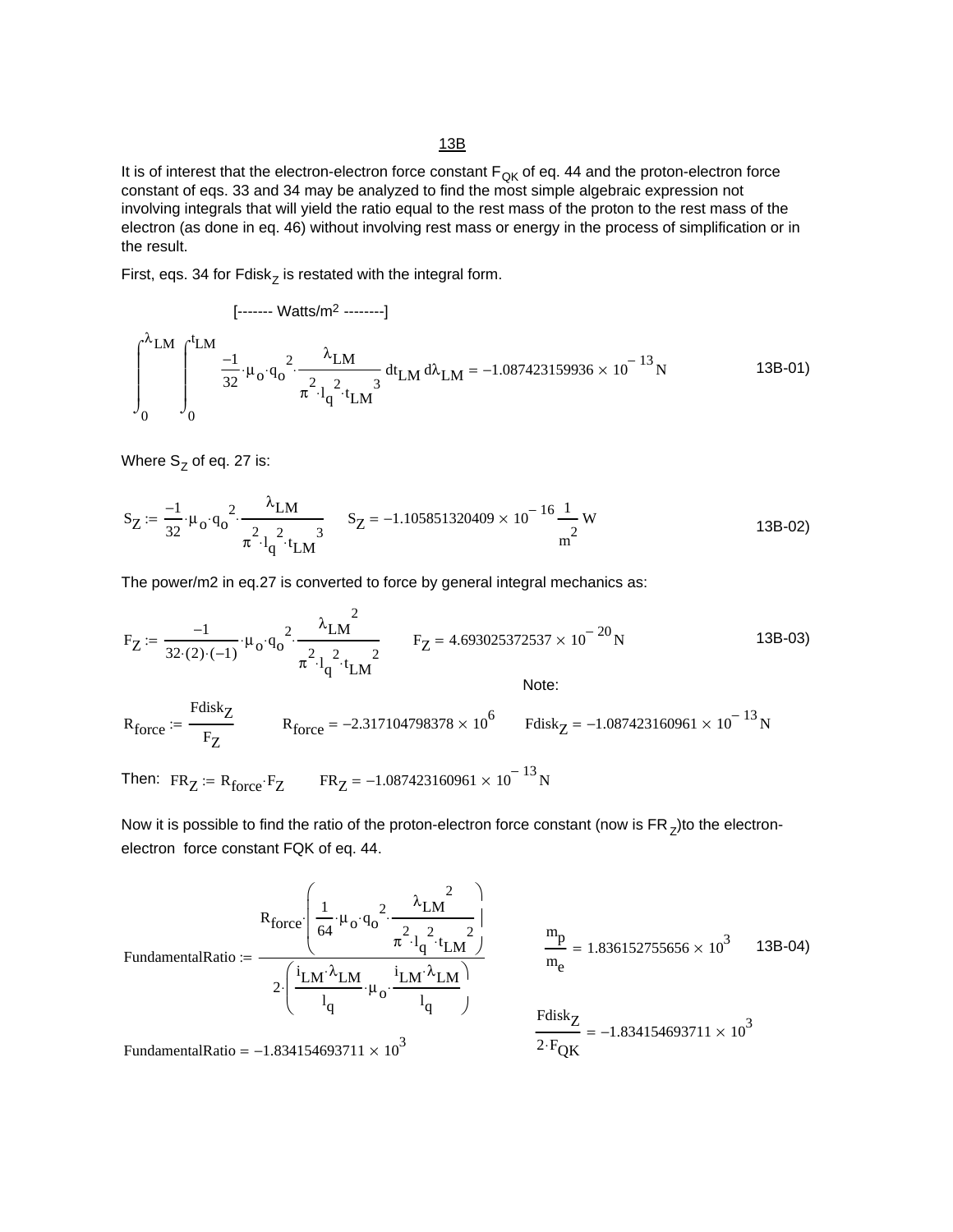#### 13C

Changing the  $F_{\text{QK}}$  term to reflect charge and time parameters so as to match the numerator:

$$
F_{\text{force}} = \frac{R_{\text{force}} \left( \frac{1}{64} \cdot \mu_{o} \cdot q_{o}^{2} \cdot \frac{\lambda_{LM}^{2}}{\pi^{2} \cdot l_{q}^{2} \cdot t_{LM}^{2}} \right)}{\pi^{2} \cdot l_{q}^{2} \cdot l_{LM} \cdot \mu_{o} \cdot \frac{q_{o} \cdot \lambda_{LM}}{l_{q} \cdot t_{LM}} \cdot \mu_{o} \cdot \frac{q_{o} \cdot \lambda_{LM}}{l_{q} \cdot t_{LM}} \cdot \mu_{o} \cdot \frac{Election-electron}{f_{\text{force constant x 2}}} \qquad F_{\text{QK}} \times 2. \qquad (13C-01)
$$

If we disable all of the defined symbol values of the above parameters such as  $\lambda_{LM}$  and  $t_{LM}$ , the FundamentalRatio Mathcad symbolic solution becomes:

FundamentalRatio' := 
$$
\frac{1}{128} \cdot \frac{R_{force}}{\pi^2}
$$
 FundamentalRatio' = -1.834154693711 × 10<sup>3</sup> 13C-02)

where:  $R_{force} = -2.317104798378 \times 10^6$ 

The geometric term of interest is the 128**.**π2 in the FundamentalRatio' denominator above. I read somewhere that this term was very important in some fundamental way to contemporary gravitational field mathematics.

Eq. 12B-03 indicates a smaller force constant  $(F_{Z})$  than eq. 34 (Fdisk<sub>Z</sub>) or 44 (F<sub>QK</sub>):

$$
\frac{F_{\text{QK}}}{F_{\text{Z}}} = 6.316546816697 \times 10^{2}
$$
 Is there an action force constant smaller than  
the electron-electron electrogravitational force  
constant?

In otherwords, a particle with a mass smaller than the electron by the above ratio amount?

$$
\frac{F_Z}{F_{QK}} = 1.583143494412 \times 10^{-3} \quad \text{or,} \quad m_X := \frac{F_Z}{F_{QK}} \cdot m_e
$$
 (13C-04)

Or:  $m_x = 1.442147104161 \times 10^{-33}$  kg (= neutrino-like particle?)

This may be the base rest mass of neutrino's or even of a particle as yet undiscovered.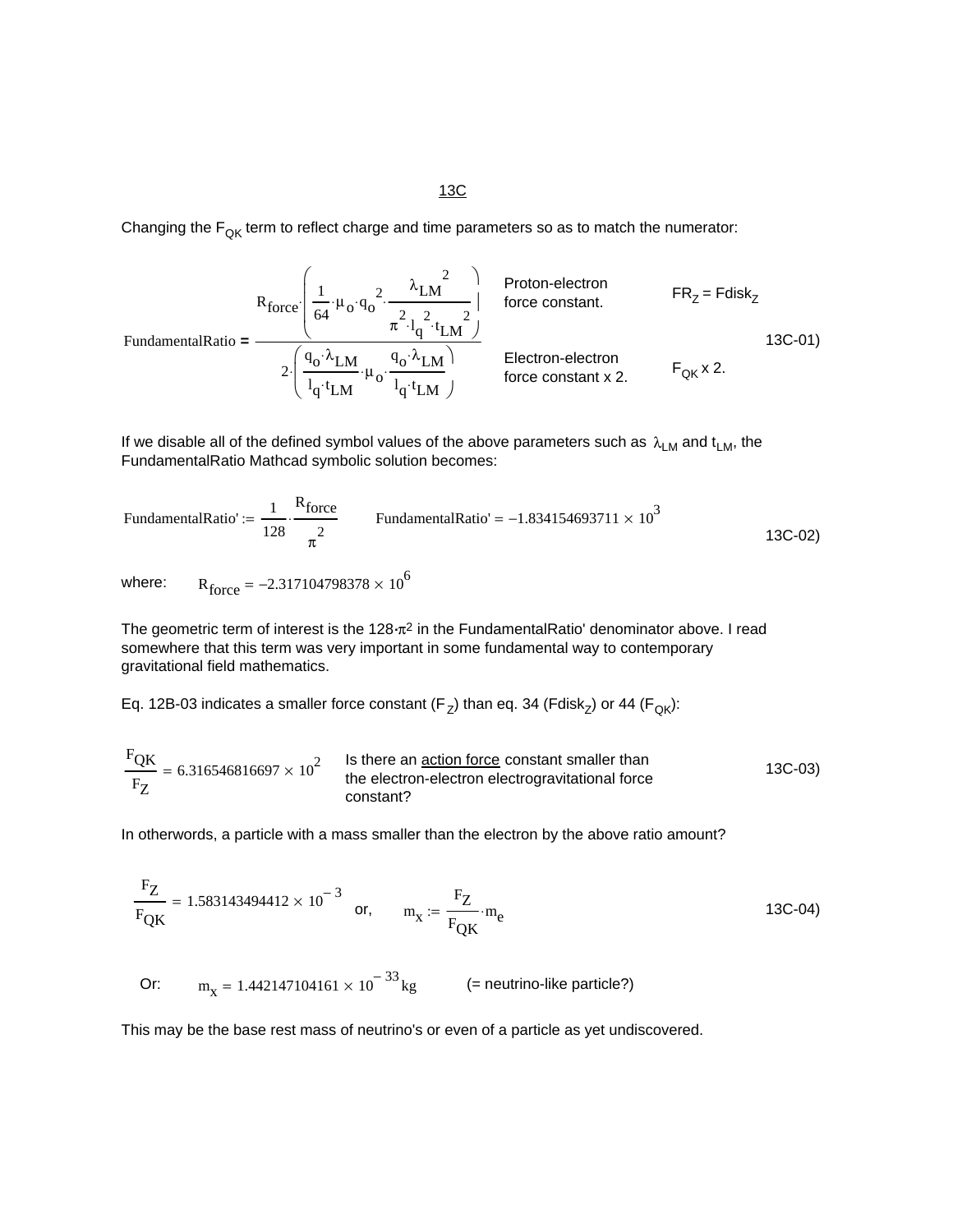Energy is force times distance, or work, W. The forces Fdisk<sub>Z</sub> and 2<sub>·FQK</sub> can be multiplied by the compton wavelength of the proton and electron respectively to obtain a new energy constant and from this new energy constant, a frequency that is common to both by  $E = hf$ .

$$
\lambda_p := 2 \cdot \pi \cdot r_p
$$
\n
$$
\lambda_p = 1.321410019785 \times 10^{-15} \text{m}
$$
\nRequired Compton wavelength  
\n
$$
\lambda_e := 2 \cdot \pi \cdot l_q \cdot \alpha^{-1}
$$
\n
$$
\lambda_e = 2.426310580143 \times 10^{-12} \text{m}
$$
\nRequired Compton wavelengths.

The new electrogravitational action energy constants for the electron and proton are:

$$
EF_{\text{QK}} := 2 \cdot F_{\text{QK}} \cdot \lambda_e
$$
  
\n
$$
EF_{\text{QK}} = 1.438497161434 \times 10^{-28} \text{ J}
$$
  
\n
$$
T \text{hese EG field energies}
$$
  
\n
$$
T \text{hese EG field energies}
$$
  
\n
$$
T \text{hese EG field energies}
$$
  
\n
$$
T \text{hese EG field energies}
$$
  
\n
$$
T \text{hese EG field energies}
$$
  
\n
$$
T \text{hese EG field energies}
$$
  
\n
$$
T \text{hese EG field energies}
$$
  
\n
$$
T \text{hese EG field energies}
$$
  
\n
$$
T \text{hese EG field energies}
$$
  
\n
$$
T \text{hese EG field energies}
$$
  
\n
$$
T \text{hese EG field energies}
$$
  
\n
$$
T \text{hese EG field energies}
$$
  
\n
$$
T \text{hese EG field energies}
$$
  
\n
$$
T \text{hese EG field energies}
$$
  
\n
$$
T \text{hese EG field energies}
$$
  
\n
$$
T \text{hese EG field energies}
$$
  
\n
$$
T \text{hese EG field energies}
$$
  
\n
$$
T \text{hese EG field energies}
$$
  
\n
$$
T \text{hese EG field energies}
$$
  
\n
$$
T \text{hese EG field energies}
$$
  
\n
$$
T \text{hese EG field energies}
$$
  
\n
$$
T \text{hese EG field energies}
$$
  
\n
$$
T \text{hese EG field energies}
$$
  
\n
$$
T \text{hese EG field energies}
$$
  
\n
$$
T \text{hese EG field energies}
$$
  
\n
$$
T \text{hese EG field energies}
$$
  
\n
$$
T \text{hese EG field energies}
$$
  
\n
$$
T \text{hese EG field energies}
$$
  
\n
$$
T \text{hese EG field energies}
$$
  
\n
$$
T \text{hese EG field energies}
$$
  
\n
$$
T \text{hese EG field energies}
$$
  
\n
$$
T \text{hese EG field energies}
$$
  
\n

| $f_E$ := EF <sub>QK</sub> ·h <sup>-1</sup>    | $f_E$ = 2.170964036606 × 10 <sup>5</sup> Hz  | These are Tesla Coil type frequencies or in the ultrasonic range. | 13D-3 |
|-----------------------------------------------|----------------------------------------------|-------------------------------------------------------------------|-------|
| $f_E$ := EFdisk <sub>Z</sub> ·h <sup>-1</sup> | $f_E$ = -2.168601701929 × 10 <sup>5</sup> Hz | Also nuclear magnetic resonance range.                            | 13D-4 |

An equivalent rest mass based on the above energy constant is:

$$
m_{\text{E}e} := \frac{\text{EF}_{\text{QK}}}{c^2} \qquad m_{\text{E}e} = 1.600543947302 \times 10^{-45} \text{kg} \qquad (13D-5)
$$

$$
m_{Ep} := \frac{E F \text{disk}_Z}{c^2}
$$
 
$$
m_{Ep} = -1.598802315288 \times 10^{-45} \text{ kg}
$$
 (13D-6)

Perhaps the above masses in eq. 13D-5 and 13D-6 can be considered possible lower mass limits for neutrino rest mass values.

The frequencies in 13D-3 and 13D-4 may be ultrasonic. By that I mean physical motion, not an electric, magnetic, or electromagnetic field oscillation. Since I consider mass as standing waves of energy, then ultrasonic physical motion in resonance amounts to motion of a standing wave at a much lower frequency than that which defines particle standing waves. If physical motion is considered as group velocity action, then standing wave energy that defines mass may be considered to have the phase velocity component. By combining both the group velocity and the phase velocity actions in proper resonance, it may cause a photon-like action where the system of the two properly phased group and phase actions try to propagate, not exactly like a photon, but as a low velocity phonon which is selfpropagating. Then the group velocity motion may be placed 90 degrees to the phase velocity motion for the maximum system phonon velocity (similar to light propagation) 90 degrees to them both. This would create the force Fdisk<sub>z</sub> in eq. 33 and 34 above. The geometry would be that of a torus, or vortex.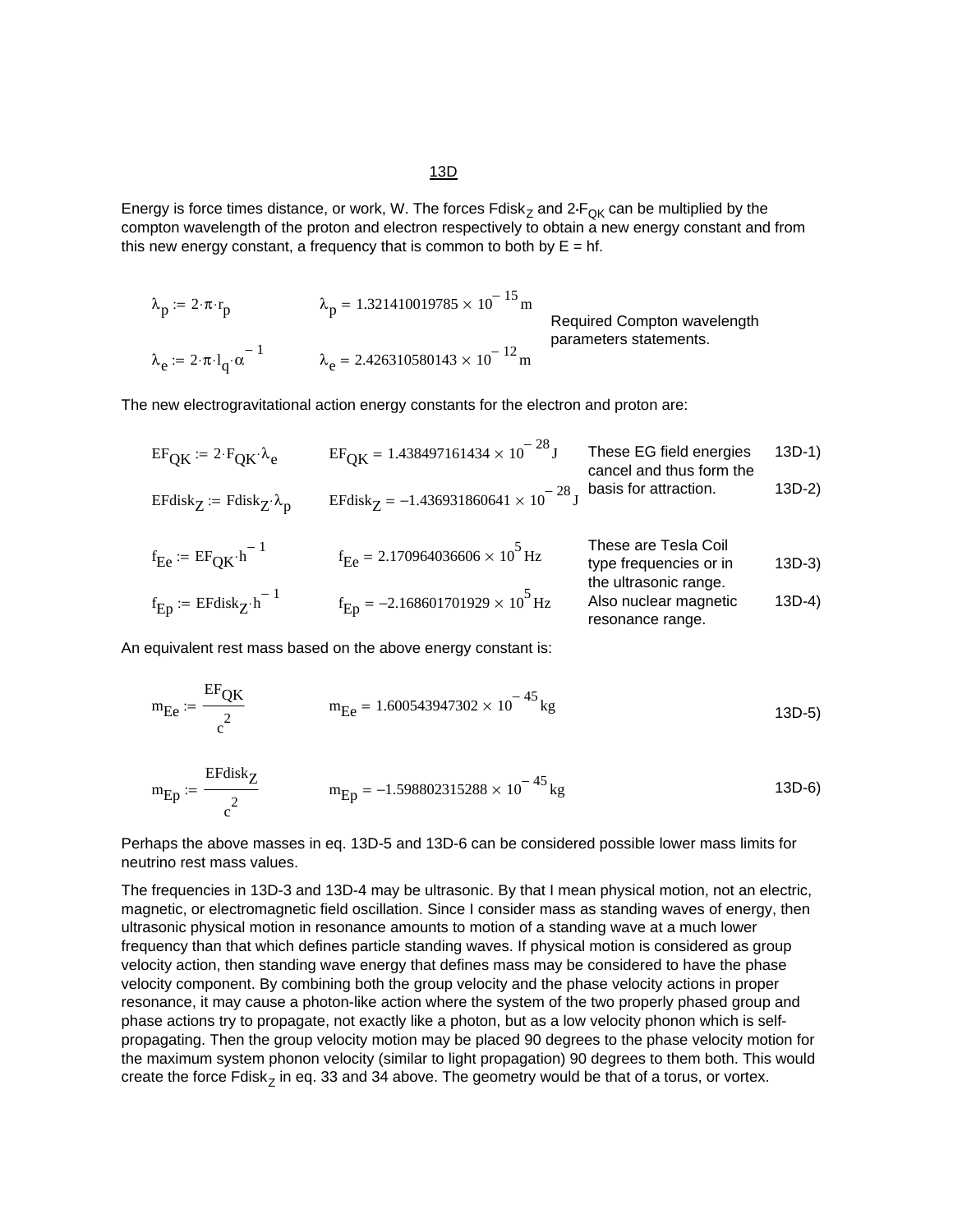#### It is of interest that energy related to phase velocity and the very small mass values computed in eq. 13D-5 and 13D-6 may be compared to the integral equation format of eq. 38 and search for a point or points where the two energys intercept. Further, if they intercept, what would be the frequency related to the time of intercept. That is, does the frequency related to the intercept relate to established frequencies already discussed?

From eq. 13D-5 and 13D-6, the small mass 
$$
m_{\text{Ee}}
$$
 times the phase velocity squared yields:  
\n
$$
vel_{\text{phase}} := \frac{c^2}{v_{\text{LM}}} \qquad vel_{\text{phase}} = 1.052104131127 \times 10^{18} \frac{m}{s} \qquad m_{\text{Ee}} = 1.600543947302 \times 10^{-45} \text{ kg}
$$
\n
$$
E_{\text{vp}} := m_{\text{Ee}} \cdot vel_{\text{phase}}^2 \qquad \text{Where:} \qquad E_{\text{vp}} = 1.771679072211 \times 10^{-9} \text{ J}
$$
\n
$$
(3E-2)
$$

While we are at it, we may also include the various quark energys for comparison purposes immediately below as follows:

-------------------------------------------------------------------------------------------------------------------

| $EV_{top}$ = 175.10 <sup>09</sup> volt                                                                       | $EV_{bottom}$ := 4.5.10 <sup>09</sup> volt                                                | $13E-4)$ |
|--------------------------------------------------------------------------------------------------------------|-------------------------------------------------------------------------------------------|----------|
| $E_{\text{top}} = EV_{\text{top}} \cdot q_{\text{o}}$<br>$E_{\text{top}} = 2.803810327500 \times 10^{-8}$ J  | $E_{bottom} = EV_{bottom} \cdot q_{o}$<br>$E_{bottom} = 7.209797985000 \times 10^{-10}$ J |          |
|                                                                                                              | $EV_{\text{strange}}$ := 200 $\cdot 10^{06}$ volt                                         |          |
| $EV_{\text{charm}}$ = 1.3.10 <sup>09</sup> volt<br>$E_{\text{charm}} = EV_{\text{charm}} \cdot q_{\text{o}}$ | $E_{strange}$ := $EV_{strange} \cdot q_o$                                                 | $13E-5$  |
| $E_{\text{charm}}$ = 2.082830529000 × 10 <sup>-10</sup> J                                                    | $E_{\text{strange}} = 3.204354660000 \times 10^{-11}$ J                                   |          |
| $EV_{\text{up}} = 5.10^{06}$ volt                                                                            | $EV_{\text{down}} = 10.10^{06}$ volt                                                      | 13E-6    |
| $E_{\text{up}} = EV_{\text{up}} \cdot q_{\text{o}}$                                                          | $E_{down} = EV_{down} q_0$                                                                |          |
| $E_{\text{up}} = 8.010886650000 \times 10^{-13}$ J                                                           | $E_{\text{down}} = 1.602177330000 \times 10^{-12}$ J                                      |          |

For the next analysis of relative quark energies verses the energy related to phase velocity as a function of a variable time that controls group velocity, phase velocity is equal to the speed of light squared divided by the variable group velocity.

Perhaps Eq. 34 may be utilized to extract the times necessary for yielding the above nuclear energies. Let the variable phase velocity energy ∆Evp be a reference in heavy blue below.

#### 13E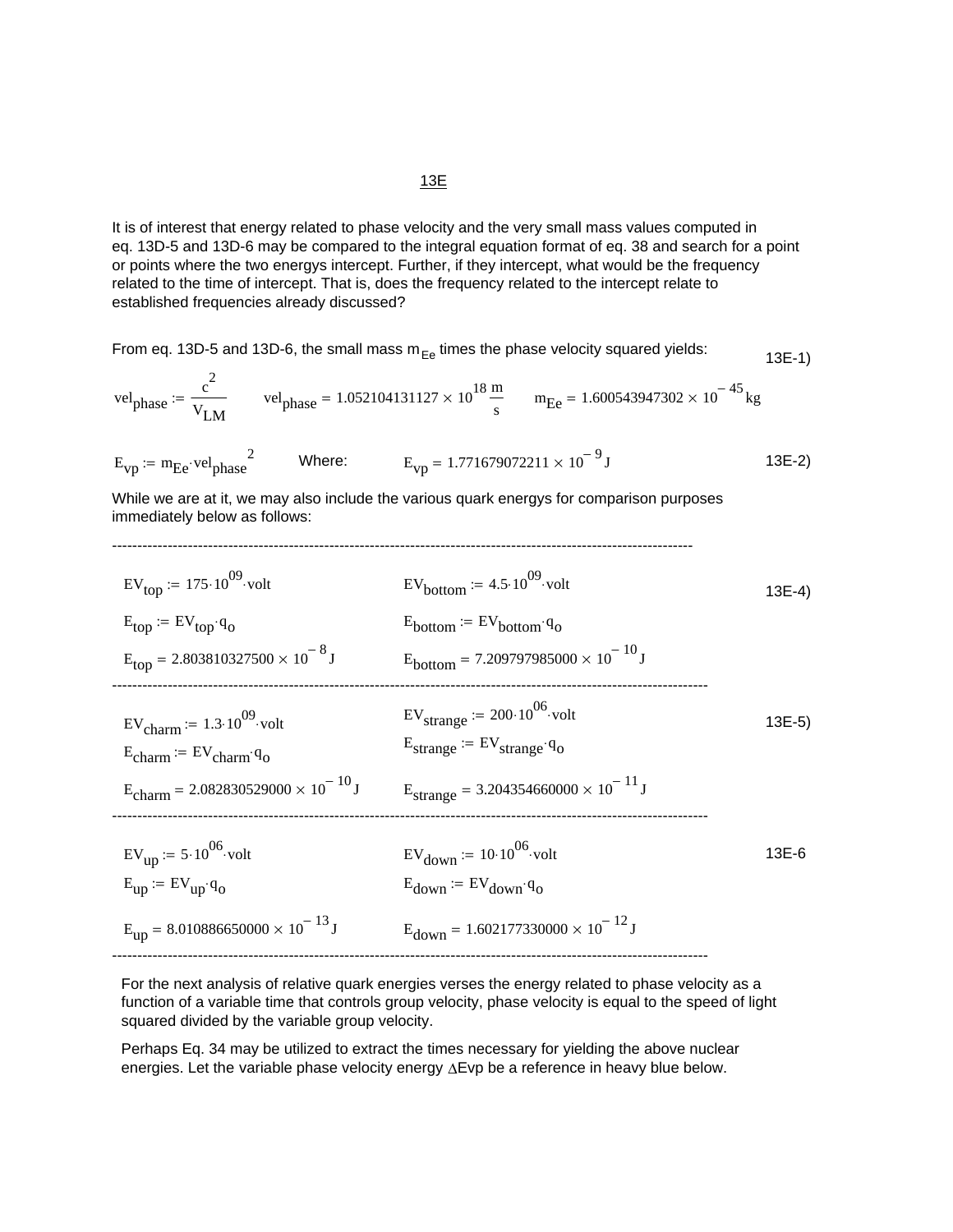$$
\Delta t_{LM} = 1.0 \cdot 10^{-5} \cdot \text{sec. } 1 \cdot 10^{-0} \cdot \text{sec} \qquad \Delta \text{Evp} \Big( \Delta t_{LM} \Big) := m_{Ee} \left[ \frac{c^2}{\left( \frac{\lambda_{LM}}{\Delta t_{LM}} \right)} \right]^2 \quad \text{As time increases, phase velocity increases as group velocity}
$$
\n
$$
\text{Ex} \Big( \Delta t_{LM} \Big) := \left[ \tan(1.000000000) \cdot \int_0^{\Delta t} M \int_0^{\lambda_{LM}} \int_0^{\lambda_{LM}} \frac{-m_e \cdot \lambda_{LM}}{8 \cdot \pi \cdot l_q \cdot \Delta t_{LM}} d\lambda_{LM} d\lambda_{LM} d\Delta t_{LM} \right] \qquad 13F - 2 \Big)
$$



The crossing point of Ex<sub>(∆tLM)</sub> and ∆Evp<sub>(∆tLM)</sub> is between the down and up quark energies. Note that the phase velocity energy  $E_{vp}$  related to  $V_{LM}$  is between the bottom and top quark energies.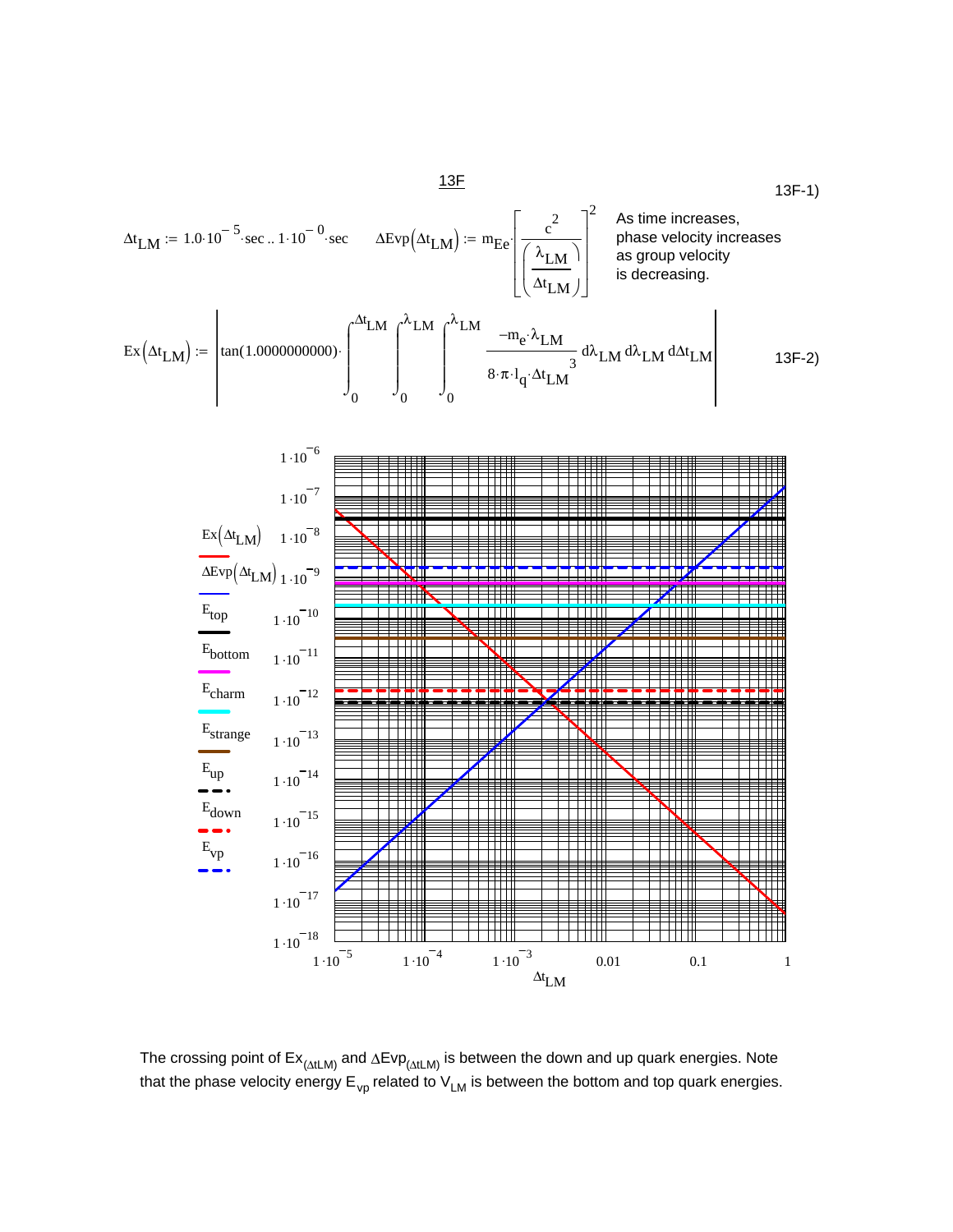13G

Check: Let  $t_{LMnom}$  be set equal to the crossing point time in the graph above.

$$
t_{LMnom} = 2.27495 \cdot 10^{-3} \cdot sec
$$
  $V_g := \frac{\lambda_{LM}}{t_{LMnom}}$   $V_g = 3.742937390338 \times 10^0 \frac{m}{s}$  13G-1)

 $V_p := \frac{c^2}{\left(\lambda_{1,M}\right)}$   $V_p = 2.401202812146 \times 10^{16} \frac{m}{s}$  13G-2)  $\lambda_{\text{LM}}$ t LMnom  $\big($  $\mathsf{L}$ ⎝ ⎞ ⎠ Note: Phase velocity is:

$$
Evp_{\text{blu}} := m_{\text{Ee}} \left[ \frac{c^2}{\left(\frac{\lambda_{\text{LM}}}{t_{\text{LMnom}}}\right)} \right]^2 \quad \text{where then:} \quad Evp_{\text{blu}} = 9.228376189821 \times 10^{-13} \text{J}
$$

$$
\operatorname{Ex}_{\operatorname{red}}:=\left|\tan(1.000000000)\cdot\int_0^{t_{\text{LMnom}}}\int_0^{\lambda_{\text{LM}}}\int_0^{\lambda_{\text{LM}}}\frac{-m_e\cdot\lambda_{\text{LM}}}{8\cdot\pi\cdot l_q\cdot t_{\text{LMnom}}}\mathrm{d}\lambda_{\text{LM}}\,\mathrm{d}\lambda_{\text{LM}}\,\mathrm{d}t_{\text{LMnom}}\right| \quad \text{13G-4)}
$$

Where then:  $Ex_{red} = 9.228345212082 \times 10^{-13}$  J which is very close to the value of Evp<sub>blu</sub> above.

The frequency corresponding to  $t_{LMnom}$  above is:

$$
f_{LMnom} := t_{LMnom}^{-1}
$$
 or,  $f_{LMnom} = 4.395701004418 \times 10^2$  Hz

Note that the tan of 1 radian is:  $tan(1.00000000000) = 1.557407724655 \times 10^{0}$  13G-6)

Where also: 
$$
\tan(1.557407724655 \times 10^0) = 5.729577951308 \times 10^1 \text{ deg}
$$
 13G-7)

It is of importance that again we have a value related to one radian appearing in the calculations such that when used as a multiplier in the above integral for  $E_{\text{red}}$  energy, the result is very close to the phase related energy of Evp<sub>blu</sub> above. Thus, one radian as well as the phase velocity energy intercepting the line for the integral energy, where both are a function of time  $t_{LM}$ , coincide with a frequency related to the inverse of  $t_{LM}$  that yields 439.5701004418 Hz which is close to the 438 Hz resonance of the Great Pyramids King's Chamber and Grand Gallery.

The importance of one radian also appeared in eq. 13A-03 where the disk energy Wdisk  $<sub>Z</sub>$  is</sub> adjusted by the value of the cotangent of one radian and then divided into the field energy of the proton at the compton radius. The result was the ratio of proton rest mass energy to electron rest mass energy.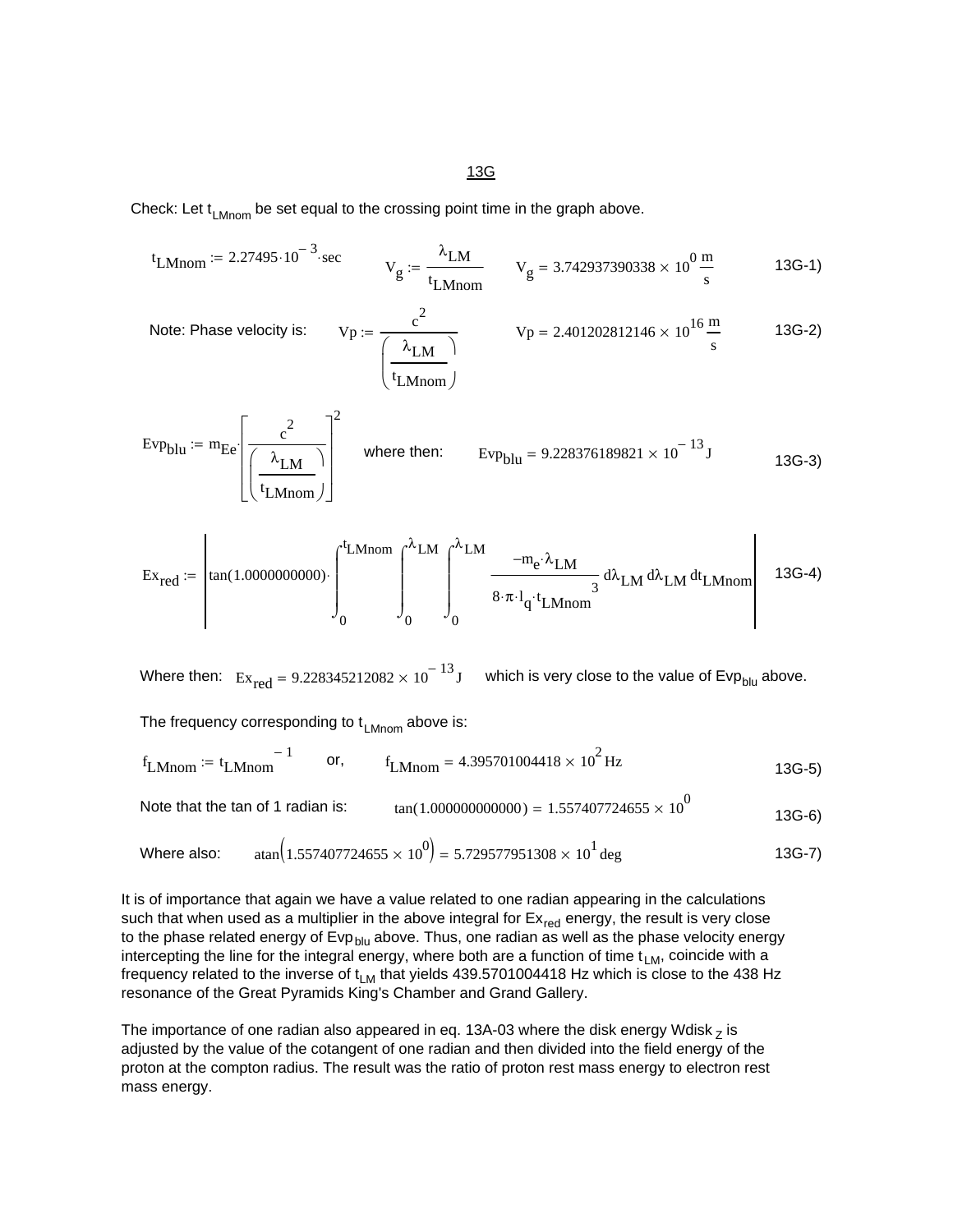### Electrogravitational Dynamics of Wavepacket Motion

The following is quoted from (Atkins 1991c), "A wavepacket is a superposition of wavefunctions that is usually strongly peaked in one region of space and virtually zero elsewhere. (Fig. W.6). The peak of the wavepacket denotes the most likely location of the particle; it occurs where the contributing wavefunctions are in phase and interfere constructively. Elsewhere, the wavefunctions interfere destructively, and the net amplitude of the wavepacket is small or zero.

A wavepacket moves because all the component functions change at different rates, and at different times the point of maximum constructive interference is in different locations. The motion of the wave packet corresponds very closely to the motion predicted for a classical particle in the same potential. An important difference from classical physics is that the wavepacket spreads with time, but this tendency is very small for massive, slow particles. -Unquote.

I propose that the frequency difference is very small as to the frequency separation caused by spreading, approximately 10 cycles out of 1^20 cycles per second. This causes particle motion which results in the gravitational action. The action is instantaneous through non-local energy space while the reaction is in observable local space. The carrier of the non-local instantaneous action is the wavefunction similar to the de Broglie pilot wave and the reaction is the net observable local space result. The Schrodinger wave equation does not describe an ordinary electromagnetic wave but a probability wave, and the probability wave determines all of the action and reaction of the total electrogravitational interaction.

Packet generation and travel is modeled by the below analysis and parallels the model presented by: (Atkins and Friedman, 1997).

 $x := -2.00, -1.99$  .. 2.00 equivalent to 1/r.

Allowing for a variation in phase is similar to a change in k, the wavevector



The real (Re) follows the imaginary (Im)wave. The wave below is moving to the right. A negative xi∆ $\theta_{nq}$  will reverse the wave travel so that the wave moves to the left.  $\Psi_{LM}(x) := e^{x \cdot i \cdot \Delta \theta_{nq}} \left[ e^{\frac{x \cdot i \cdot \Delta \theta_{nq}}{h}} \right]$  negative  $x \cdot i \Delta \theta_{nq}$  will reverse the wave travel so 50)

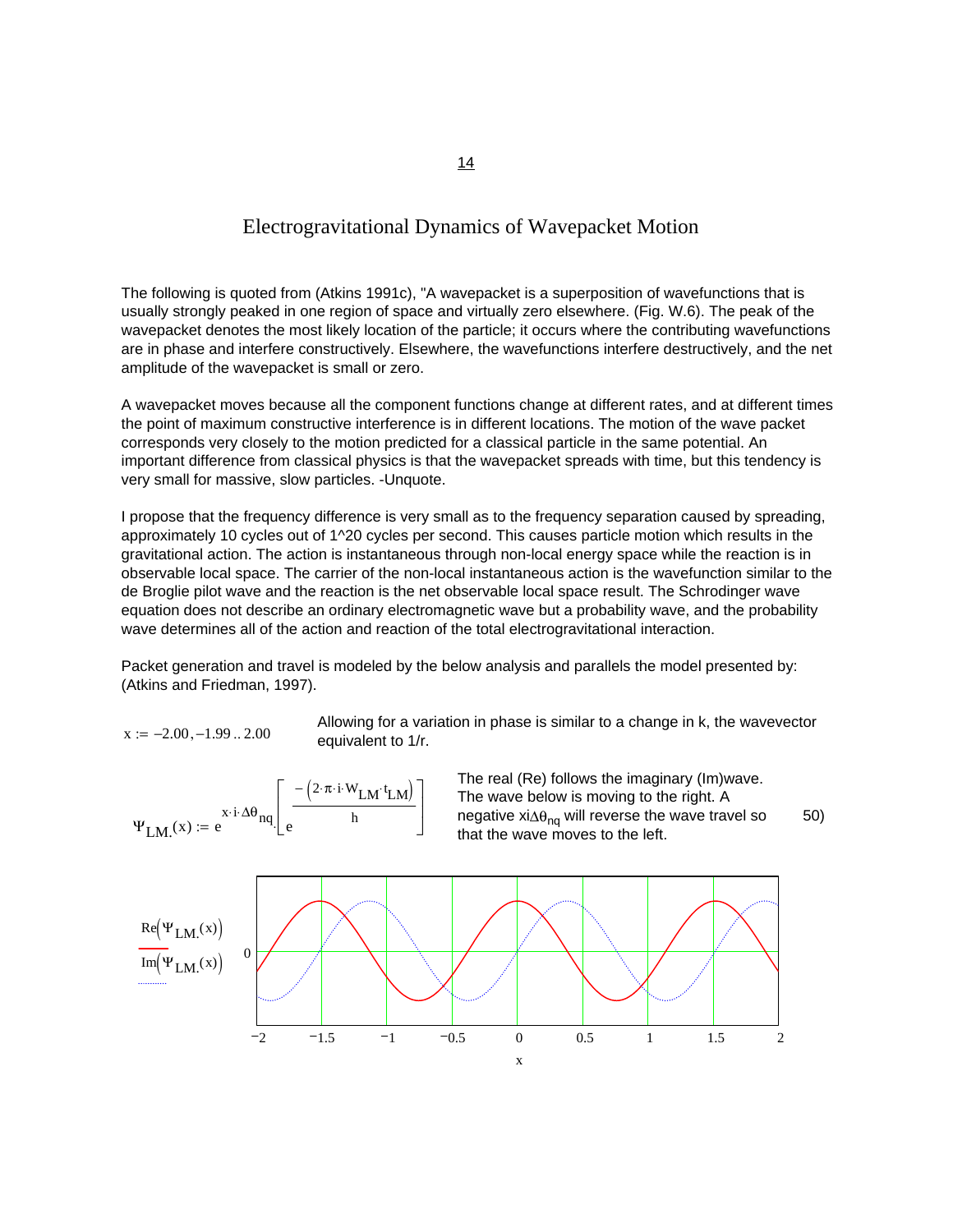The square of the above wavefunction yields the probability plot below.



Wavepacket Calculations: pg. 490-491 of MQM.

 $x := -.0300 \cdot m, -.0299 \cdot m... .4000 \cdot m$   $v := V_{LM}$   $\delta x := \lambda_{LM}$   $\lambda_{LM} = 8.514995416151 \times 10^{-3} m$ 

$$
\Gamma := \frac{1}{\delta x} \qquad \qquad \Gamma^{-1} = 8.514995416151 \times 10^{-3} \text{ m} \qquad \text{Note: } 1/\Gamma \text{ is width control } \delta x.
$$
\n
$$
t := 0 \qquad \qquad t' := 2 \text{ sec}
$$

First Packet Second Packet

 $(x) - \left( v \cdot t + \frac{\text{FRAME}}{\ } \right)$ 

 $-\left[(x)-\left(v \cdot t+\frac{\text{FRAME}}{2}\right)]^2 \cdot \Gamma^2\right]$ 

 $\int v \cdot t +$ ⎝  $(x) - \left(v \cdot t + \frac{\text{FRAME}}{100}\right)$ 

⎣

100

 $\blacksquare$ ⎦

 $e = \left[ e^{-\left[ (x) - (y + t + 100) \right]^{-1}} \right] + \left[ e^{-\left[ (x) - (y + t') \right]^2 \cdot \Gamma^2} \right]$ 

 $\Psi$ (x, t, t') :=

Wavepackets will add their<br>smalltudes when are since (51) amplitudes when crossing each others position. Choose the file AVecPack.avi to view animation of packet at loc. 0x.



Click inside the boxed area at the left to open the associated windows movie file which shows the wavepacket motion.